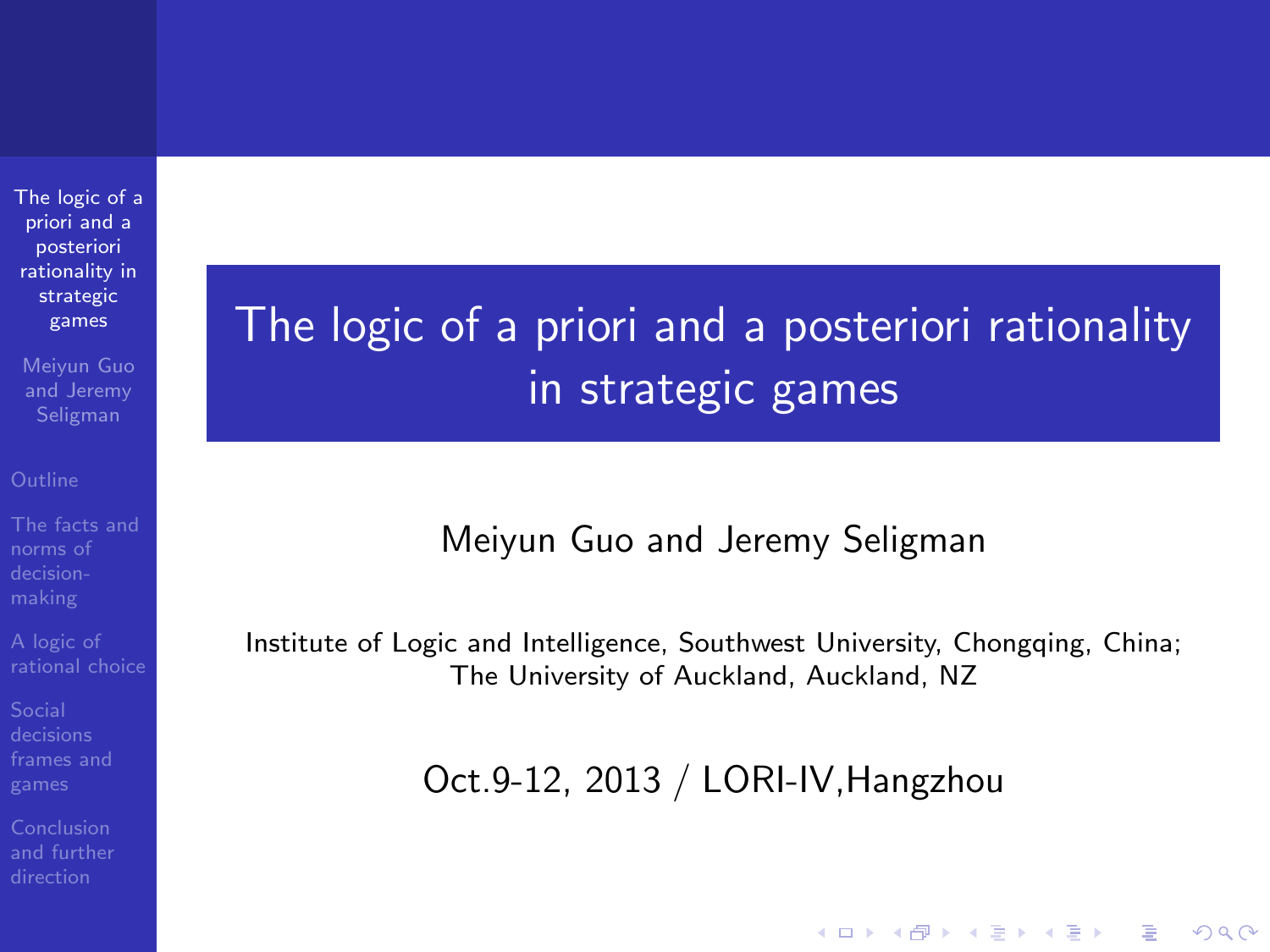[The logic of a](#page-0-0) priori and a posteriori rationality in strategic games

Meiyun Guo and Jeremy

### **[Outline](#page-1-0)**

[The facts and](#page-5-0) norms of

[frames and](#page-44-0)

<span id="page-1-0"></span>[and further](#page-82-0)

### § The facts and norms of decision-making

K ロ ▶ K @ ▶ K 할 > K 할 > 1 할 > 1 이익어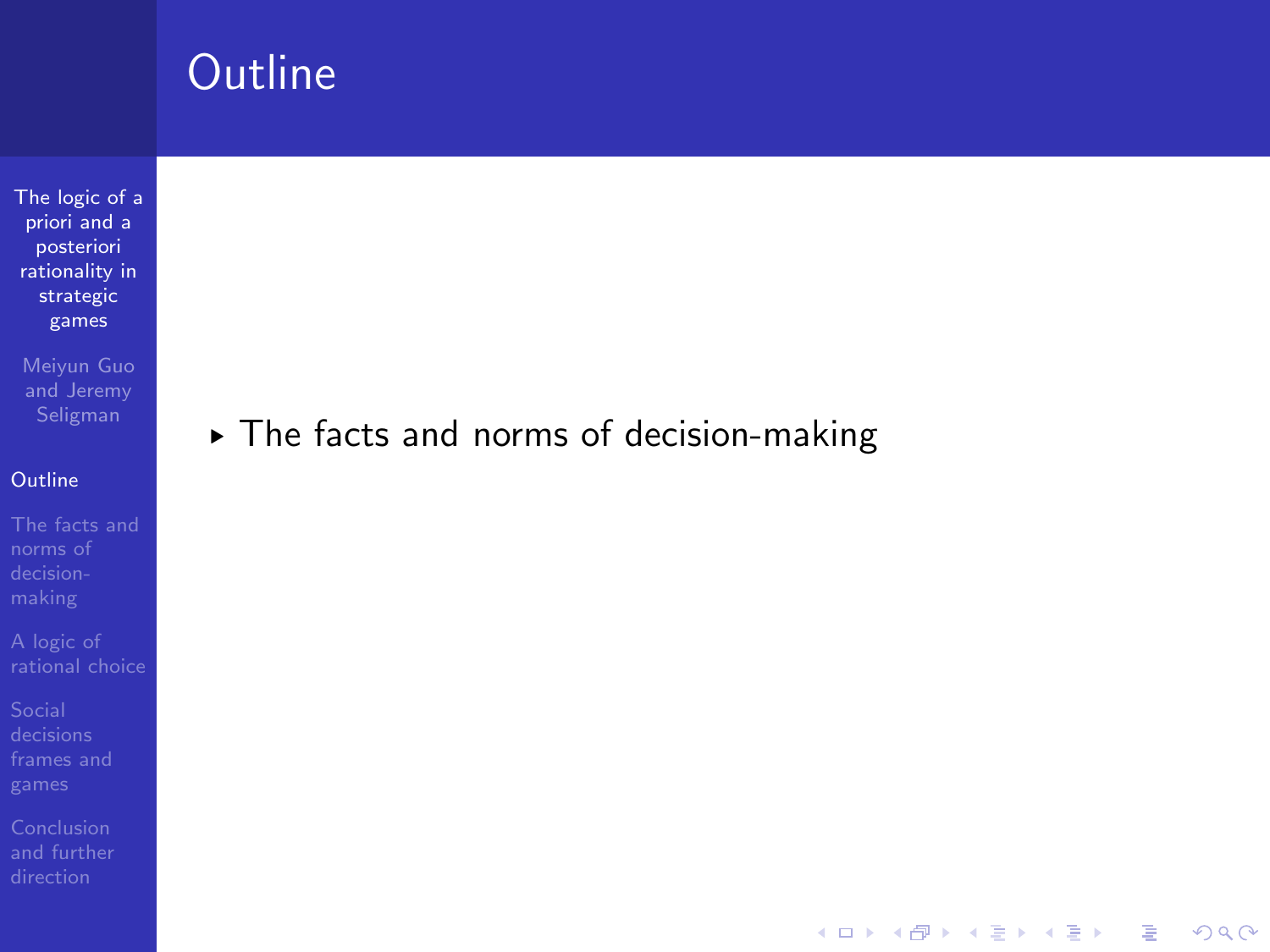[The logic of a](#page-0-0) priori and a posteriori rationality in strategic games

Meiyun Guo and Jeremy

### **[Outline](#page-1-0)**

norms of

[frames and](#page-44-0)

[and further](#page-82-0)

§ The facts and norms of decision-making

K ロ ▶ K @ ▶ K 할 > K 할 > 1 할 > 1 이익어

▶ A logic of rational choice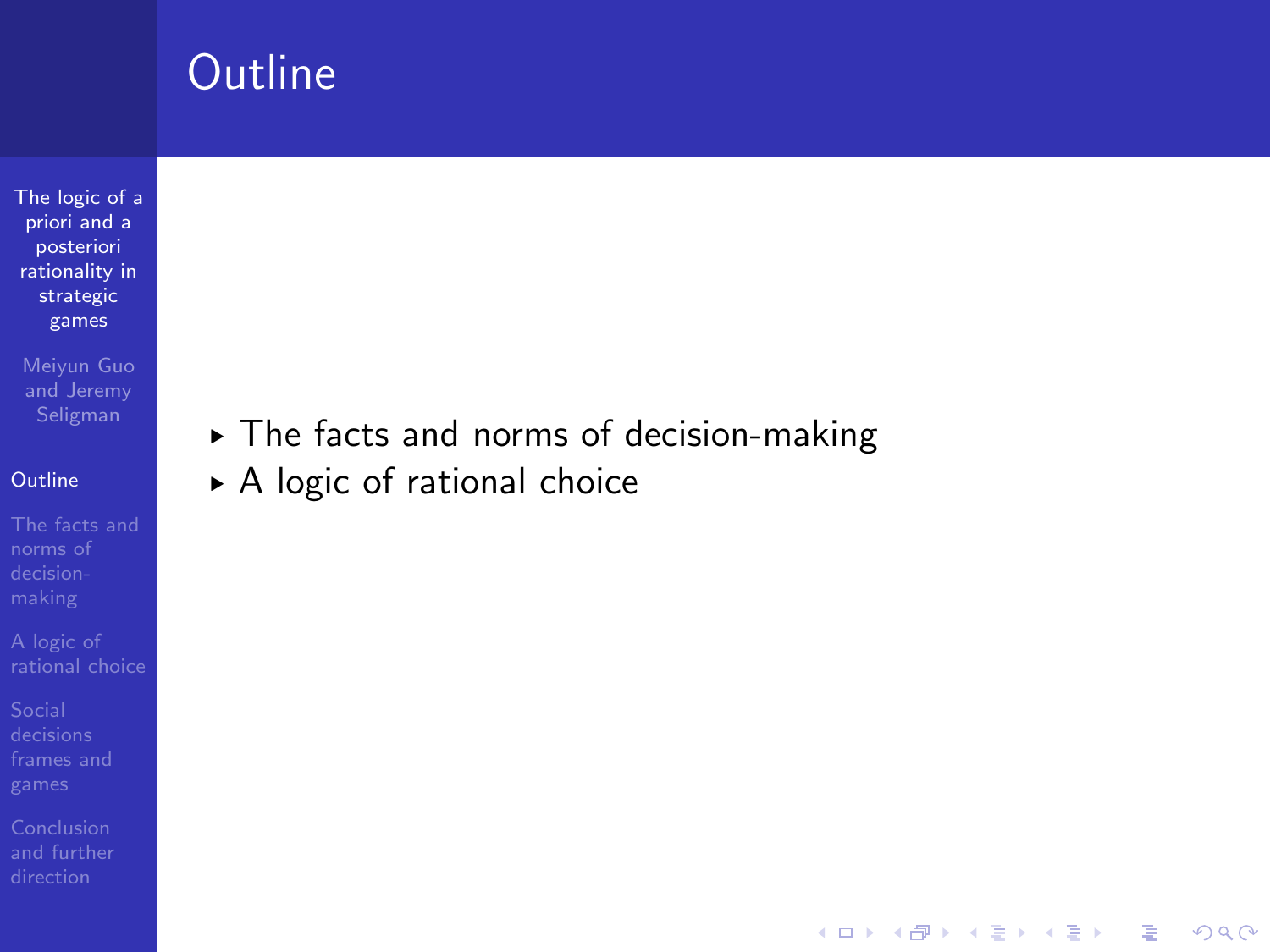[The logic of a](#page-0-0) priori and a posteriori rationality in strategic games

Meiyun Guo and Jeremy

### **[Outline](#page-1-0)**

norms of

[frames and](#page-44-0)

§ The facts and norms of decision-making

- ▶ A logic of rational choice
- § Games as social decision frame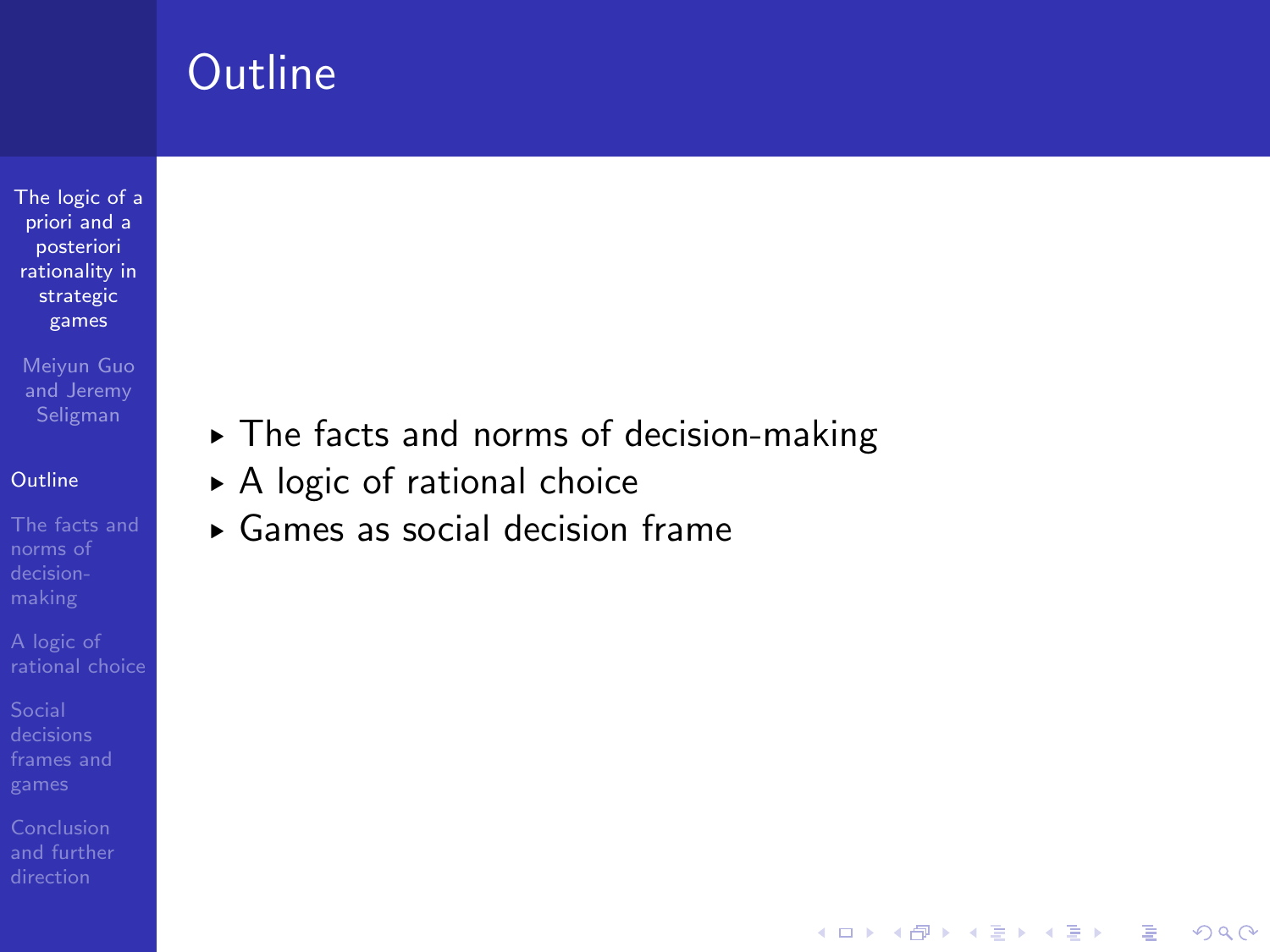[The logic of a](#page-0-0) priori and a posteriori rationality in strategic games

Meiyun Guo and Jeremy

### **[Outline](#page-1-0)**

norms of

[frames and](#page-44-0)

§ The facts and norms of decision-making

- ▶ A logic of rational choice
- § Games as social decision frame
- $\blacktriangleright$  Conclusion and further directions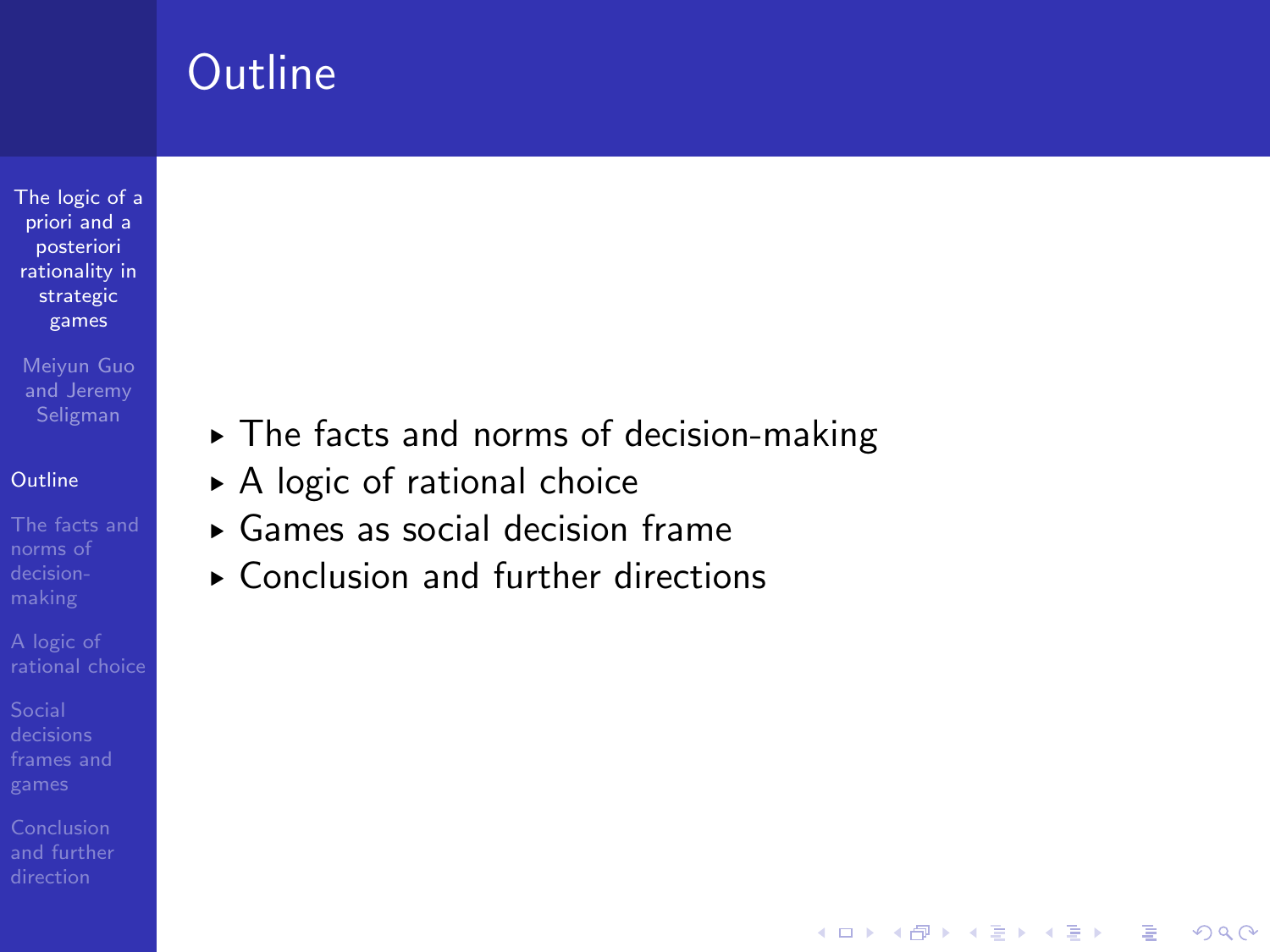[The logic of a](#page-0-0) priori and a posteriori rationality in strategic games

Meiyun Guo and Jeremy

[The facts and](#page-5-0) norms of decisionmaking

[frames and](#page-44-0)

<span id="page-5-0"></span>

### Definition

A decision frame  $F = \langle W, \sim, \approx, \leq \rangle$ , where

 $\blacksquare$  W is a non-empty set of possible decision situations.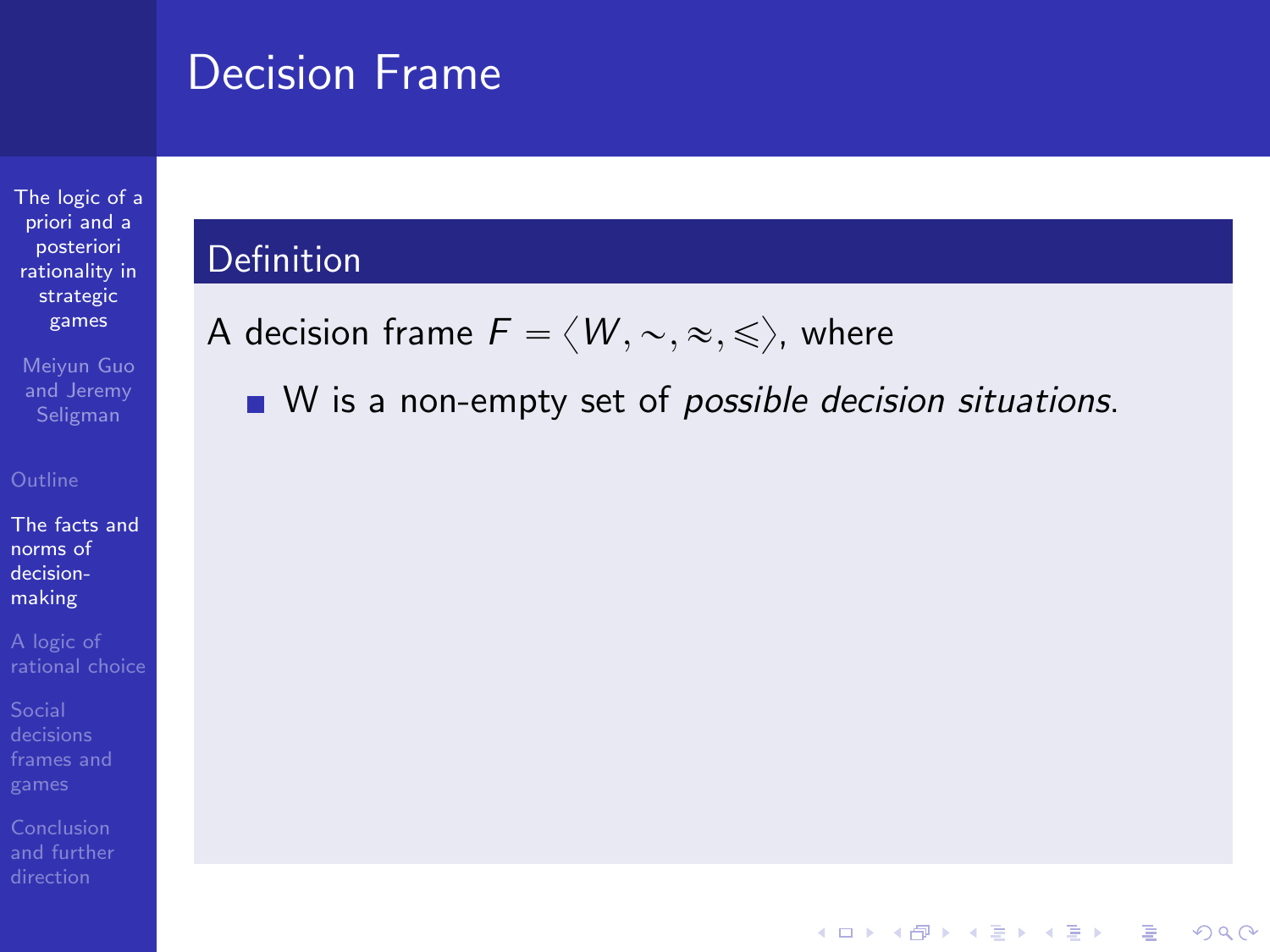priori and a posteriori rationality in strategic games

[The logic of a](#page-0-0)

Meiyun Guo and Jeremy Seligman

[The facts and](#page-5-0) norms of decisionmaking

Conclusion [and further](#page-82-0)

### Definition

A decision frame  $F = \langle W, \sim, \approx, \leq \rangle$ , where

- $\blacksquare$  W is a non-empty set of possible decision situations.
- $\blacksquare \sim$  is an equivalence relation,  $u \sim v$  represents that v would have been possible in  $u$  had you acted differently, given the contingencies of u that are beyond your control (freedom).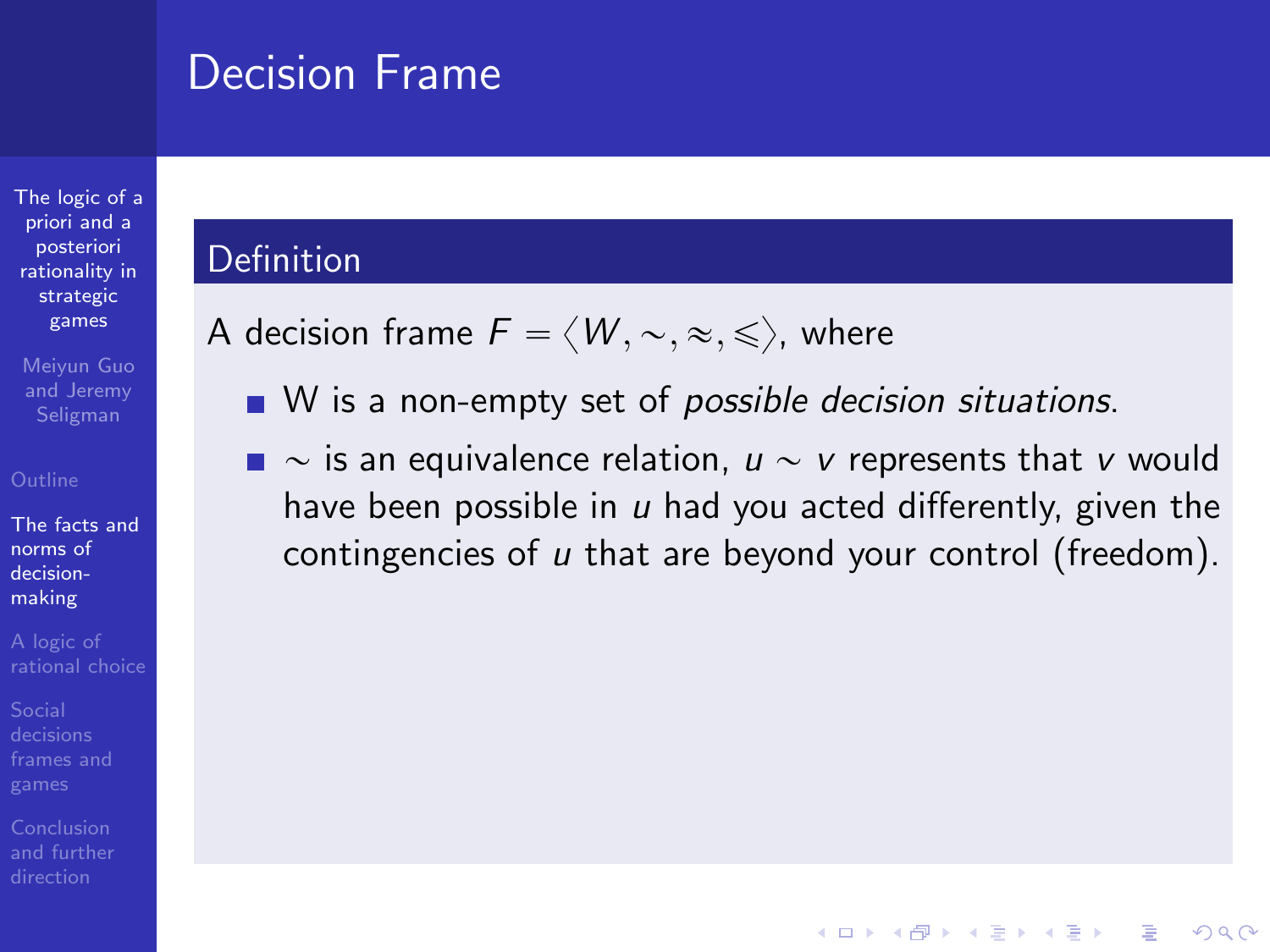### Definition

A decision frame  $F = \langle W, \sim, \approx, \leq \rangle$ , where

- $\blacksquare$  W is a non-empty set of possible decision situations.
- $\blacksquare \sim$  is an equivalence relation,  $u \sim v$  represents that v would have been possible in  $u$  had you acted differently, given the contingencies of u that are beyond your control (freedom).

**KORK ERKER ADE YOUR** 

 $\blacksquare \approx$  is an equivalence relation,  $u \approx v$  represents that in situation  $u$  you would not know that you weren't in situation  $v$  (epistemic indistinguishability).

- 
- [The facts and](#page-5-0) norms of decisionmaking
- 

[The logic of a](#page-0-0) priori and a posteriori rationality in strategic games Meiyun Guo and Jeremy Seligman

- 
-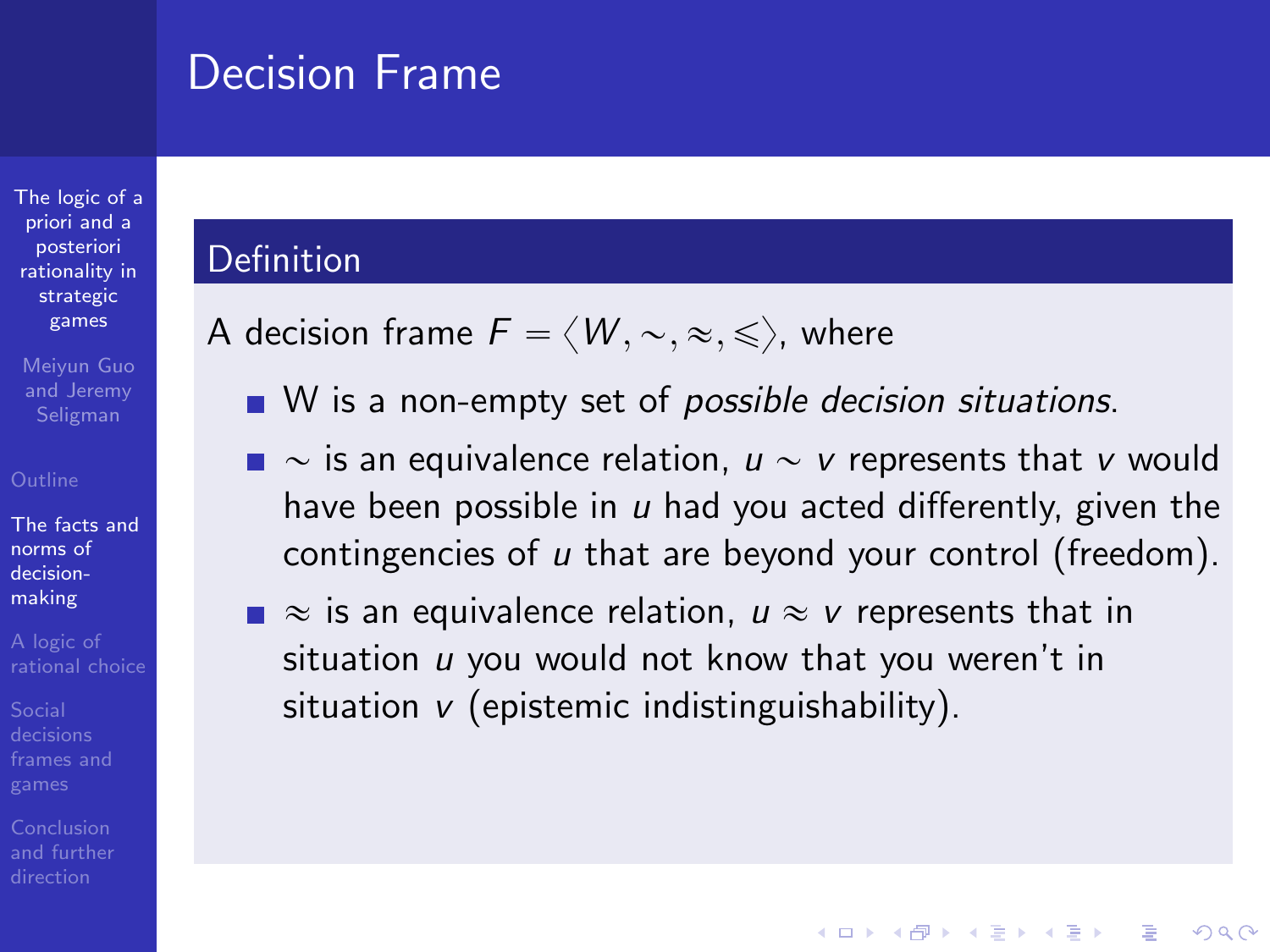### **Definition**

A decision frame  $F = \langle W, \sim, \approx, \leq \rangle$ , where

- $\blacksquare$  W is a non-empty set of possible decision situations.
- $\blacksquare \sim$  is an equivalence relation,  $u \sim v$  represents that v would have been possible in  $u$  had you acted differently, given the contingencies of u that are beyond your control (freedom).
- $\blacksquare \approx$  is an equivalence relation,  $u \approx v$  represents that in situation  $u$  you would not know that you weren't in situation  $v$  (epistemic indistinguishability).
- $\blacksquare \leqslant$  is a binary relation,  $u \leqslant v$  represents that you regard situation  $v$  as at least as good as situation  $u$ .

**KORK ERKER ADE YOUR** 

[The facts and](#page-5-0) norms of decisionmaking

[The logic of a](#page-0-0) priori and a posteriori rationality in strategic games Meiyun Guo and Jeremy Seligman

- 
- 
-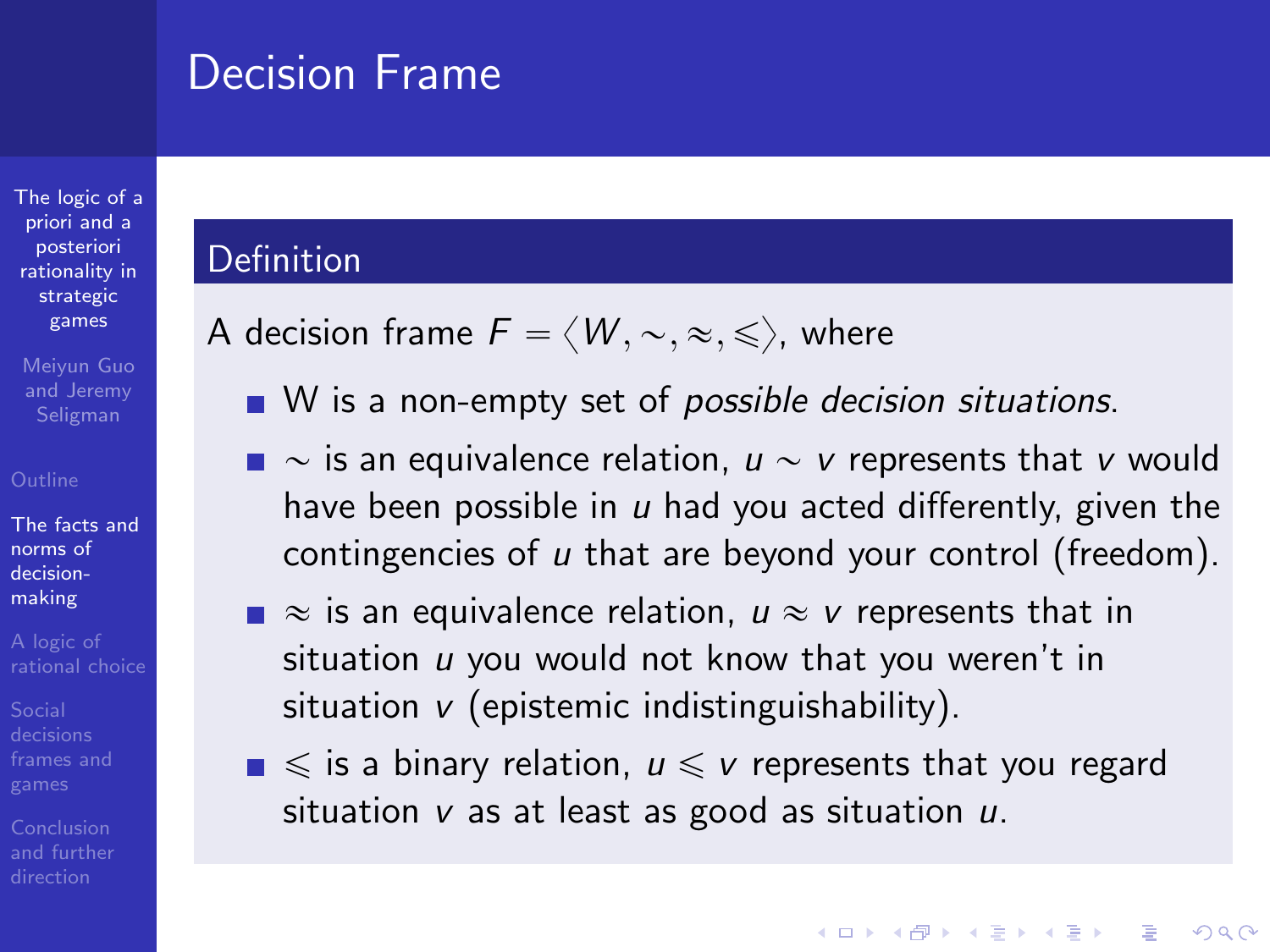[The logic of a](#page-0-0) priori and a posteriori rationality in strategic games

Meiyun Guo and Jeremy

[The facts and](#page-5-0) norms of decisionmaking

[frames and](#page-44-0)

### **Definition**

 $u < v$  iff  $u \le v$  and  $\neg (v \le u)$  strict preference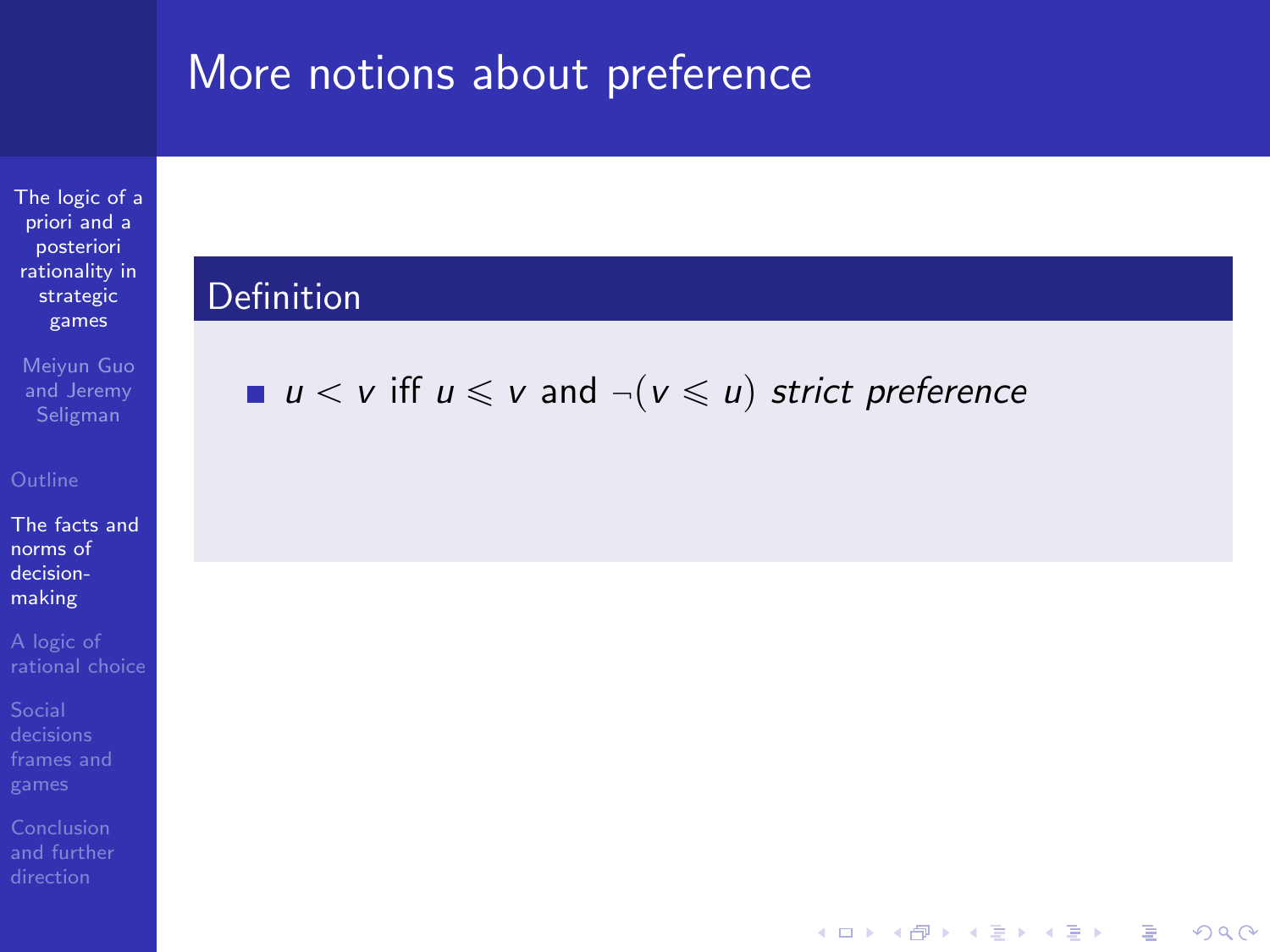[The logic of a](#page-0-0) priori and a posteriori rationality in strategic games

Meiyun Guo and Jeremy

[The facts and](#page-5-0) norms of decisionmaking

[and further](#page-82-0)

### Definition

u  $v \leq v$  iff  $u \leq v$  and  $\neg (v \leq u)$  strict preference

**KORK ERKER ER AGA** 

u  $\bowtie$  v iff  $u \le v$  and  $v \le u$  indifference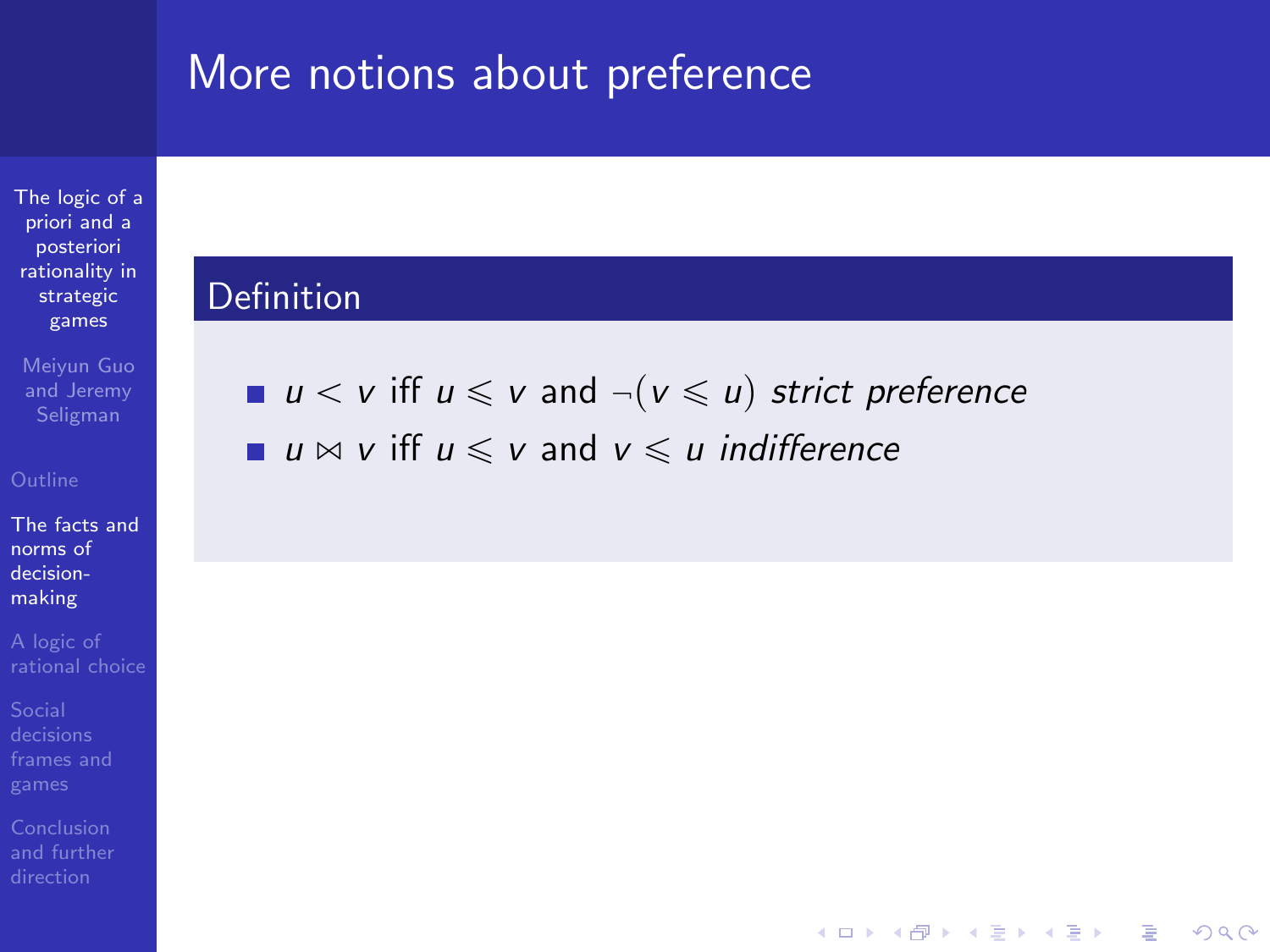[The logic of a](#page-0-0) priori and a posteriori rationality in strategic games

Meiyun Guo and Jeremy

[The facts and](#page-5-0) norms of decisionmaking

### Definition

u  $v \leq v$  iff  $u \leq v$  and  $\neg (v \leq u)$  strict preference

**KORK ERKER ER AGA** 

u  $\bowtie$  v iff  $u \le v$  and  $v \le u$  indifference

u#v iff  $\neg(u \leq v)$  and  $\neg(v \leq u)$  conflict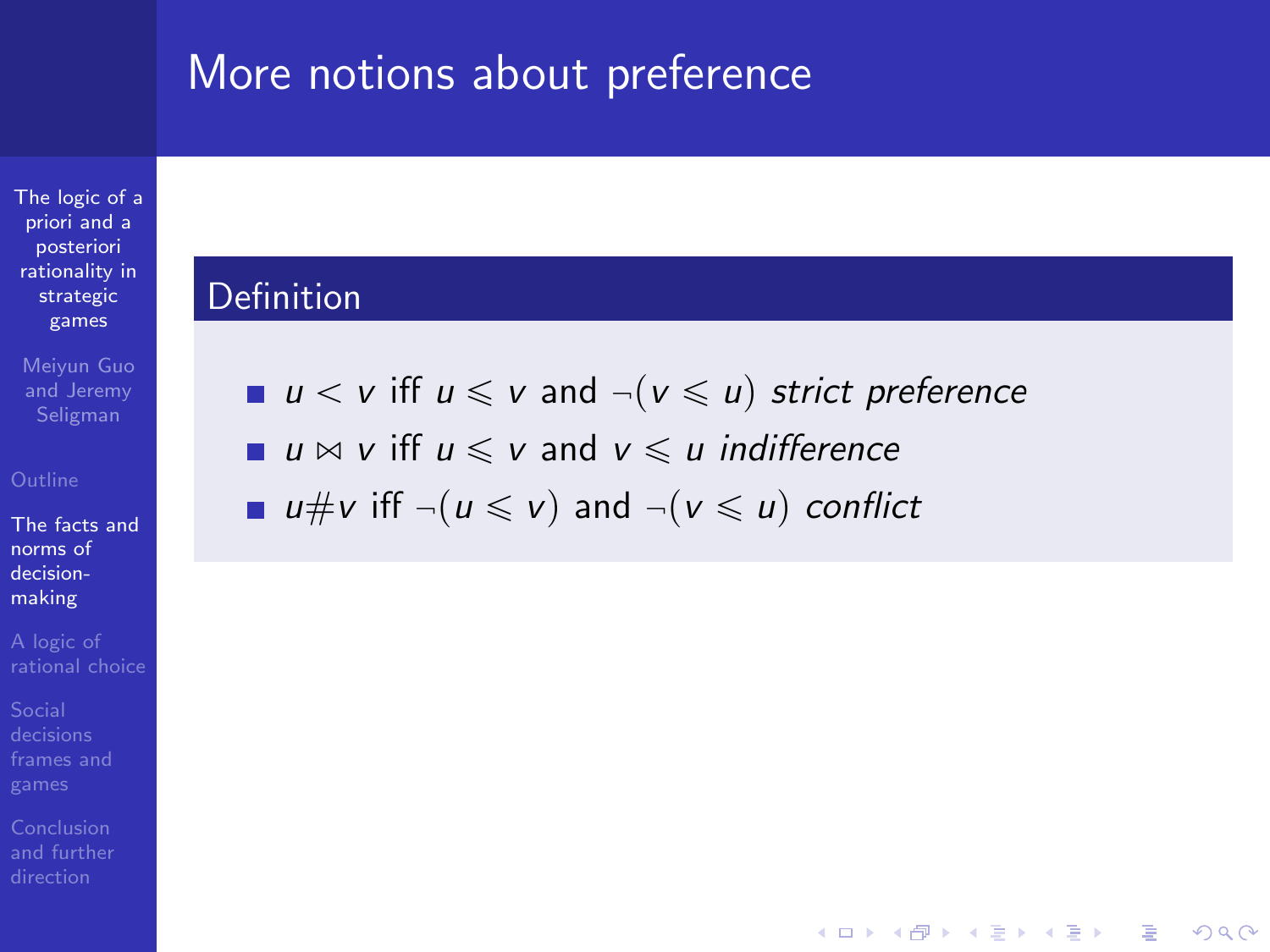[The logic of a](#page-0-0) priori and a posteriori rationality in strategic games

Meiyun Guo and Jeremy Seligman

[The facts and](#page-5-0) norms of decisionmaking

### Definition

| ■ $u < v$ iff $u \leqslant v$ and $\neg(v \leqslant u)$ strict preference |  |  |
|---------------------------------------------------------------------------|--|--|
|---------------------------------------------------------------------------|--|--|

- u  $\bowtie$  v iff  $u \le v$  and  $v \le u$  indifference
- u#v iff  $\neg(u \leq v)$  and  $\neg(v \leq u)$  conflict

§ Note that we do not put any constraints on the preference order. As in general decision setting, it is possible  $\bullet u \# u$ 

**KORK ERKER ADE YOUR**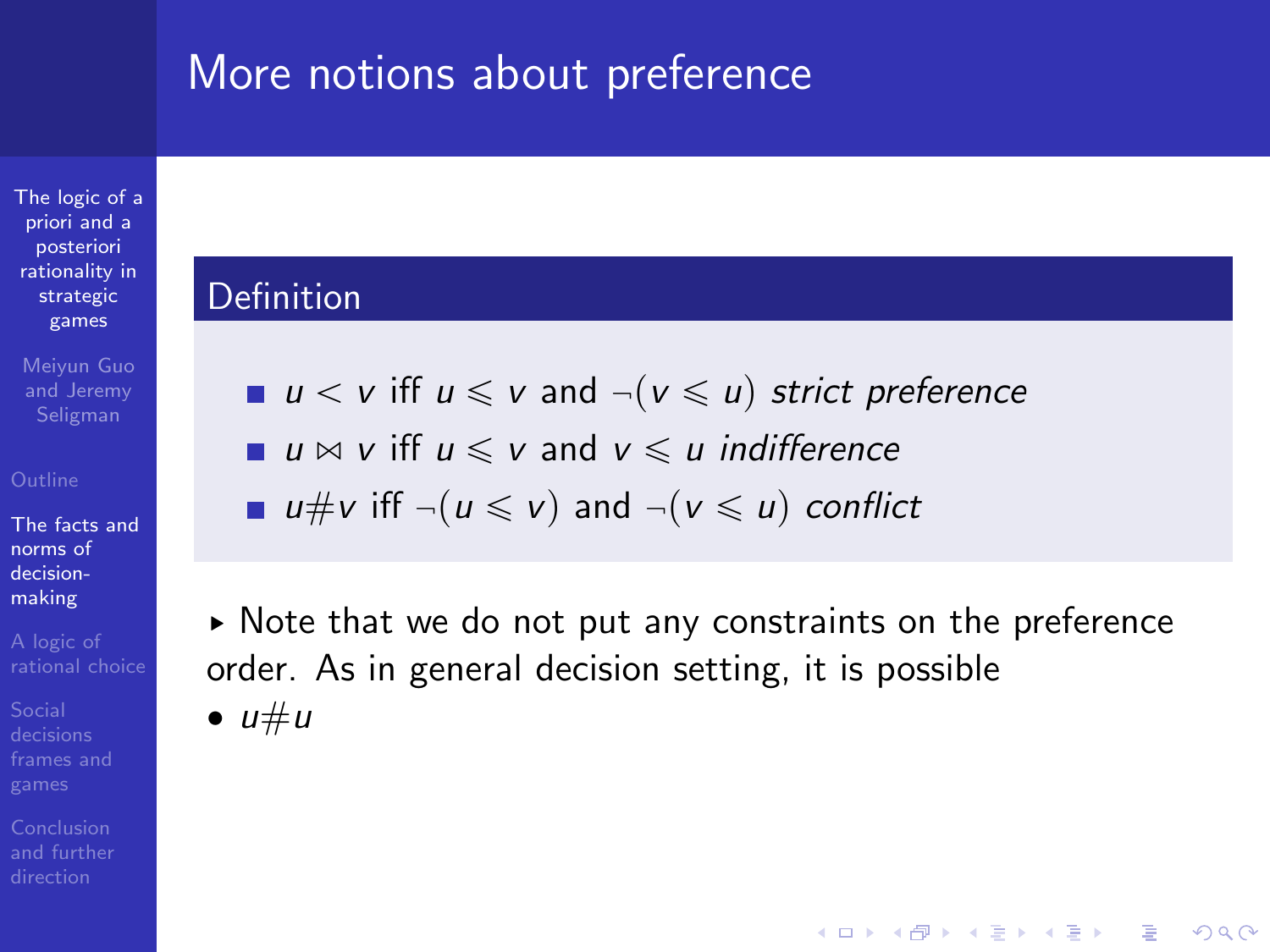[The logic of a](#page-0-0) priori and a posteriori rationality in strategic games

Meiyun Guo and Jeremy Seligman

[The facts and](#page-5-0) norms of decisionmaking

Conclusion

### Definition

 $u < v$  iff  $u \le v$  and  $\neg (v \le u)$  strict preference

u  $\bowtie$  v iff  $u \le v$  and  $v \le u$  indifference

u#v iff  $\neg(u \leq v)$  and  $\neg(v \leq u)$  conflict

§ Note that we do not put any constraints on the preference order. As in general decision setting, it is possible  $\bullet u \# u$ 

**KORK ERKER ADE YOUR** 

•  $u < v$ ,  $v < w$  and  $w < u$  (the same with  $\leqslant$ )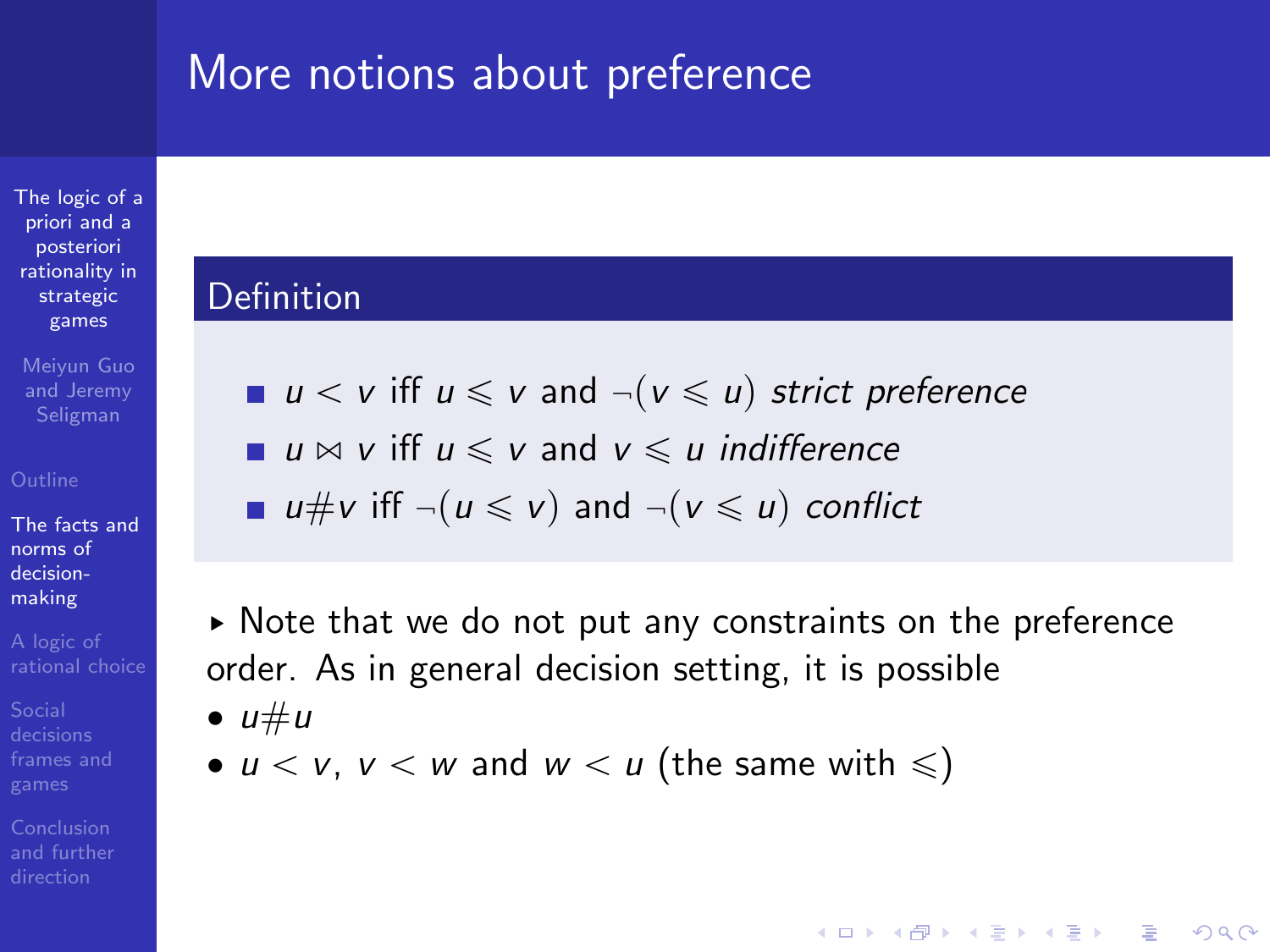[The logic of a](#page-0-0) priori and a posteriori rationality in strategic games

Meiyun Guo and Jeremy Seligman

[The facts and](#page-5-0) norms of decisionmaking

Conclusion

### Definition

- u  $v \leq v$  iff  $u \leq v$  and  $\neg (v \leq u)$  strict preference
- u  $\bowtie$  v iff  $u \le v$  and  $v \le u$  indifference
- u#v iff  $\neg(u \leq v)$  and  $\neg(v \leq u)$  conflict

§ Note that we do not put any constraints on the preference order. As in general decision setting, it is possible  $\bullet u \# u$ 

- $u < v$ ,  $v < w$  and  $w < u$  (the same with  $\leqslant$ )
- $u \# v$  (hence  $u \leq v \vee v \leq u$  fails)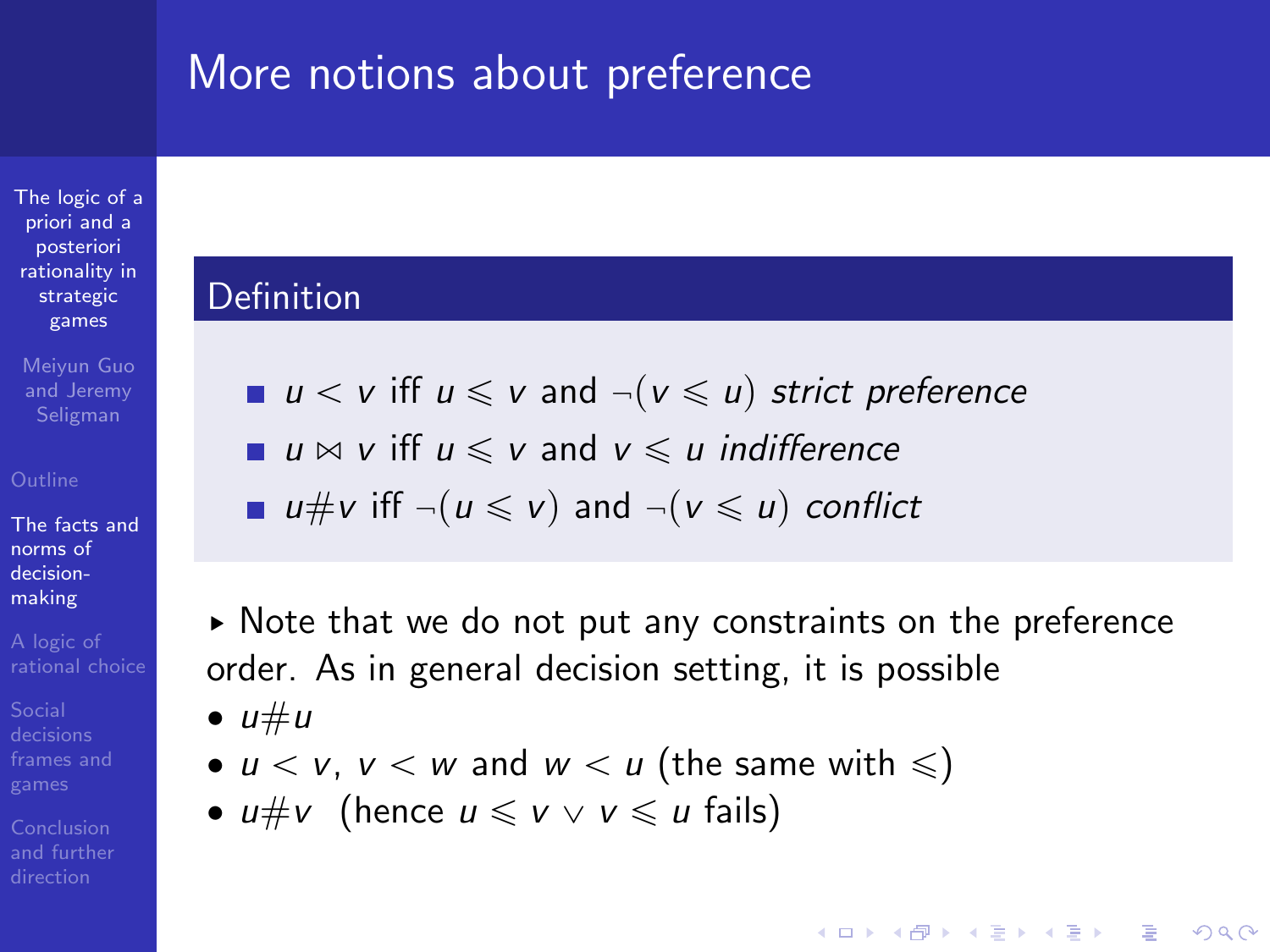[The logic of a](#page-0-0) priori and a posteriori rationality in strategic games

Meiyun Guo and Jeremy

[The facts and](#page-5-0) norms of decisionmaking

### Example

Suppose there are two red-coloured envelopes and one green-coloured envelope.You saw me place a bank note in one of the red ones. Now you are asked to pick one.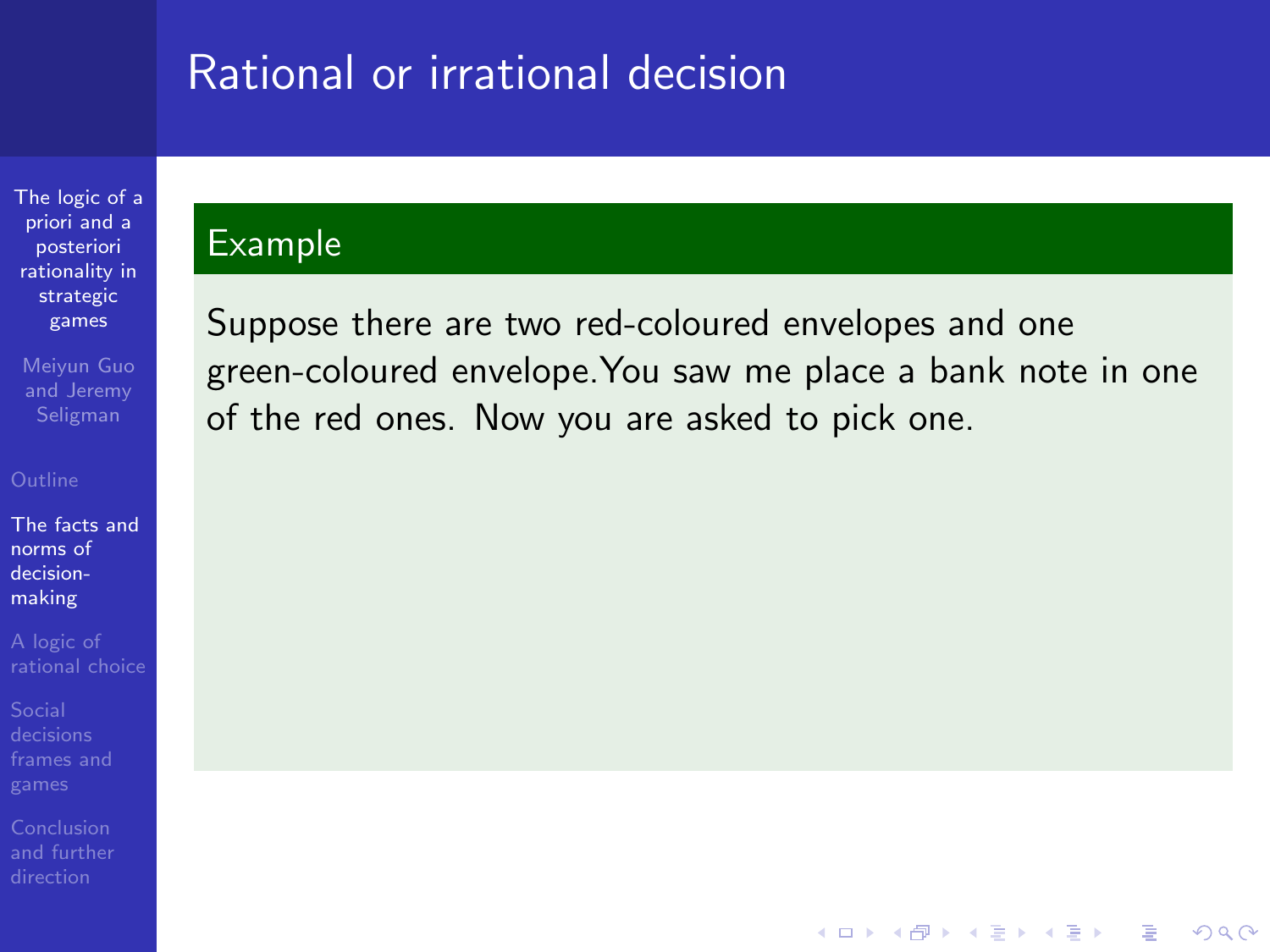[The logic of a](#page-0-0) priori and a posteriori rationality in strategic games

Meiyun Guo and Jeremy Seligman

[The facts and](#page-5-0) norms of decisionmaking

### Example

Suppose there are two red-coloured envelopes and one green-coloured envelope.You saw me place a bank note in one of the red ones. Now you are asked to pick one.

' After choosing a red envelope, you open it and find it empty. Despite your disappointment, your rationality cannot be faulted.

**KORKA SERKER ORA**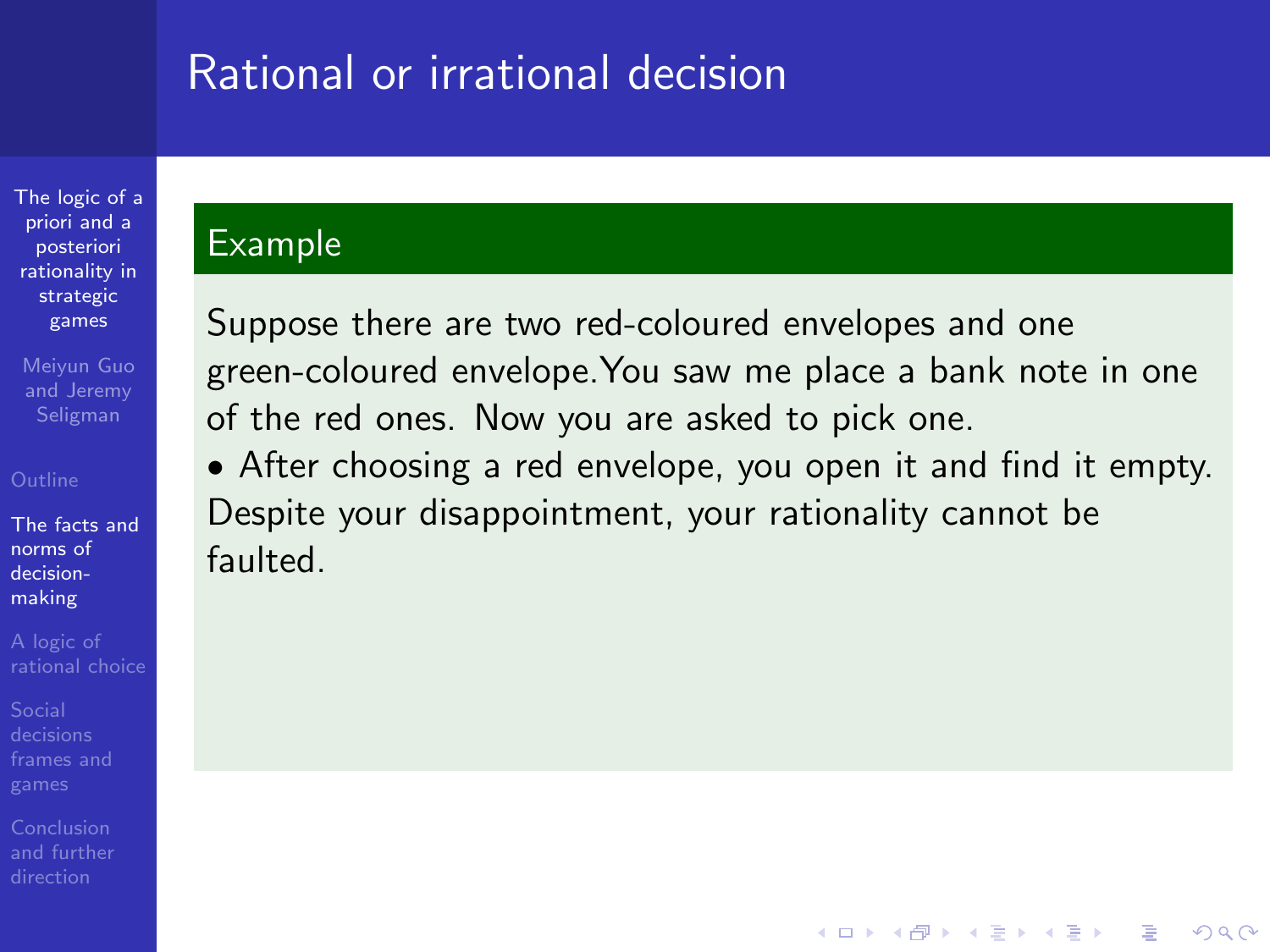[The logic of a](#page-0-0) priori and a posteriori rationality in strategic games

Meiyun Guo and Jeremy Seligman

[The facts and](#page-5-0) norms of decisionmaking

### Example

Suppose there are two red-coloured envelopes and one green-coloured envelope.You saw me place a bank note in one of the red ones. Now you are asked to pick one.

' After choosing a red envelope, you open it and find it empty. Despite your disappointment, your rationality cannot be faulted.

• Suppose that the actual situation is  $u = u(3, 2)$ , you stupidly chose envelope 3 (green) and the money is in envelope 2 (red). ( Situation  $u(n, m)$  represents you chose envelope n (1,2 or 3) and the money is in envelope  $m(1)$  or 2).

**KORK ERKER ADE YOUR**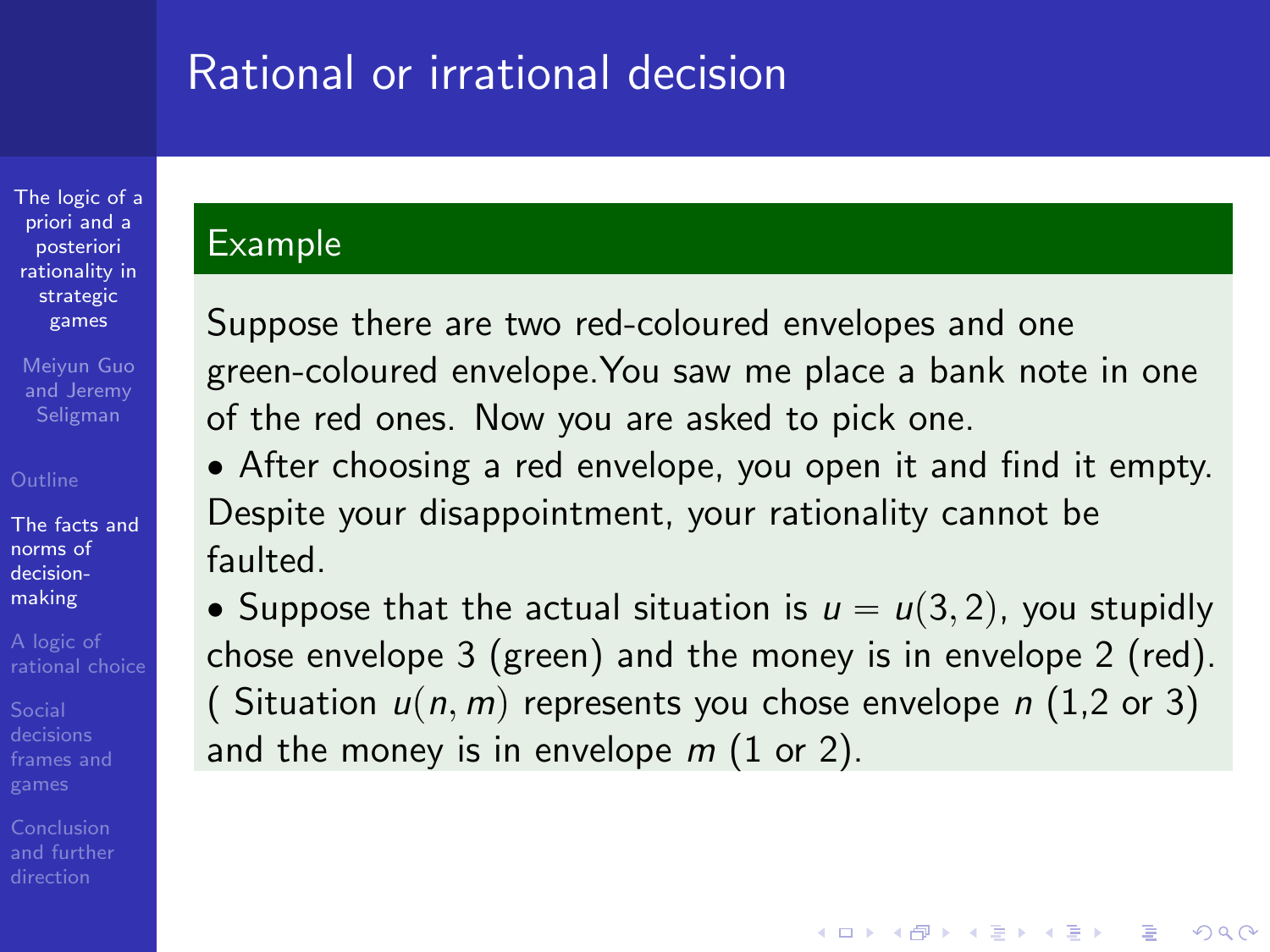[The logic of a](#page-0-0) priori and a posteriori rationality in strategic games

Meiyun Guo and Jeremy Seligman

[The facts and](#page-5-0) norms of decisionmaking

### Example

Suppose there are two red-coloured envelopes and one green-coloured envelope.You saw me place a bank note in one of the red ones. Now you are asked to pick one.

' After choosing a red envelope, you open it and find it empty. Despite your disappointment, your rationality cannot be faulted.

• Suppose that the actual situation is  $u = u(3, 2)$ , you stupidly chose envelope 3 (green) and the money is in envelope 2 (red). ( Situation  $u(n, m)$  represents you chose envelope n (1,2 or 3) and the money is in envelope  $m(1)$  or 2).

**KORK ERKER ADE YOUR** 

• Figure(see the blackboard)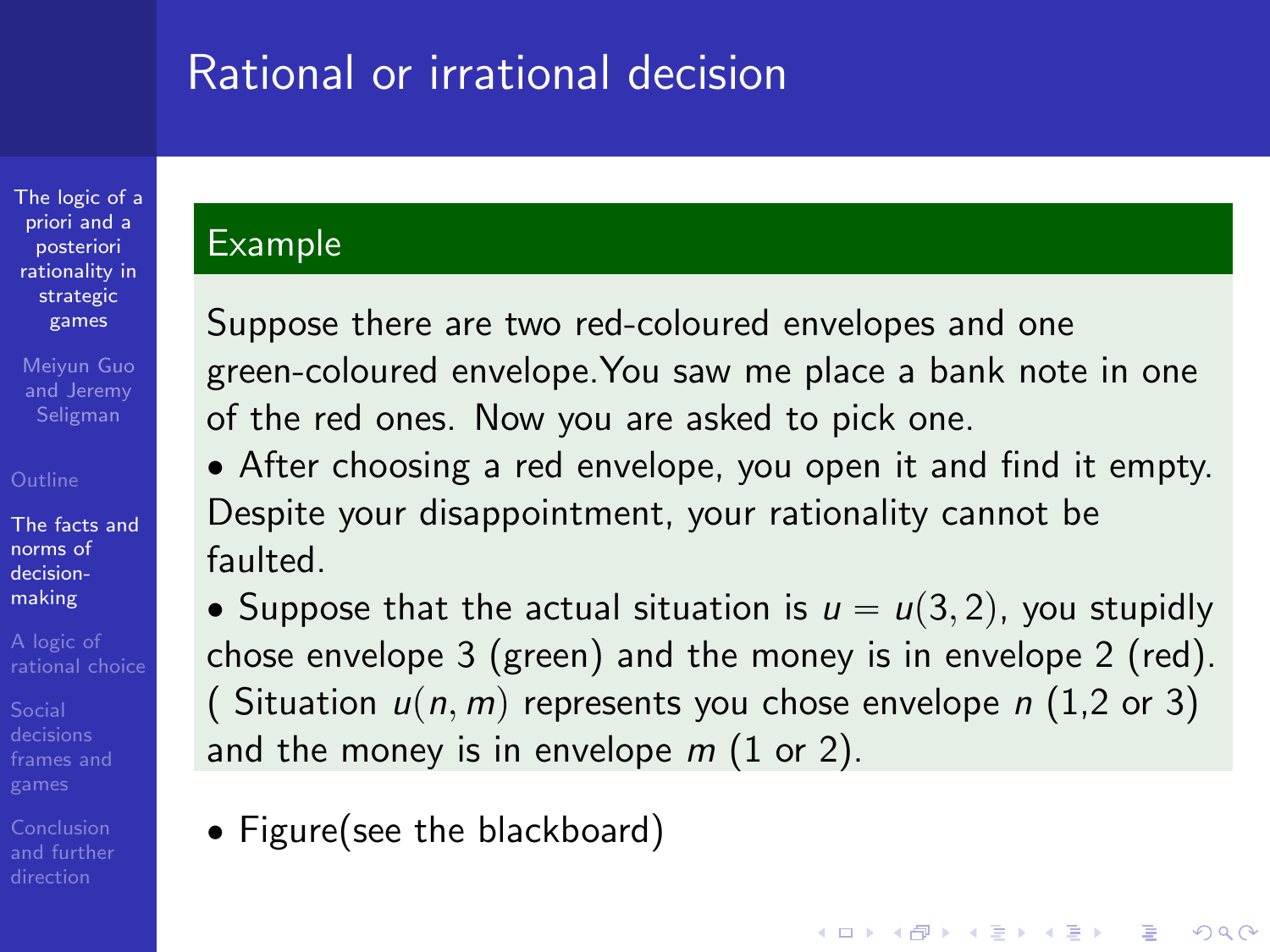[The logic of a](#page-0-0) priori and a posteriori rationality in strategic games

Meiyun Guo and Jeremy Seligman

[The facts and](#page-5-0) norms of decisionmaking

Conclusion

### Example

Suppose there are two red-coloured envelopes and one green-coloured envelope.You saw me place a bank note in one of the red ones. Now you are asked to pick one.

' After choosing a red envelope, you open it and find it empty. Despite your disappointment, your rationality cannot be faulted.

• Suppose that the actual situation is  $u = u(3, 2)$ , you stupidly chose envelope 3 (green) and the money is in envelope 2 (red). ( Situation  $u(n, m)$  represents you chose envelope n (1,2 or 3) and the money is in envelope  $m(1)$  or 2).

- Figure(see the blackboard)
- ' Why choosing envelope 3 (green) was stupid?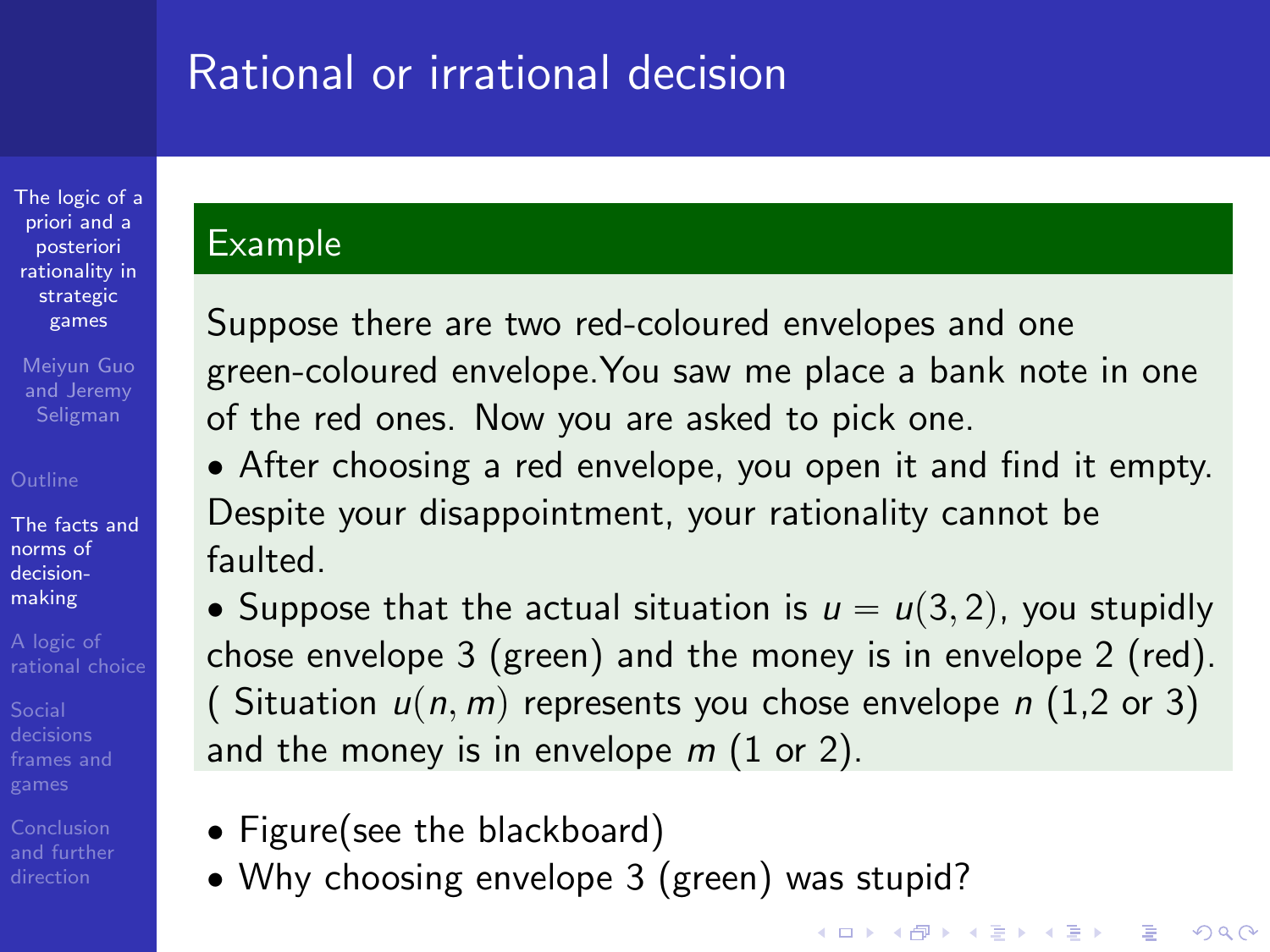[The logic of a](#page-0-0) priori and a posteriori rationality in strategic games

Meiyun Guo and Jeremy

[The facts and](#page-5-0) norms of decisionmaking

[frames and](#page-44-0)

[and further](#page-82-0)

§ A fundamental norm in decision making

**KORK ERRY ABY DE YOUR**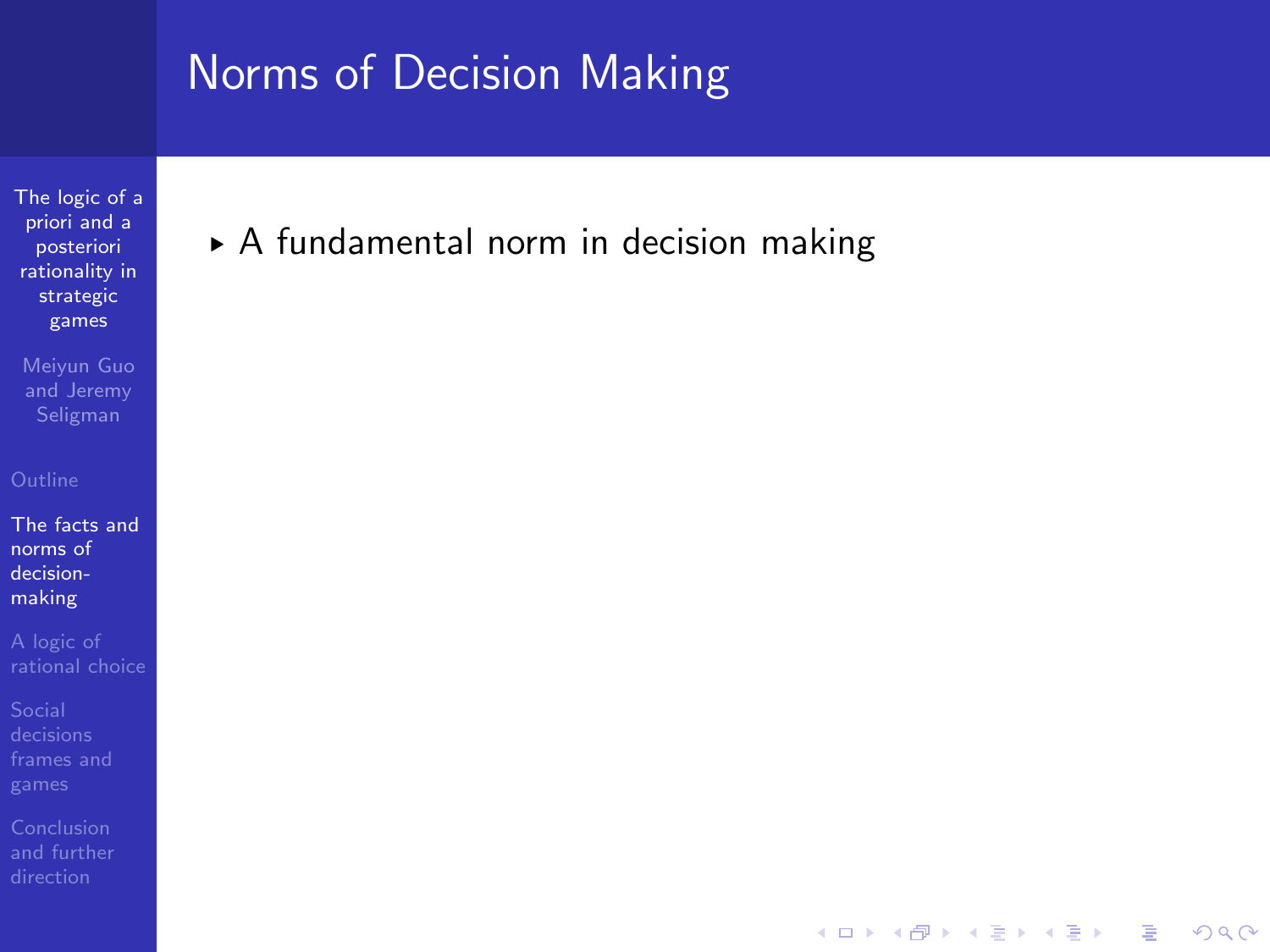[The logic of a](#page-0-0) priori and a posteriori rationality in strategic games

Meiyun Guo and Jeremy

[The facts and](#page-5-0) norms of decisionmaking

[frames and](#page-44-0)

▶ A fundamental norm in decision making

**KORK ERRY ABY DE YOUR** 

• *u* is rational iff  $\neg \exists v (u \sim v \land u \lt v)$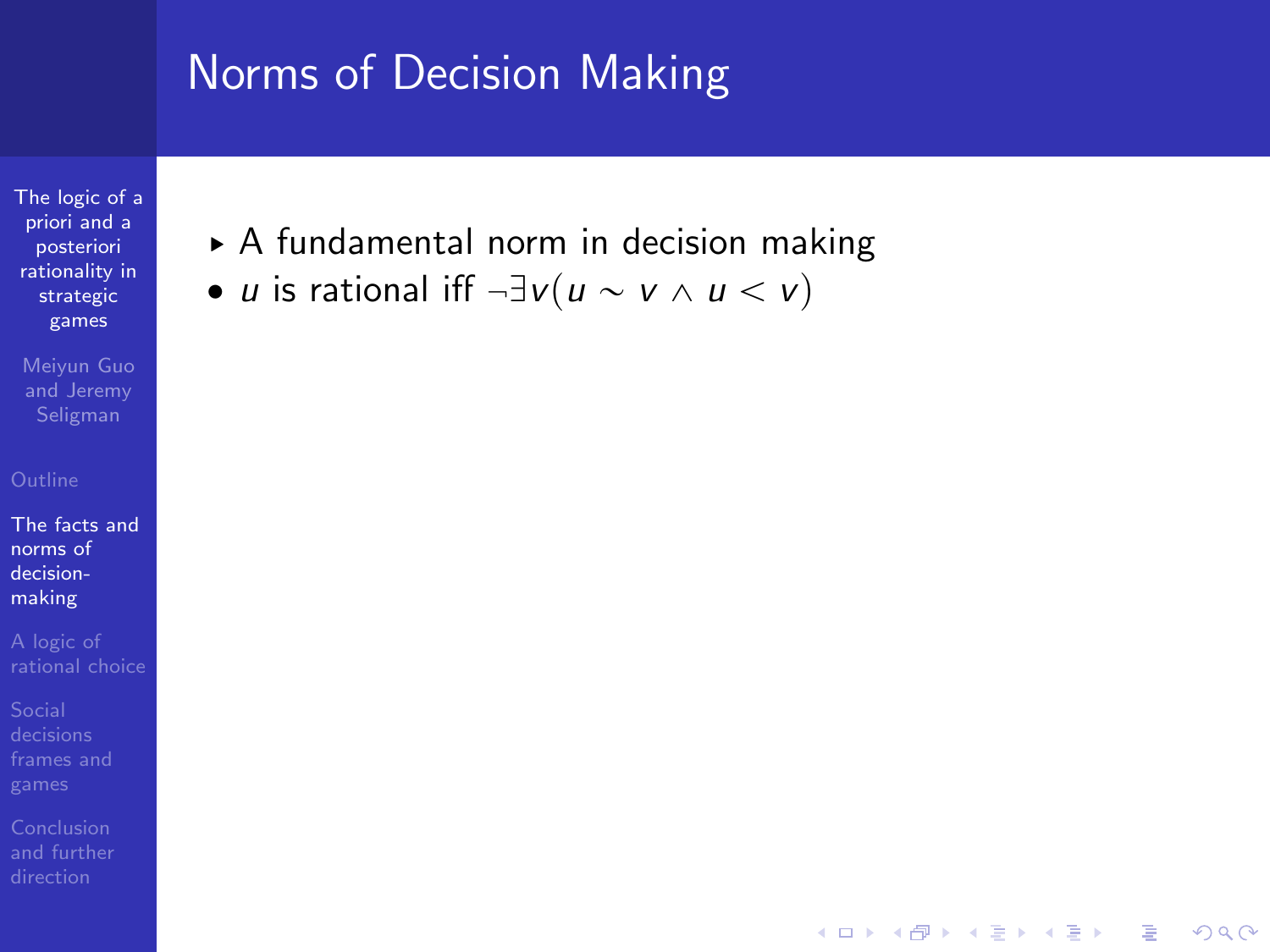[The logic of a](#page-0-0) priori and a posteriori rationality in strategic games

Meiyun Guo and Jeremy

[The facts and](#page-5-0) norms of decisionmaking

[frames and](#page-44-0)

- ▶ A fundamental norm in decision making
- *u* is rational iff  $\neg \exists v (u \sim v \land u \lt v)$
- § The interaction of knowledge and preference

**KORK ERRY ABY DE YOUR**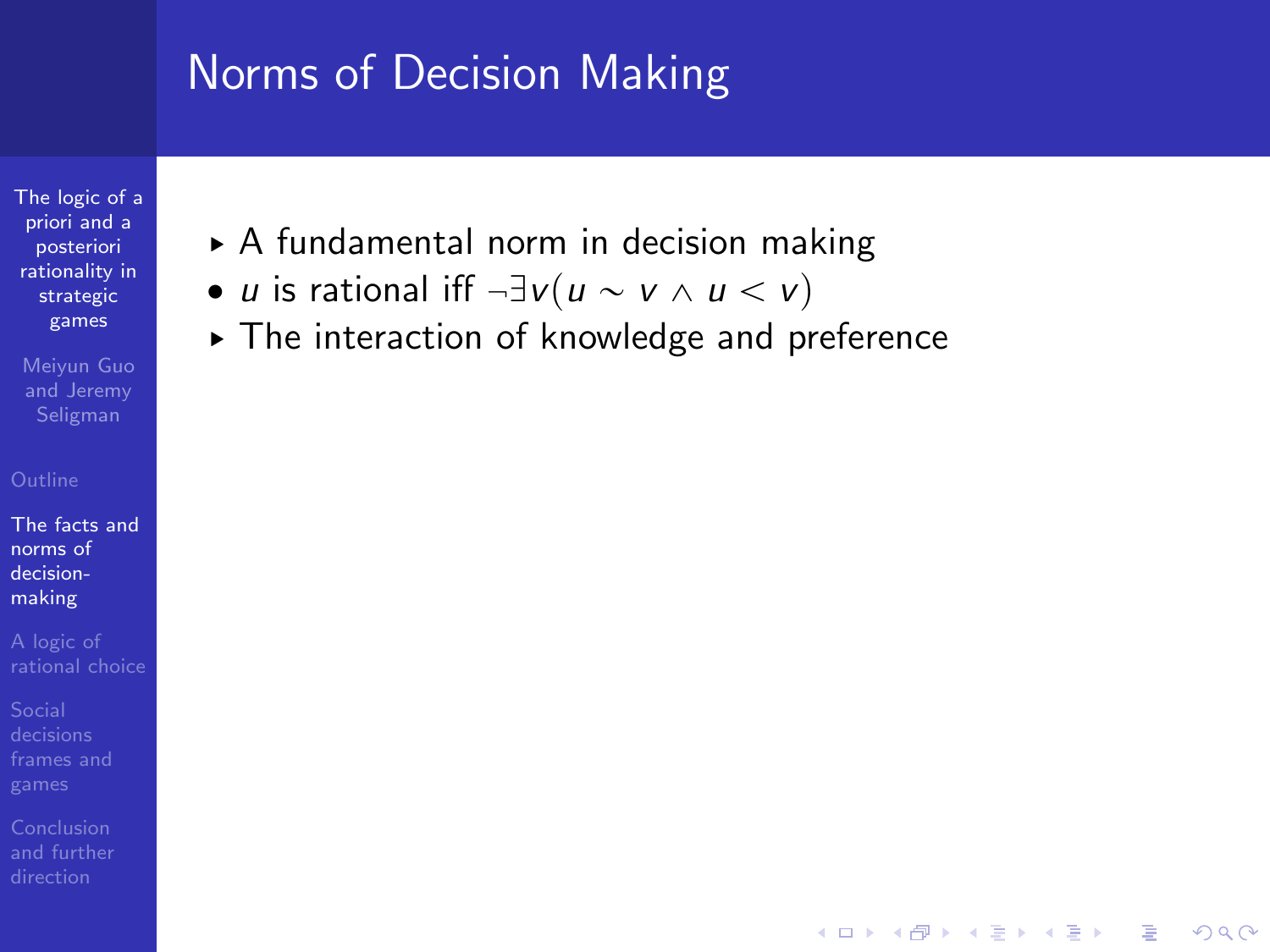[The logic of a](#page-0-0) priori and a posteriori rationality in strategic games

Meiyun Guo and Jeremy

[The facts and](#page-5-0) norms of decisionmaking

- ▶ A fundamental norm in decision making
- *u* is rational iff  $\neg \exists v (u \sim v \land u \lt v)$
- § The interaction of knowledge and preference

**KORK ERRY ABY DE YOUR** 

• Known preference:  $u \leqslant_K v$  iff

$$
\forall u'v'((u'\approx u\wedge v'\approx v)\rightarrow u'\leq v').
$$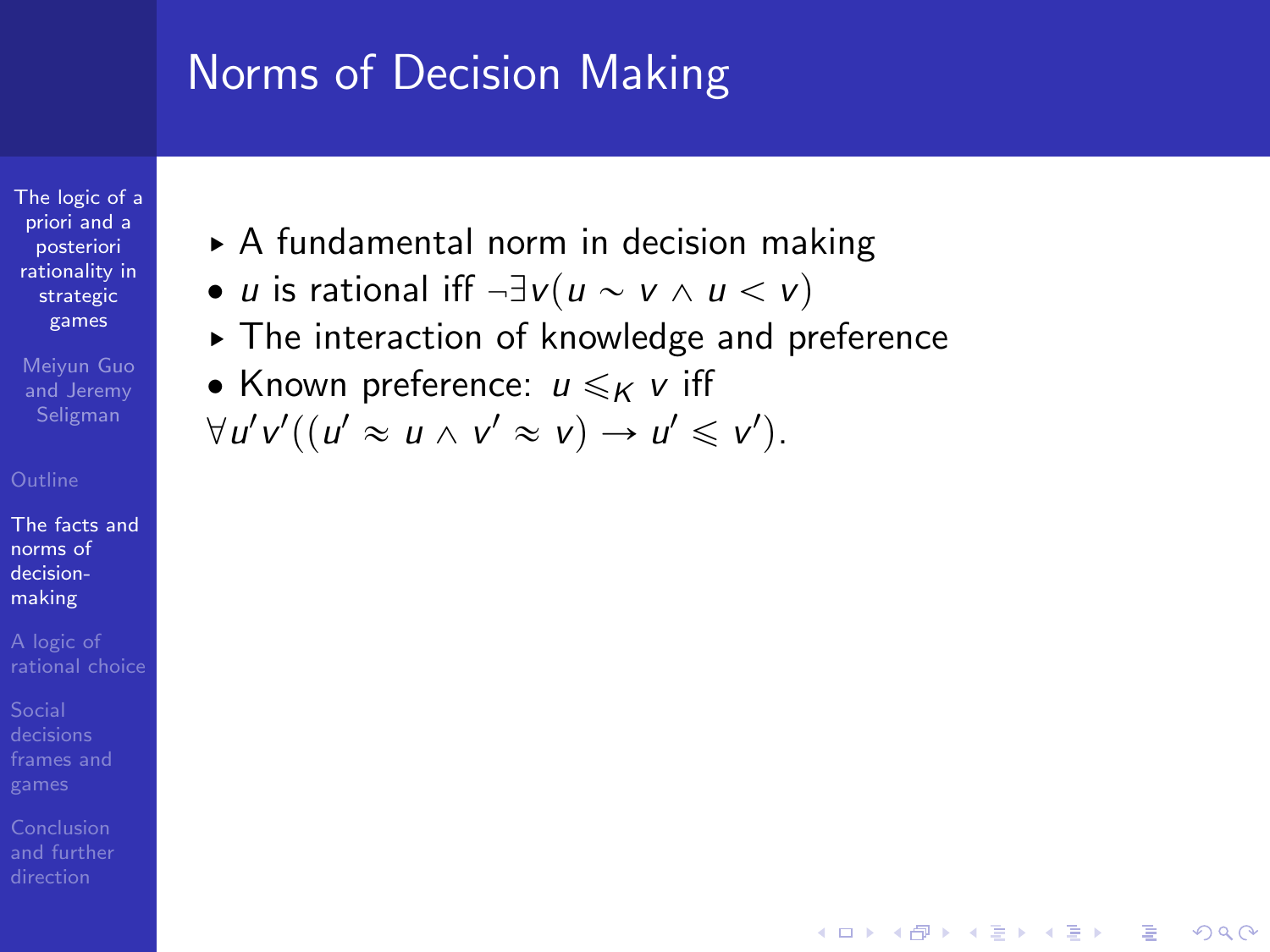[The logic of a](#page-0-0) priori and a posteriori rationality in strategic games

Meiyun Guo and Jeremy Seligman

[The facts and](#page-5-0) norms of decisionmaking

Conclusion

- ▶ A fundamental norm in decision making
- *u* is rational iff  $\neg \exists v (u \sim v \land u \lt v)$
- § The interaction of knowledge and preference
- Known preference:  $u \leqslant_K v$  iff
- $\forall u'v'((u' \approx u \land v' \approx v) \rightarrow u' \leq v').$
- § The interaction of knowledge, freedom and preference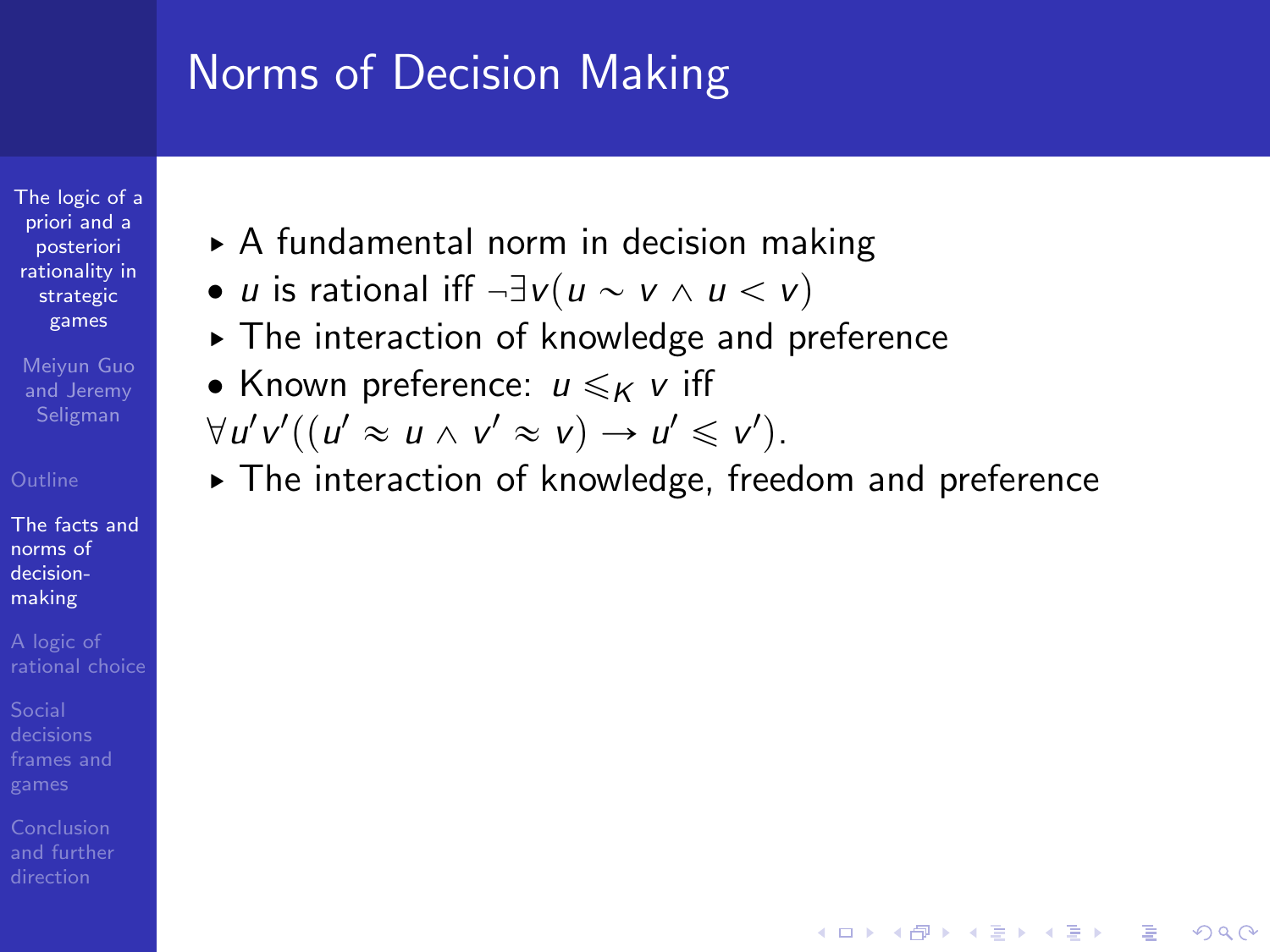[The logic of a](#page-0-0) priori and a posteriori rationality in strategic games

Meiyun Guo and Jeremy Seligman

[The facts and](#page-5-0) norms of decisionmaking

- ▶ A fundamental norm in decision making
- *u* is rational iff  $\neg \exists v (u \sim v \land u \lt v)$
- § The interaction of knowledge and preference
- Known preference:  $u \leqslant_K v$  iff  $\forall u'v'((u' \approx u \land v' \approx v) \rightarrow u' \leq v').$
- § The interaction of knowledge, freedom and preference

**KORK STRAIN A BAR SHOP** 

• A *priori* free preference:  $u \leq F$  v iff  $\forall u'v'((u' \approx u \land v' \approx v \land u' \sim v') \rightarrow u' \leq v').$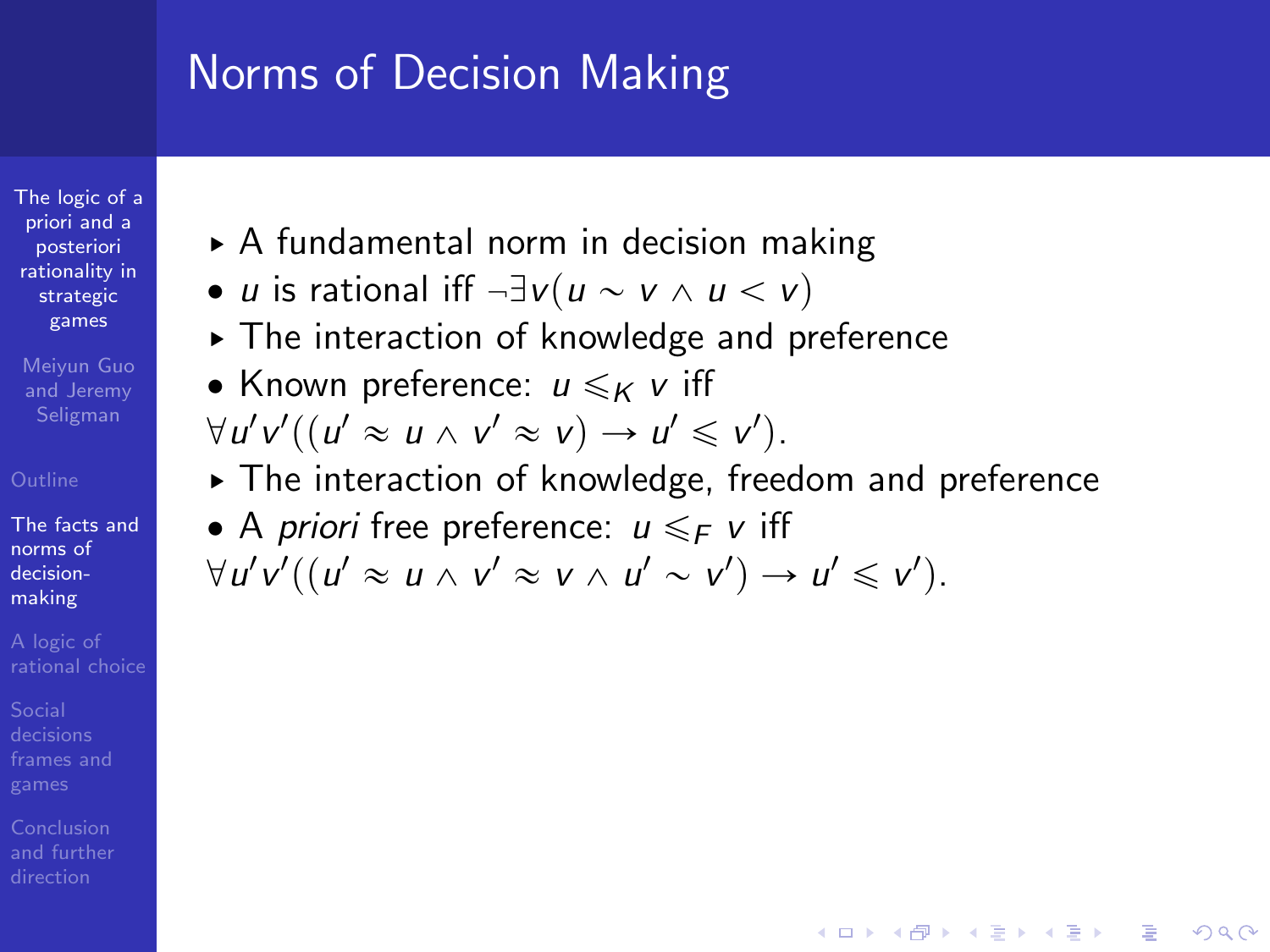[The logic of a](#page-0-0) priori and a posteriori rationality in strategic games

Meiyun Guo and Jeremy Seligman

[The facts and](#page-5-0) norms of decisionmaking

Conclusion

- ▶ A fundamental norm in decision making
- *u* is rational iff  $\neg \exists v (u \sim v \land u \lt v)$
- § The interaction of knowledge and preference
- Known preference:  $u \leqslant_K v$  iff  $\forall u'v'((u' \approx u \land v' \approx v) \rightarrow u' \leq v').$
- § The interaction of knowledge, freedom and preference

**KORK STRAIN A BAR SHOP** 

• A *priori* free preference:  $u \leq F$  v iff  $\forall u'v'((u' \approx u \land v' \approx v \land u' \sim v') \rightarrow u' \leq v').$  $\star u$  is priori rational iff  $\neg \exists v (u \sim v \land (u \leq_F v))$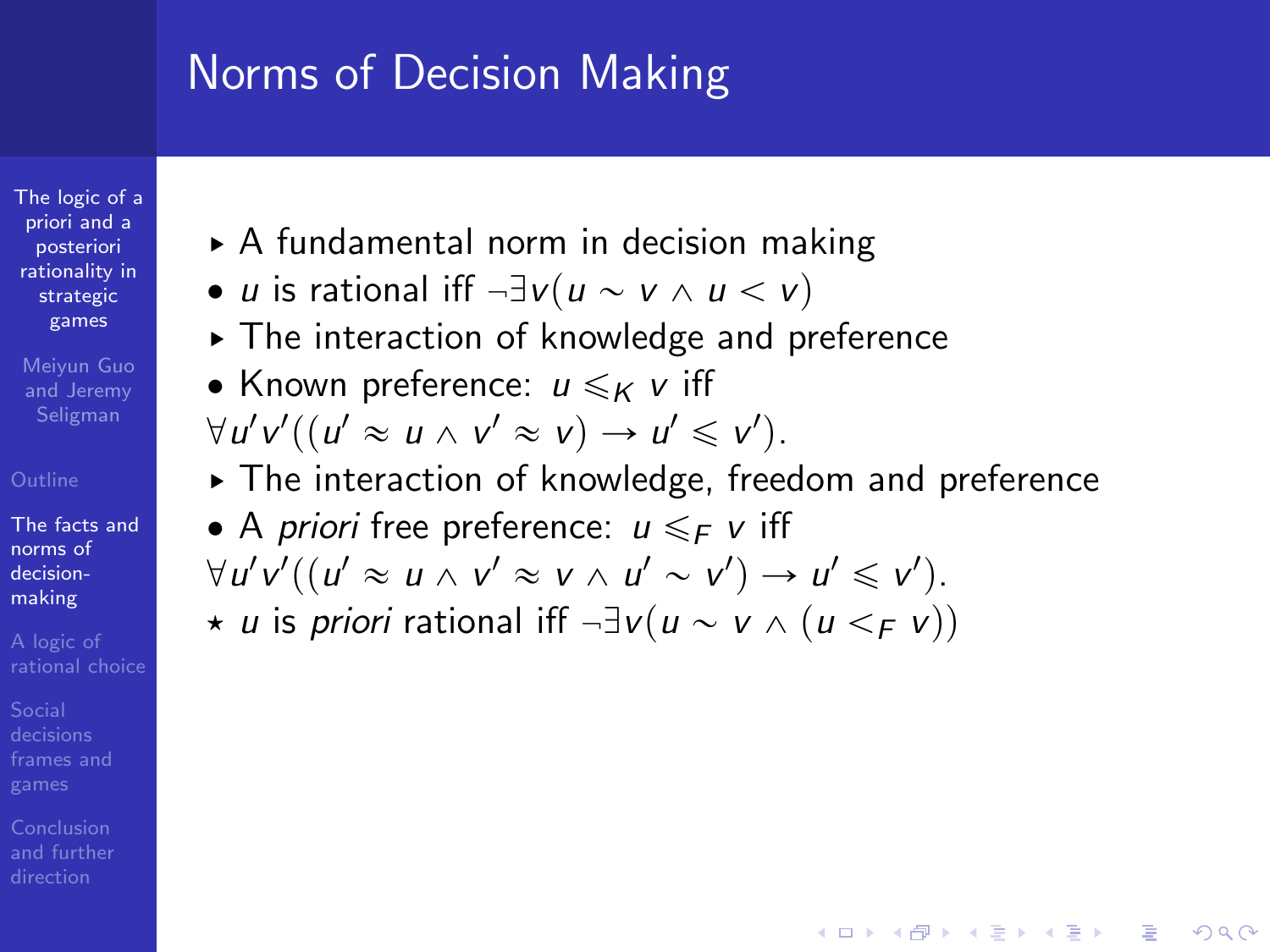[The logic of a](#page-0-0) priori and a posteriori rationality in strategic games

Meiyun Guo and Jeremy Seligman

[The facts and](#page-5-0) norms of decisionmaking

- § A fundamental norm in decision making
- *u* is rational iff  $\neg \exists v (u \sim v \land u \leq v)$
- § The interaction of knowledge and preference
- Known preference:  $u \leqslant_K v$  iff  $\forall u'v'((u' \approx u \land v' \approx v) \rightarrow u' \leq v').$
- § The interaction of knowledge, freedom and preference
- A *priori* free preference:  $u \leq F$  v iff  $\forall u'v'((u' \approx u \land v' \approx v \land u' \sim v') \rightarrow u' \leq v').$  $\star$  u is priori rational iff  $\neg \exists v (u \sim v \land (u \lt_F v))$
- A posterio free preference:  $u \leq F$  v iff  $\forall u'v'((u' \approx u \land v' \approx v \land u \sim u' \sim v' \sim v) \rightarrow u' \leq v').$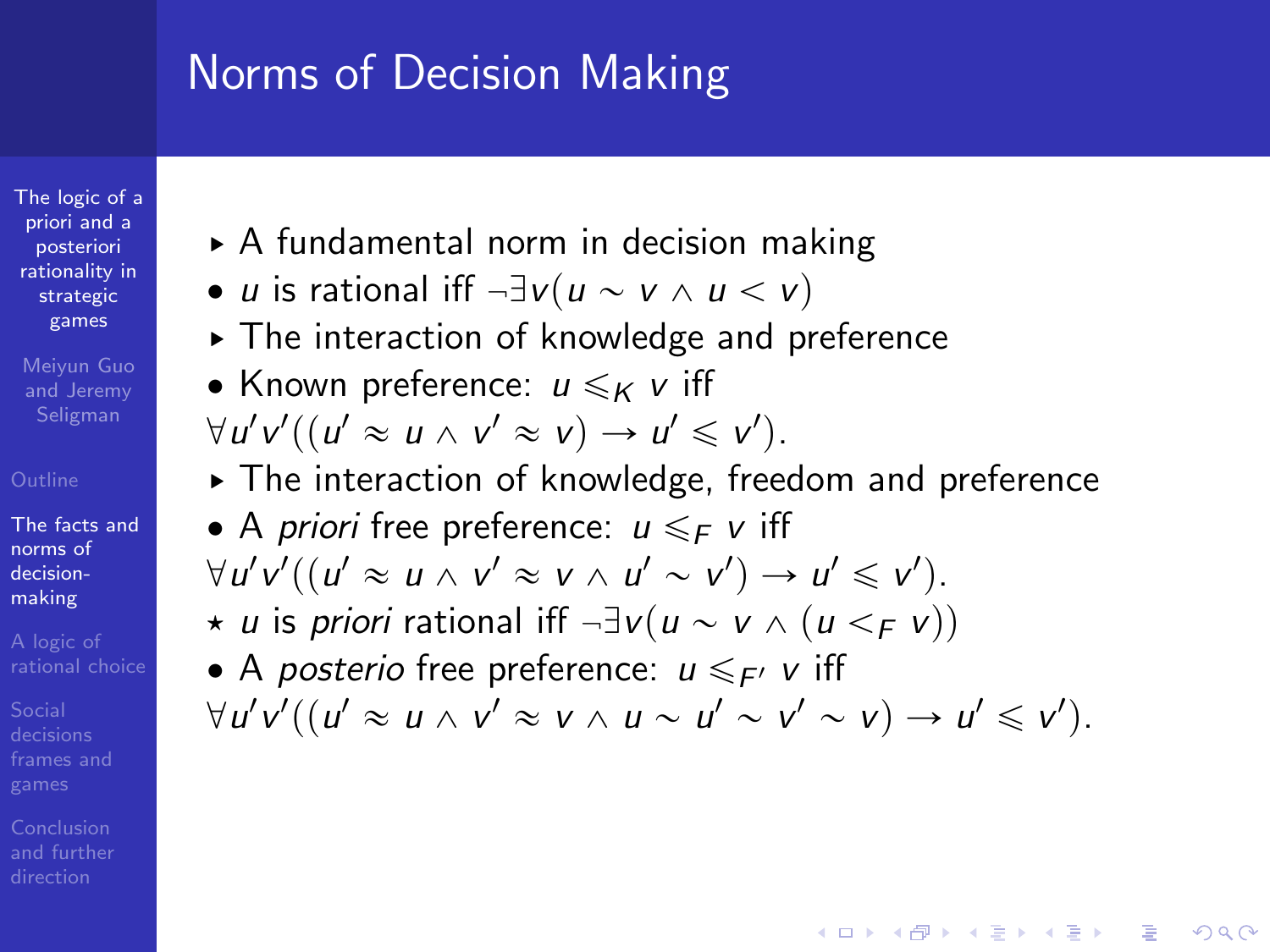[The logic of a](#page-0-0) priori and a posteriori rationality in strategic games

Meiyun Guo and Jeremy Seligman

[The facts and](#page-5-0) norms of decisionmaking

Conclusion

- § A fundamental norm in decision making
- *u* is rational iff  $\neg \exists v (u \sim v \land u \leq v)$
- § The interaction of knowledge and preference
- Known preference:  $u \leq \kappa$  v iff  $\forall u'v'((u' \approx u \land v' \approx v) \rightarrow u' \leq v').$
- § The interaction of knowledge, freedom and preference
- A *priori* free preference:  $u \leq F$  v iff  $\forall u'v'((u' \approx u \land v' \approx v \land u' \sim v') \rightarrow u' \leq v').$  $\star$  u is priori rational iff  $\neg \exists v (u \sim v \land (u \lt_F v))$
- A posterio free preference:  $u \leq F$  v iff  $\forall u'v'((u' \approx u \land v' \approx v \land u \sim u' \sim v' \sim v) \rightarrow u' \leq v').$  $\star$  u is posterio rational iff  $\neg \exists v (u \sim v \land (u \lt_{F'} v))$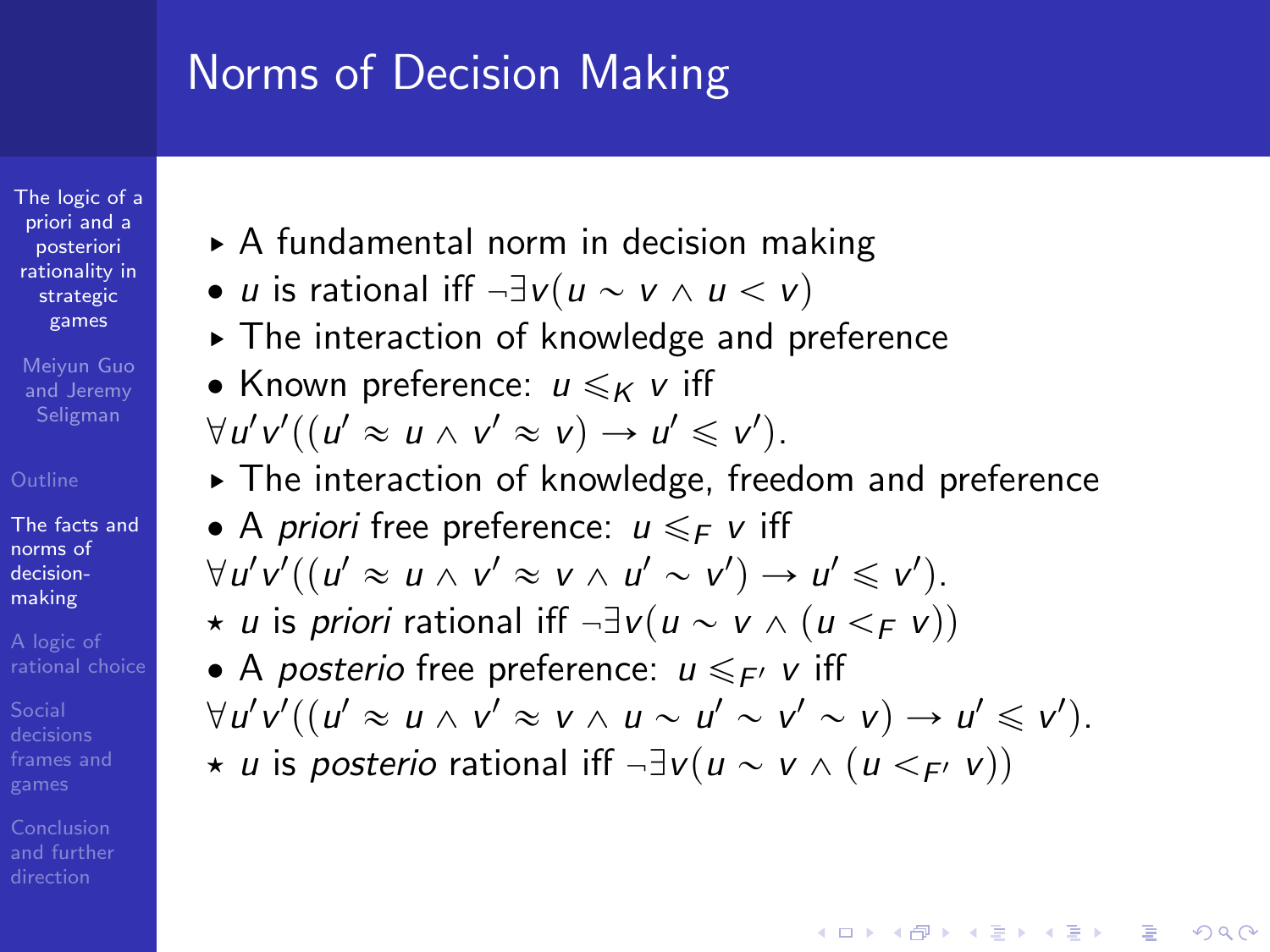[The logic of a](#page-0-0) priori and a posteriori rationality in strategic games

Meiyun Guo and Jeremy Seligman

[The facts and](#page-5-0) norms of decisionmaking

Conclusion [and further](#page-82-0)

- § A fundamental norm in decision making
- *u* is rational iff  $\neg \exists v (u \sim v \land u \leq v)$
- § The interaction of knowledge and preference
- Known preference:  $u \leq \kappa$  v iff  $\forall u'v'((u' \approx u \land v' \approx v) \rightarrow u' \leq v').$
- § The interaction of knowledge, freedom and preference
- A *priori* free preference:  $u \leq F$  v iff  $\forall u'v'((u' \approx u \land v' \approx v \land u' \sim v') \rightarrow u' \leq v').$  $\star u$  is priori rational iff  $\neg \exists v (u \sim v \land (u \lt_F v))$
- A *posterio* free preference:  $u \leq F$  v iff  $\forall u'v'((u' \approx u \land v' \approx v \land u \sim u' \sim v' \sim v) \rightarrow u' \leq v').$  $\star$  u is posterio rational iff  $\neg \exists v(u \sim v \land (u \lt_F v))$
- ► Back to the example: Choosing envelope 3 (green) was both priori irrational and *posterio* irrational.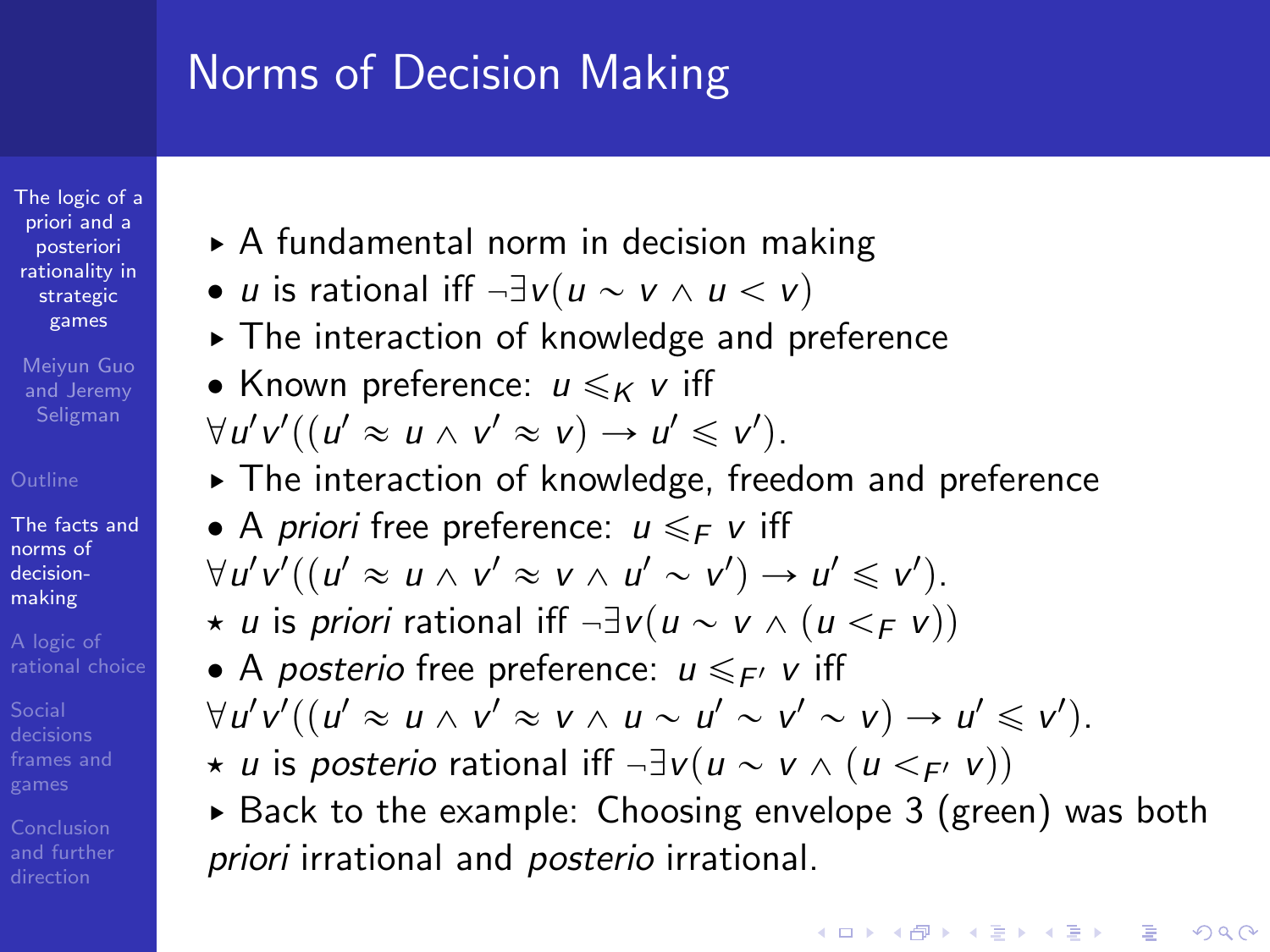# The language of CPDL

[The logic of a](#page-0-0) priori and a posteriori rationality in strategic games

Meiyun Guo and Jeremy

A logic of [rational choice](#page-30-0)

<span id="page-30-0"></span>[and further](#page-82-0)

### Definition

The language of CPDLover sets PROP of propositional variables, NOM of nominals and  $ATPROG$  of atomic programs consists of the sets FORM of formulas and PROG of programs given by

$$
\varphi \in \text{FORM} \quad ::= \quad i \mid [\pi] \varphi \mid \neg \varphi \mid (\varphi \land \varphi) \pi \in \text{PROG} \quad ::= \quad a \mid \varphi? \mid \overline{\pi} \mid \pi^{\circ} \mid \pi^* \mid (\pi; \pi) \mid (\varphi \cup \varphi)
$$

**KORK ERRY ABY DE YOUR** 

for  $i \in \text{Nom}$ ,  $p \in \text{PROP}$  and  $a \in \text{ATPROG}$ .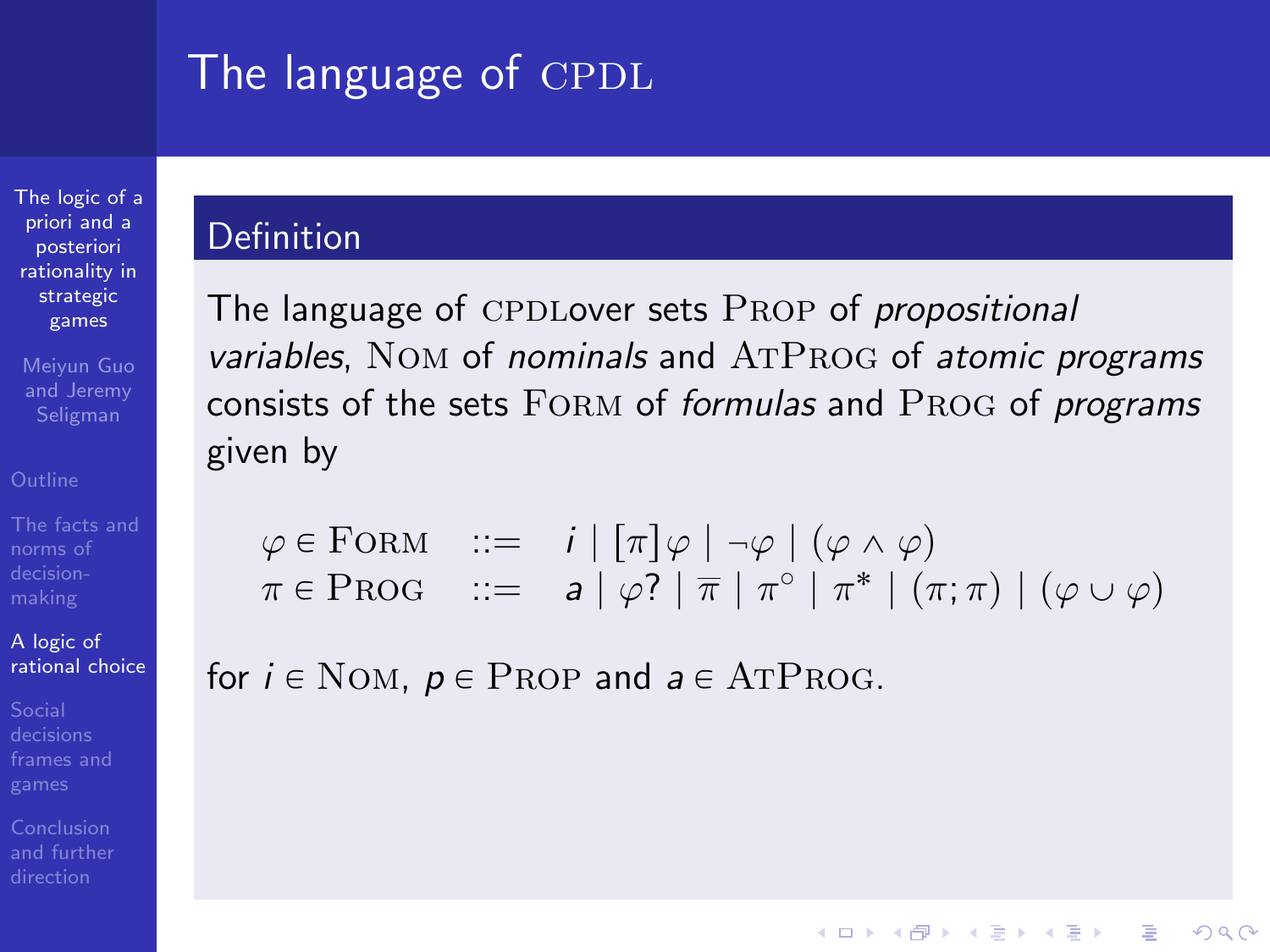# The language of CPDL

[The logic of a](#page-0-0) priori and a posteriori rationality in strategic games

Meiyun Guo and Jeremy Seligman

A logic of [rational choice](#page-30-0)

[and further](#page-82-0)

### Definition

The language of CPDLover sets PROP of propositional variables, NOM of nominals and  $ATPROG$  of atomic programs consists of the sets FORM of formulas and PROG of programs given by

$$
\varphi \in \text{FORM} \quad ::= \quad i \mid [\pi] \varphi \mid \neg \varphi \mid (\varphi \land \varphi) \pi \in \text{PROG} \quad ::= \quad a \mid \varphi? \mid \overline{\pi} \mid \pi^{\circ} \mid \pi^* \mid (\pi; \pi) \mid (\varphi \cup \varphi)
$$

**KORK STRATER STRAKER** 

for  $i \in \text{Nom}$ ,  $p \in \text{PROP}$  and  $a \in \text{ATPROG}$ . Abbreviations:  $U = a \cup \overline{a}$  (universal),  $I = T$ ? (identity),  $\langle \pi \rangle = -[\pi] -$ ,  $(\pi \cap \rho) = (\overline{\pi} \cup \overline{\rho})$ ,  $(\pi \subset \rho) = [\pi \cap \overline{\rho}] \perp$ . Abbreviate  $(\pi \cap \rho)$  as  $\pi \rho$ .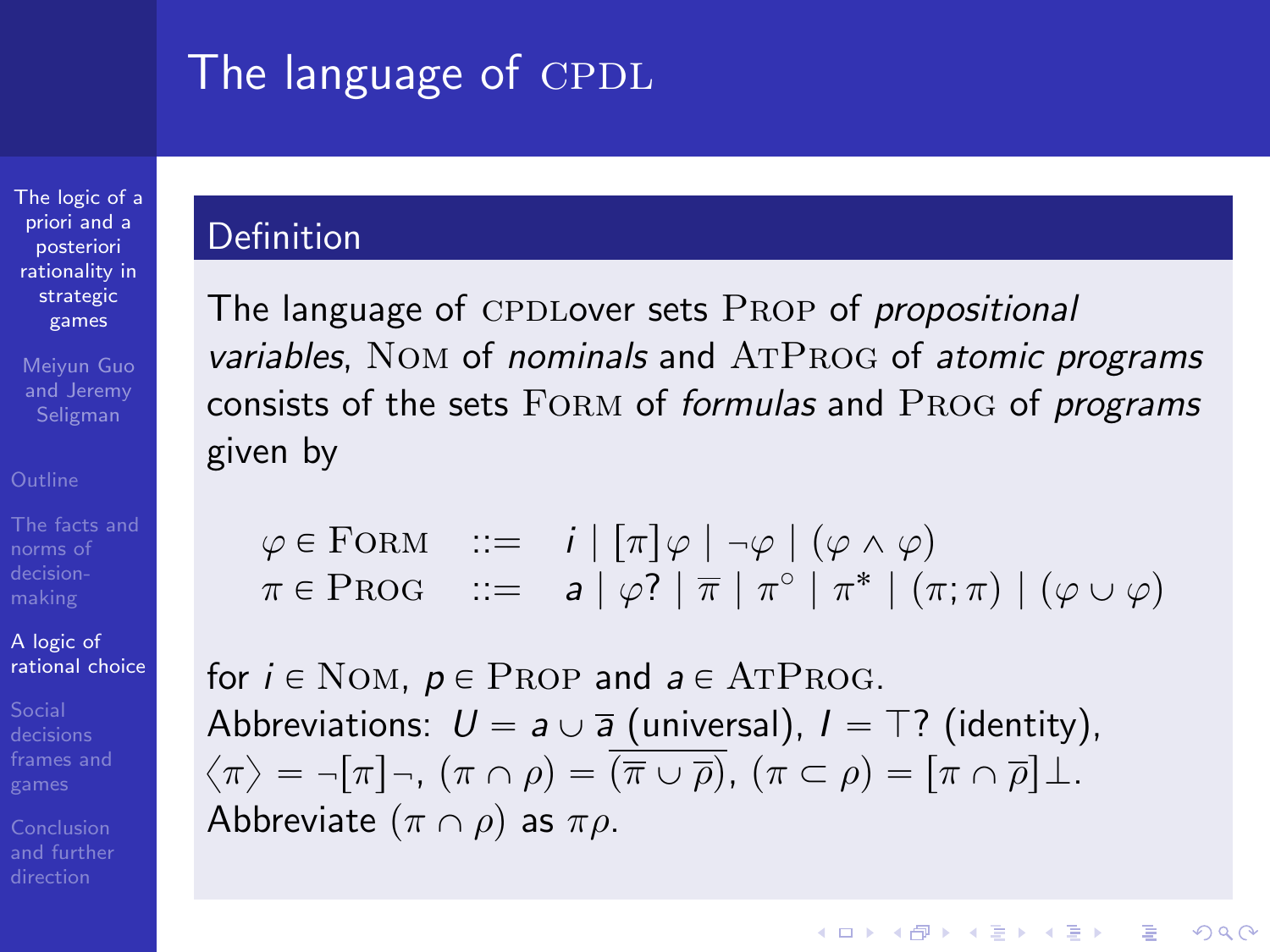# The language of CPDL

[The logic of a](#page-0-0) priori and a posteriori rationality in strategic games

Meiyun Guo and Jeremy Seligman

norms of

A logic of [rational choice](#page-30-0)

### Definition

The language of CPDLover sets PROP of propositional variables, NOM of nominals and  $ATPROG$  of atomic programs consists of the sets FORM of formulas and PROG of programs given by

$$
\varphi \in \text{FORM} \quad ::= \quad i \mid [\pi] \varphi \mid \neg \varphi \mid (\varphi \land \varphi) \pi \in \text{PROG} \quad ::= \quad a \mid \varphi? \mid \overline{\pi} \mid \pi^{\circ} \mid \pi^* \mid (\pi; \pi) \mid (\varphi \cup \varphi)
$$

for  $i \in \text{Nom}$ ,  $p \in \text{PROP}$  and  $a \in \text{ATPROG}$ . Abbreviations:  $U = a \cup \overline{a}$  (universal),  $I = T$ ? (identity),  $\langle \pi \rangle = -[\pi] -$ ,  $(\pi \cap \rho) = (\overline{\pi} \cup \overline{\rho})$ ,  $(\pi \subset \rho) = [\pi \cap \overline{\rho}] \perp$ . Abbreviate  $(\pi \cap \rho)$  as  $\pi \rho$ .

A formula  $\varphi$  is *pure* iff it contains no propositional variables.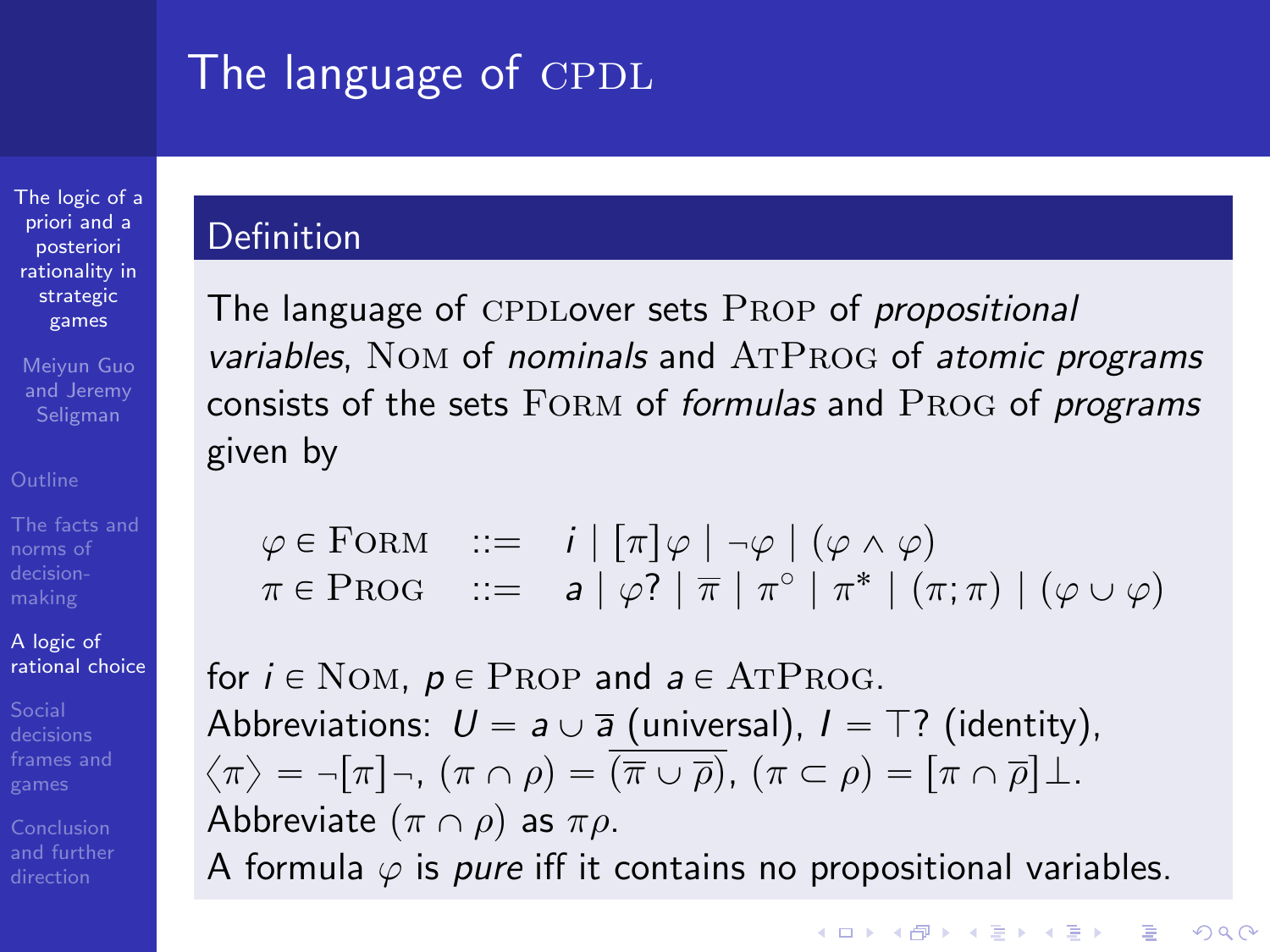## Model

[The logic of a](#page-0-0) priori and a posteriori rationality in strategic games

Meiyun Guo and Jeremy Seligman

norms of

A logic of [rational choice](#page-30-0)

### Definition

A structure  $\bar{F} = \langle W, R \rangle$  is a <code>CPDL</code> frame if  $R(\mathsf{a}) \subseteq W^2$  for each a  $\in$  ATPROG. A structure  $M = \langle W, R, V \rangle$  is a CPDL model if  $\langle W, R \rangle$  is a CPDL frame,  $V(i) \in W$  for each  $i \in \text{Nom}$ , and  $V(p) \subseteq W$  for each  $p \in \text{PROP}$ .

**KORK STRATER STRAKER**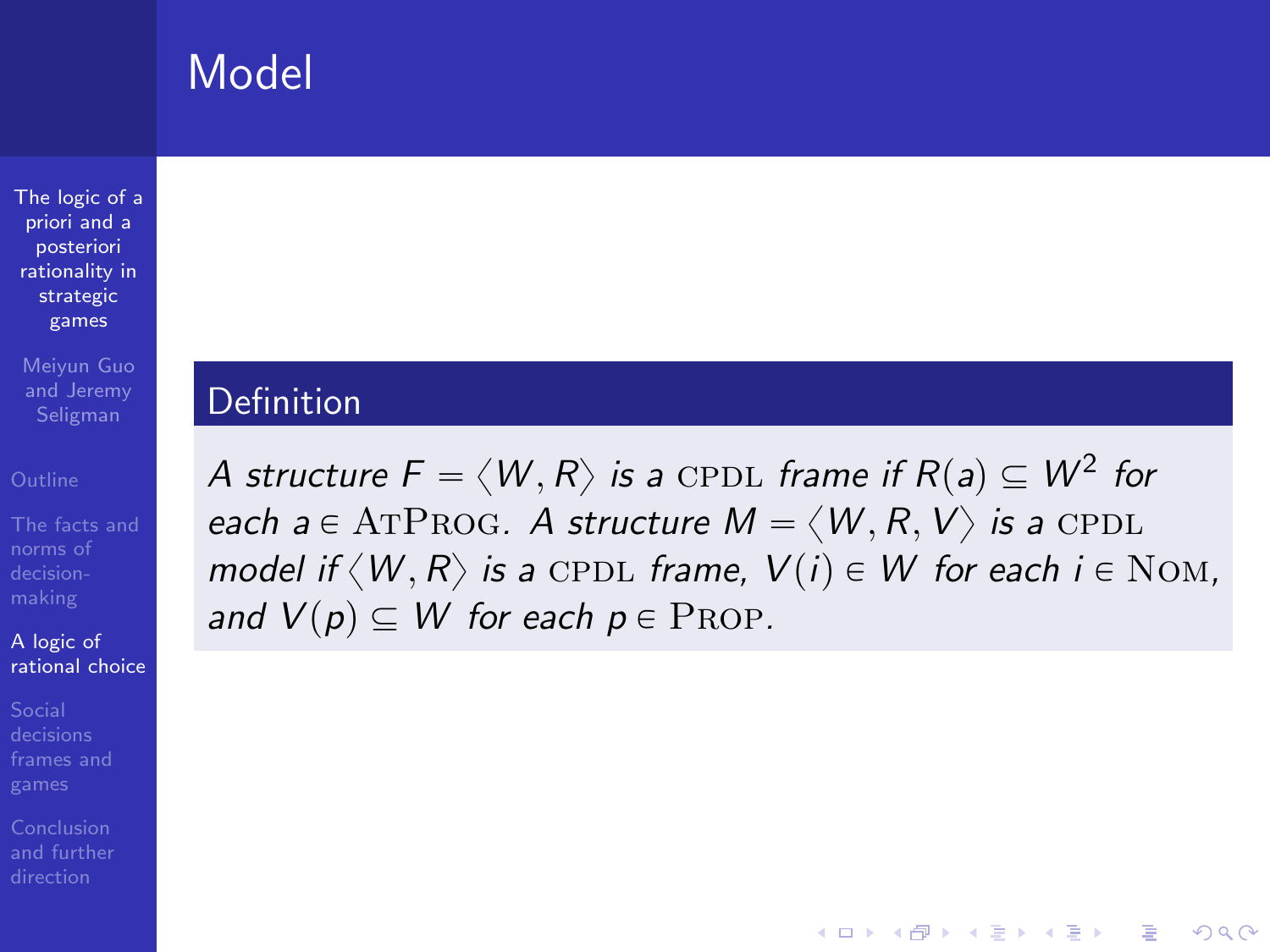## **Semantics**

[The logic of a](#page-0-0) priori and a posteriori rationality in strategic games

Meiyun Guo and Jeremy

norms of

A logic of [rational choice](#page-30-0)

[frames and](#page-44-0)

### Definition

Given a CPDL model  $M = \langle W, R, V \rangle$ , and a state  $u \in W$ , we define  $\llbracket \varphi \rrbracket^\mathsf{M} \subseteq \mathsf{W}$  for each  $\varphi \in {\rm FORM}$  and  $\llbracket \pi \rrbracket^\mathsf{M} \subseteq \mathsf{W}^2$  for each  $\pi \in \text{PROG}$  as follows:

| $\begin{array}{rcl}\n\llbracket i \rrbracket^M & = & \{V(i)\} \\ \llbracket p \rrbracket^M & = & V(p) \\ \llbracket [\pi] \varphi \rrbracket^M & = & \{u \in W \mid v \in [\![\varphi]\!]^M \text{ for each } v \in W \\ \quad \qquad \text{such that } \langle u, v \rangle \in [\![\pi]\!]^M\n\end{array}$ \n                                                                                                                                                                                                                                                                                                                                                                                          |
|----------------------------------------------------------------------------------------------------------------------------------------------------------------------------------------------------------------------------------------------------------------------------------------------------------------------------------------------------------------------------------------------------------------------------------------------------------------------------------------------------------------------------------------------------------------------------------------------------------------------------------------------------------------------------------------------------------|
| $\llbracket \neg \varphi \rrbracket^M & = & W \setminus [\![\varphi]\!]^M \\ \llbracket [\varphi \land \psi] \rrbracket^M & = & \llbracket \varphi \rrbracket^M \cap [\![\psi]\!]^M \\ \llbracket \pi \rrbracket^M & = & \{ \langle u, u \rangle \mid u \in [\![\varphi]\!]^M \} \\ \llbracket \pi \rrbracket^M & = & \{ \langle u, v \rangle \mid \langle u, v \rangle \notin [\![\pi]\!]^M \} \\ \llbracket \pi \urcorner \rrbracket^M & = & \{ \langle u, v \rangle \mid \langle v, u \rangle \in [\![\pi]\!]^M \} \\ \llbracket \pi \urcorner \rrbracket^M & = & \{ \langle u, v \rangle \mid \langle v, u \rangle \in [\![\pi]\!]^M \} \\ \quad \qquad \text{for all } \forall u \in \mathbb{R}$ \n |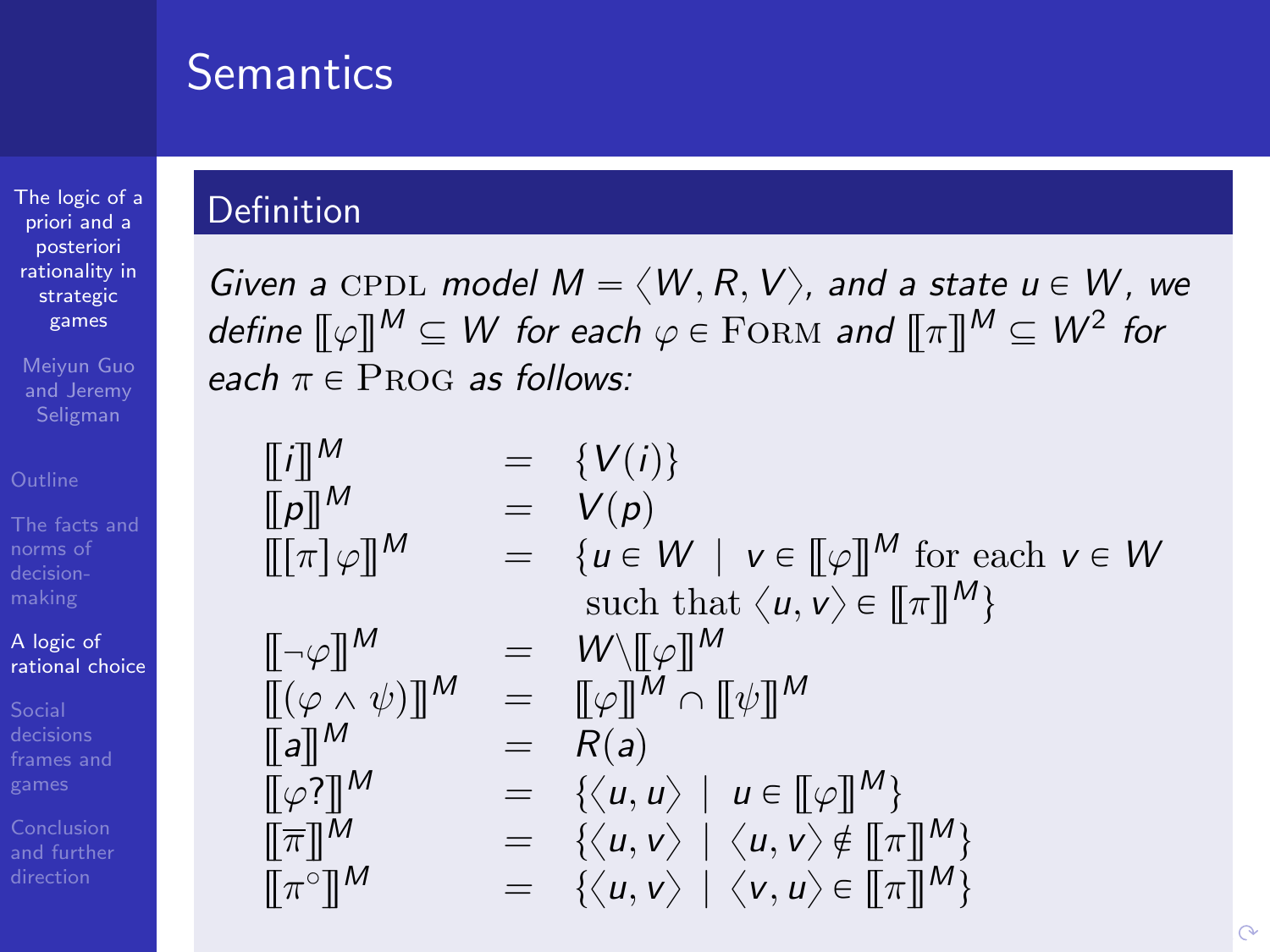# Semantics(cotn.)

[The logic of a](#page-0-0) priori and a posteriori rationality in strategic games

Meiyun Guo and Jeremy

[The facts and](#page-5-0) norms of

A logic of [rational choice](#page-30-0)

[frames and](#page-44-0)

[and further](#page-82-0)

### Definition

 $[\![\pi^*$ 

$$
[\![ (\pi \cup \rho)]\!]^M =
$$

$$
\llbracket \pi^* \rrbracket^M = \text{the smallest transitive, reflexive relation}
$$
\n
$$
\llbracket \pi; \rho \rrbracket^M = \{ \langle u, v \rangle \mid \langle v, w \rangle \in \llbracket \pi \rrbracket^M \text{ and } \langle w, v \rangle \in \llbracket \rho \rrbracket^M
$$
\n
$$
\llbracket (\pi \cup \rho) \rrbracket^M = \llbracket \pi \rrbracket^M \cup \llbracket \rho \rrbracket^M
$$

K ロ ▶ K @ ▶ K 할 > K 할 > 1 할 > 1 이익어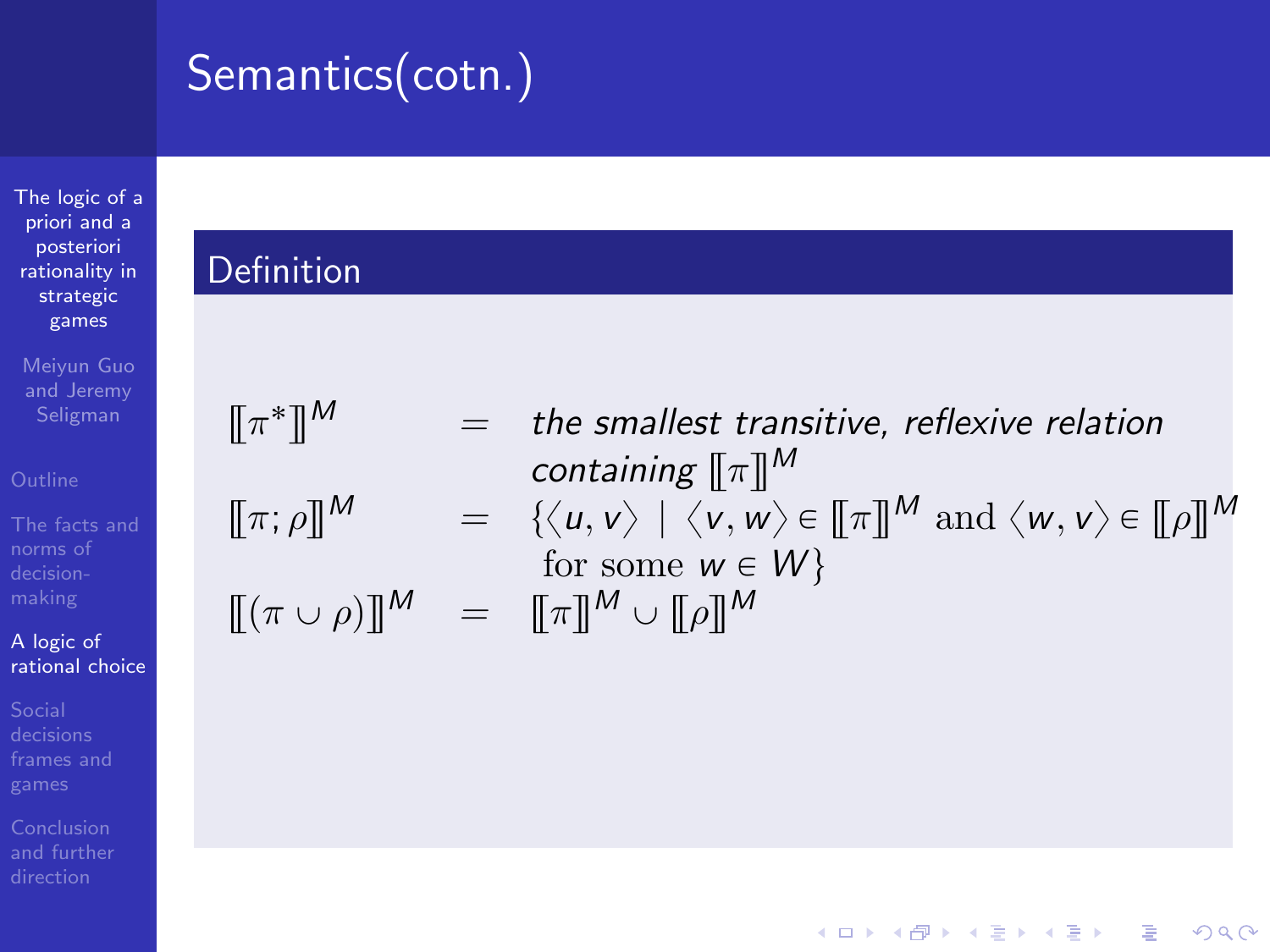# Semantics(cotn.)

[The logic of a](#page-0-0) priori and a posteriori rationality in strategic games

Meiyun Guo and Jeremy

norms of

A logic of [rational choice](#page-30-0)

#### Definition

| $\llbracket \pi^* \rrbracket^M$     | $=$ the smallest transitive, reflexive relation                                                                                  |
|-------------------------------------|----------------------------------------------------------------------------------------------------------------------------------|
|                                     | containing $\llbracket \pi \rrbracket^M$                                                                                         |
| $\llbracket \pi; \rho \rrbracket^M$ | $= \{ \langle u, v \rangle \mid \langle v, w \rangle \in [\![ \pi ]\!]^M \text{ and } \langle w, v \rangle \in [\![ \rho ]\!]^M$ |
|                                     | for some $w \in W$                                                                                                               |
|                                     | $[(\pi \cup \rho)]^M = [\pi]^M \cup [\rho]^M$                                                                                    |

When M is clear from the context, we write  $\llbracket \varphi \rrbracket^M$  as  $\llbracket \varphi \rrbracket$ . Note that  $\llbracket (\pi \cap \rho) \rrbracket^M = \llbracket \pi \rrbracket^M \cap \llbracket \rho \rrbracket^M$  and  $\llbracket (\pi \subset \rho) \rrbracket^M = W$ if  $\llbracket \pi \rrbracket^M \subseteq \llbracket \rho \rrbracket^M$ , otherwise  $\varnothing$ .

**KORK STRAIN A BAR SHOP**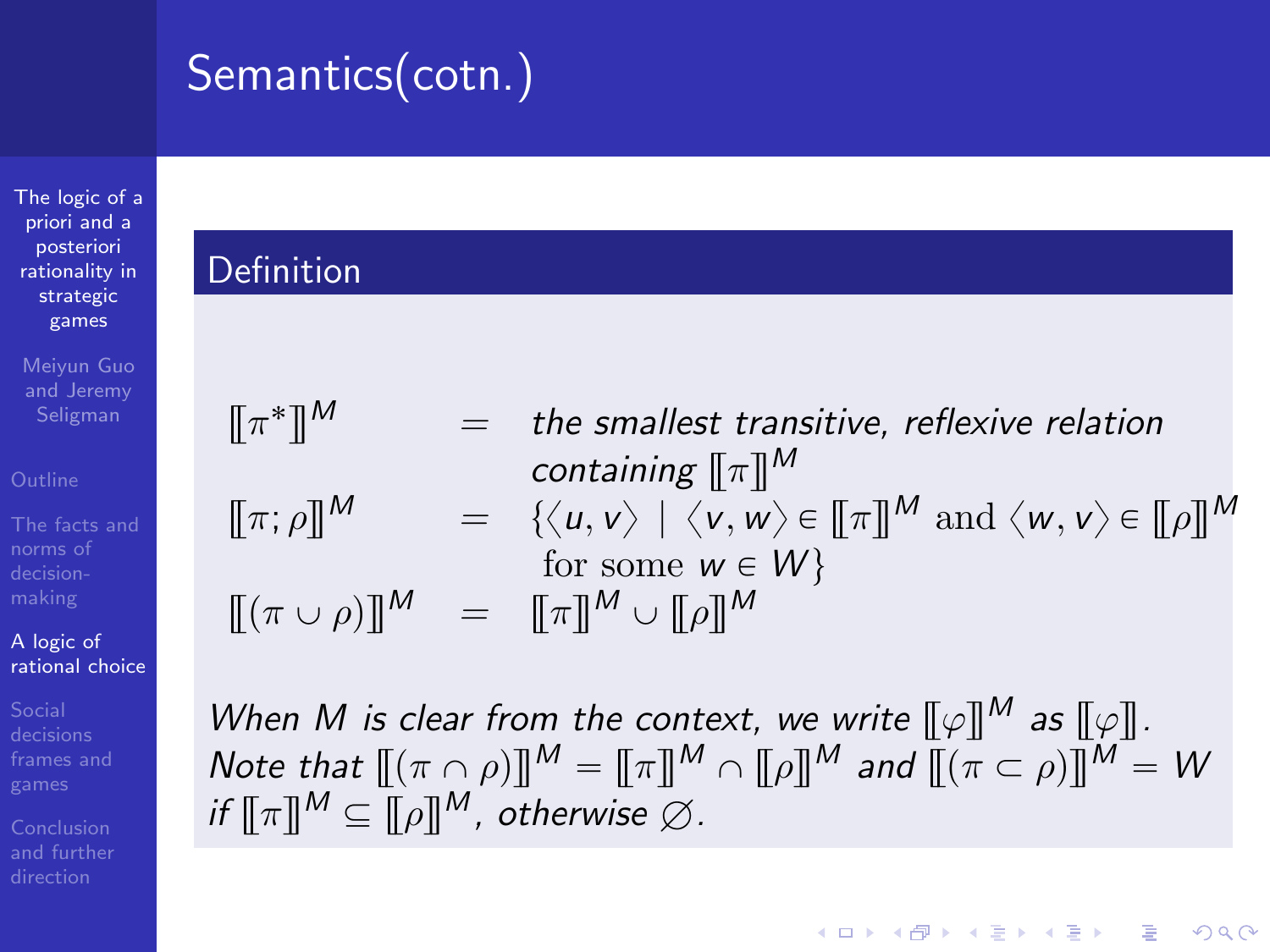## Priorifree preference and posteriopreference in object language

[The logic of a](#page-0-0) priori and a posteriori rationality in strategic games

Meiyun Guo and Jeremy Seligman

norms of

#### A logic of [rational choice](#page-30-0)

[frames and](#page-44-0)

Take ATPROG =  $\{p, k, c\}$  with  $R(p) = \leq R(k) = \infty$  and  $R(c) = \sim$ . Then the relations of a priori and a posteriori free preference can be defined as

$$
f_a = \overline{k_a; c_a \overline{p_a}; k_a}
$$
 (priori free preference)  
\n $f'_a = \overline{c_a k_a; c_a \overline{p_a}; c_a k_a}$  (posterio free preference)

**KORK STRAIN A BAR SHOP**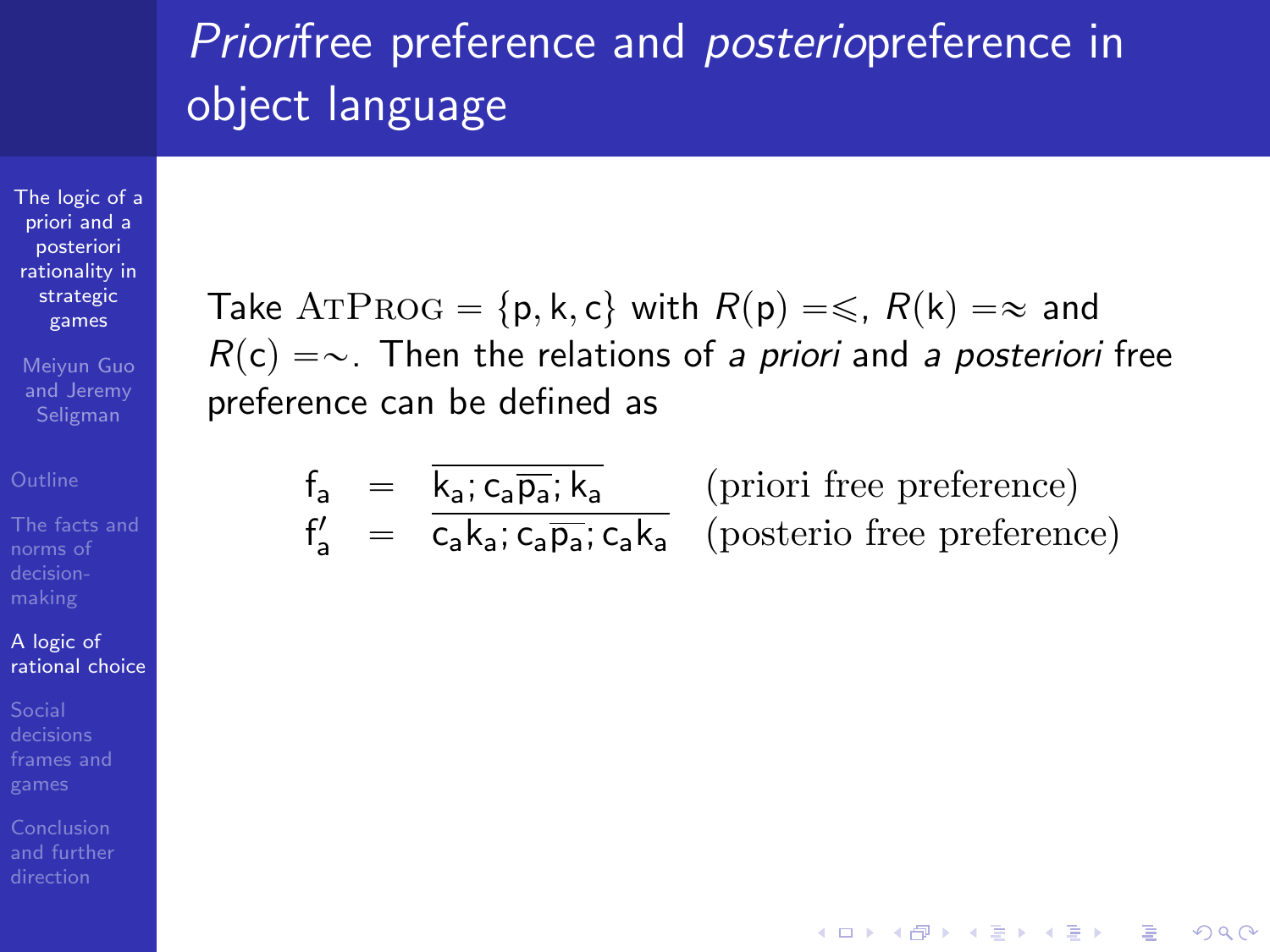## Priorifree preference and posteriopreference in object language

[The logic of a](#page-0-0) priori and a posteriori rationality in strategic games

Meiyun Guo and Jeremy Seligman

norms of

A logic of [rational choice](#page-30-0)

[frames and](#page-44-0)

Take ATPROG =  $\{p, k, c\}$  with  $R(p) = \leq R(k) = \infty$  and  $R(c) = \sim$ . Then the relations of a priori and a posteriori free preference can be defined as

$$
f_{a} = \frac{\overline{k_{a}}; c_{a} \overline{p_{a}}; \overline{k_{a}}}{c_{a} k_{a}; c_{a} \overline{p_{a}}; c_{a} k_{a}}
$$
 (priori free preference)  

$$
f'_{a} = \overline{c_{a} k_{a}}; c_{a} \overline{p_{a}}; c_{a} k_{a}
$$
 (posterio free preference)

• A priori free preference: 
$$
u \leq_F v
$$
 iff  
\n $\forall u'v'((u' \approx u \land v' \approx v \land u' \sim v') \rightarrow u' \leq v').$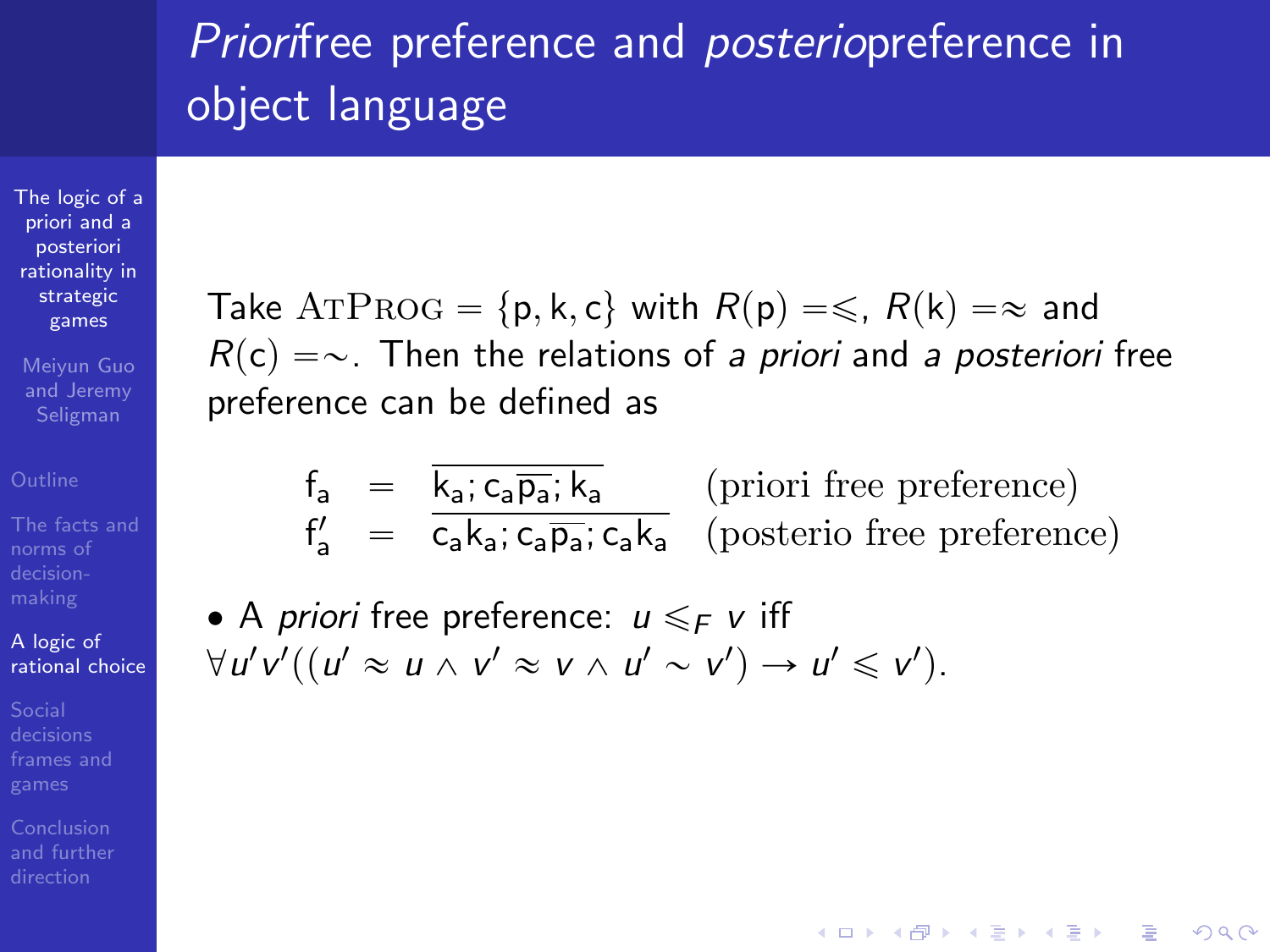## Priorifree preference and posteriopreference in object language

[The logic of a](#page-0-0) priori and a posteriori rationality in strategic games

Meiyun Guo and Jeremy Seligman

norms of

A logic of [rational choice](#page-30-0)

[frames and](#page-44-0)

Take ATPROG =  $\{p, k, c\}$  with  $R(p) = \leq R(k) = \infty$  and  $R(c) = \sim$ . Then the relations of a priori and a posteriori free preference can be defined as

$$
f_{a} = \frac{\overline{k_{a}}; c_{a} \overline{p_{a}}; \overline{k_{a}}}{c_{a} k_{a}; c_{a} \overline{p_{a}}; c_{a} k_{a}}
$$
 (priori free preference)  

$$
f'_{a} = \overline{c_{a} k_{a}; c_{a} \overline{p_{a}}; c_{a} k_{a}}
$$
 (posterio free preference)

\n- A priori free preference: 
$$
u \leq_F v
$$
 iff  $\forall u'v'((u' \approx u \land v' \approx v \land u' \sim v') \rightarrow u' \leq v')$ .
\n- A posterior free preference:  $u \leq_F v$  iff  $\forall u'v'((u' \approx u \land v' \approx v \land u \sim u' \sim v' \sim v) \rightarrow u' \leq v')$ .
\n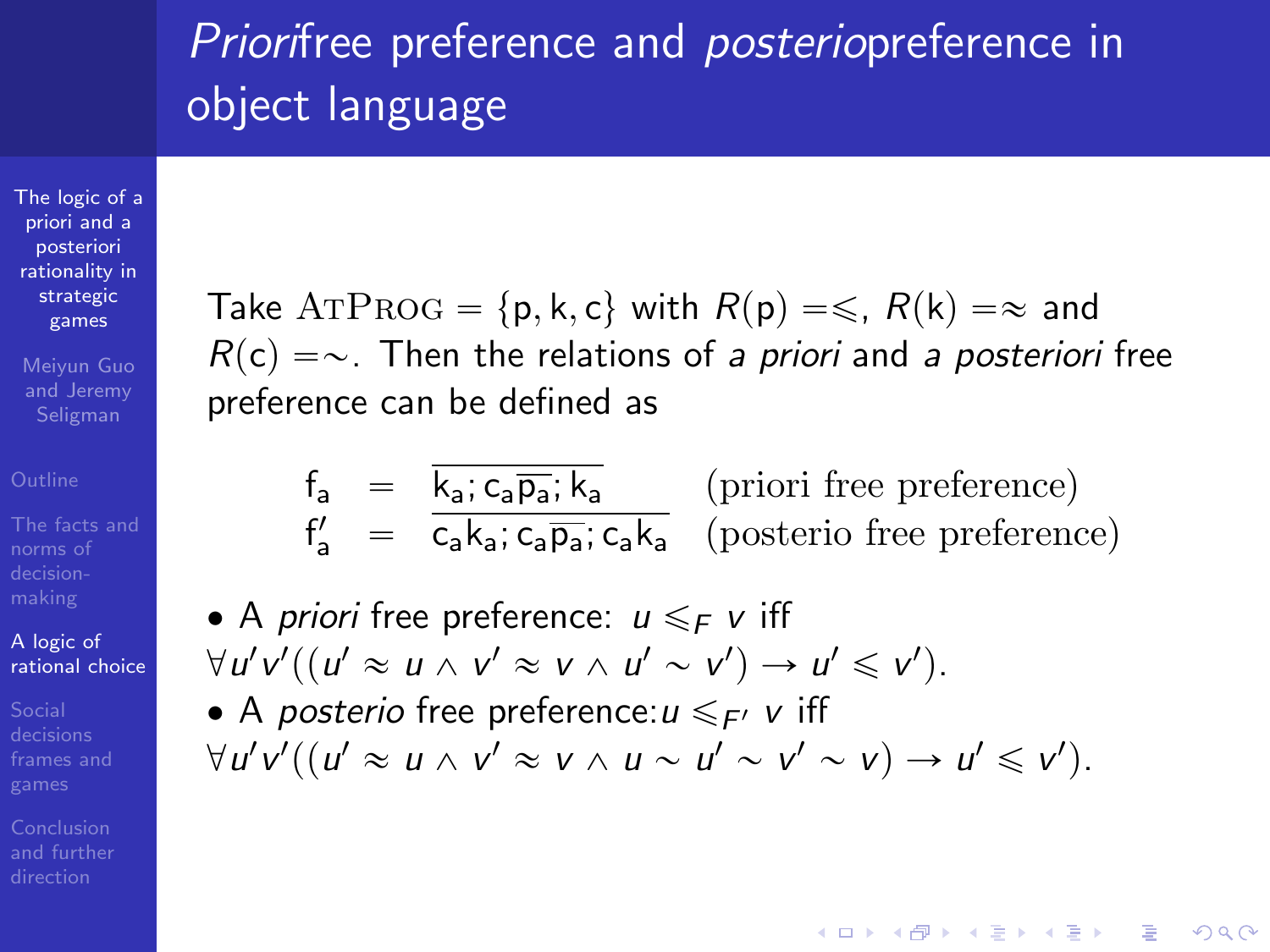Meiyun Guo and Jeremy

[The facts and](#page-5-0) norms of

A logic of [rational choice](#page-30-0)

[frames and](#page-44-0)

[and further](#page-82-0)

▶ Priori rational and posterio rational in object language

K ロ ▶ K @ ▶ K 할 > K 할 > 1 할 > 1 이익어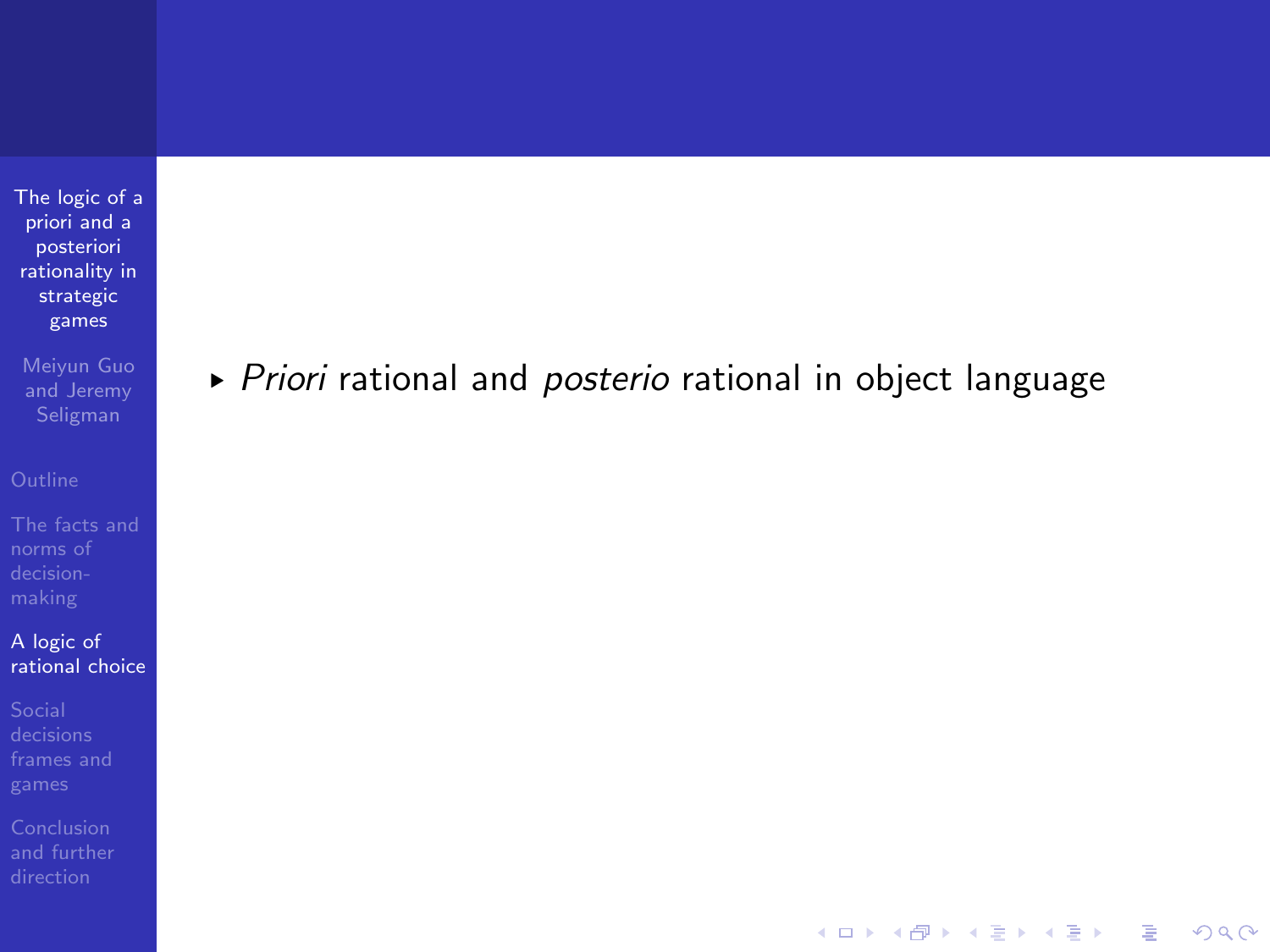Meiyun Guo and Jeremy

[The facts and](#page-5-0) norms of

A logic of [rational choice](#page-30-0)

[frames and](#page-44-0)

[and further](#page-82-0)

▶ Priori rational and posterio rational in object language

$$
\begin{array}{lll} R=&\left[c_a f_a \overline{f_a{}^{\circ}}\right] \perp \\ R'=&\left[c_a {f_a}' \overline{f_a}'^{\circ}\right] \perp \end{array}
$$

K ロ ▶ K @ ▶ K 할 > K 할 > 1 할 > 1 이익어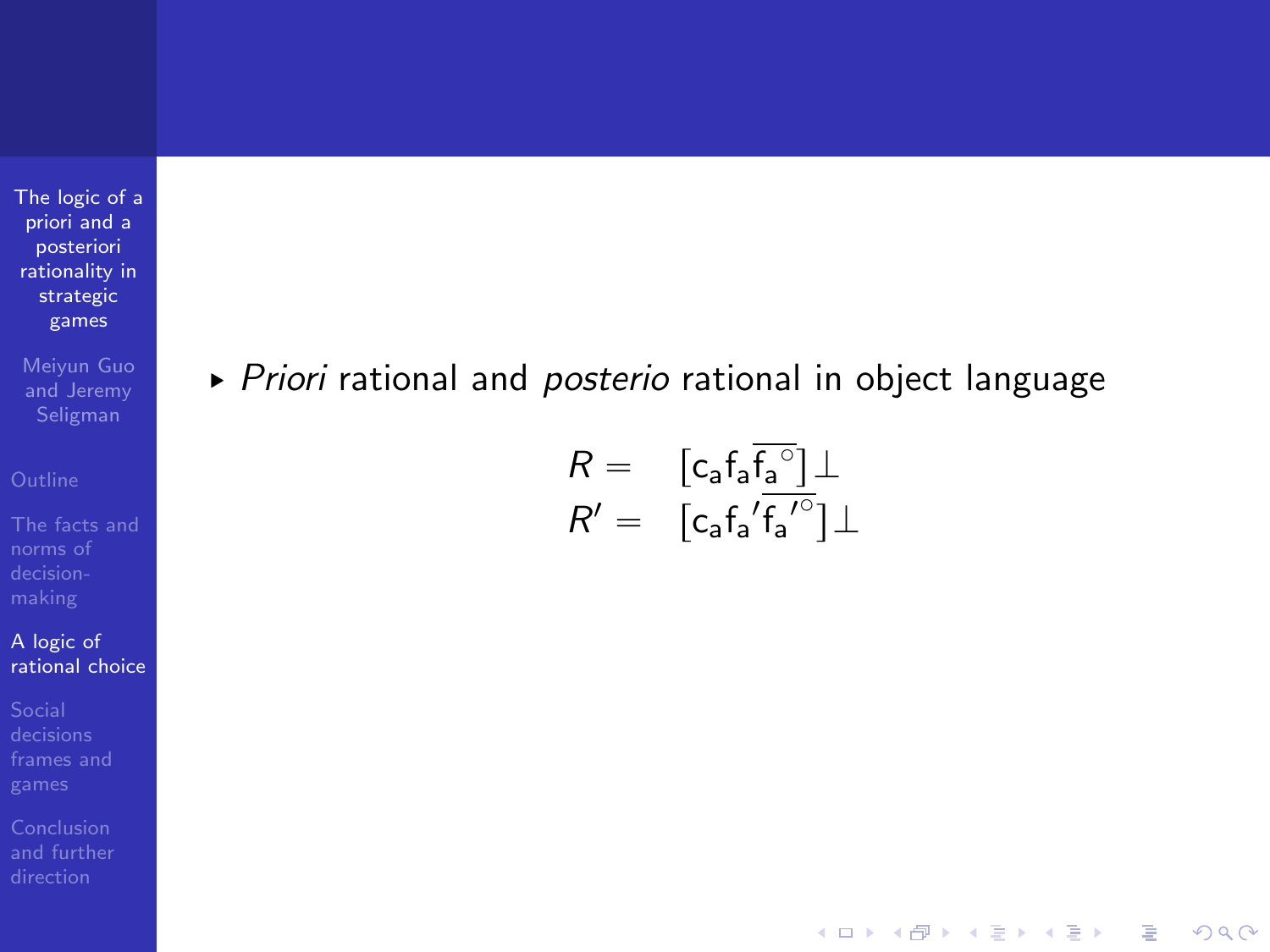Meiyun Guo and Jeremy

norms of

#### A logic of [rational choice](#page-30-0)

[frames and](#page-44-0)

[and further](#page-82-0)

▶ Priori rational and posterio rational in object language

$$
R = \begin{bmatrix} c_a f_a \overline{f_a}^{\circ} \end{bmatrix} \perp
$$

$$
R' = \begin{bmatrix} c_a f_a' \overline{f_a'}^{\circ} \end{bmatrix} \perp
$$

**KOD KARD KED KED E YORA** 

\* *u* ispriori rational iff  $\neg \exists v (u \sim v \land (u \leq_F v))$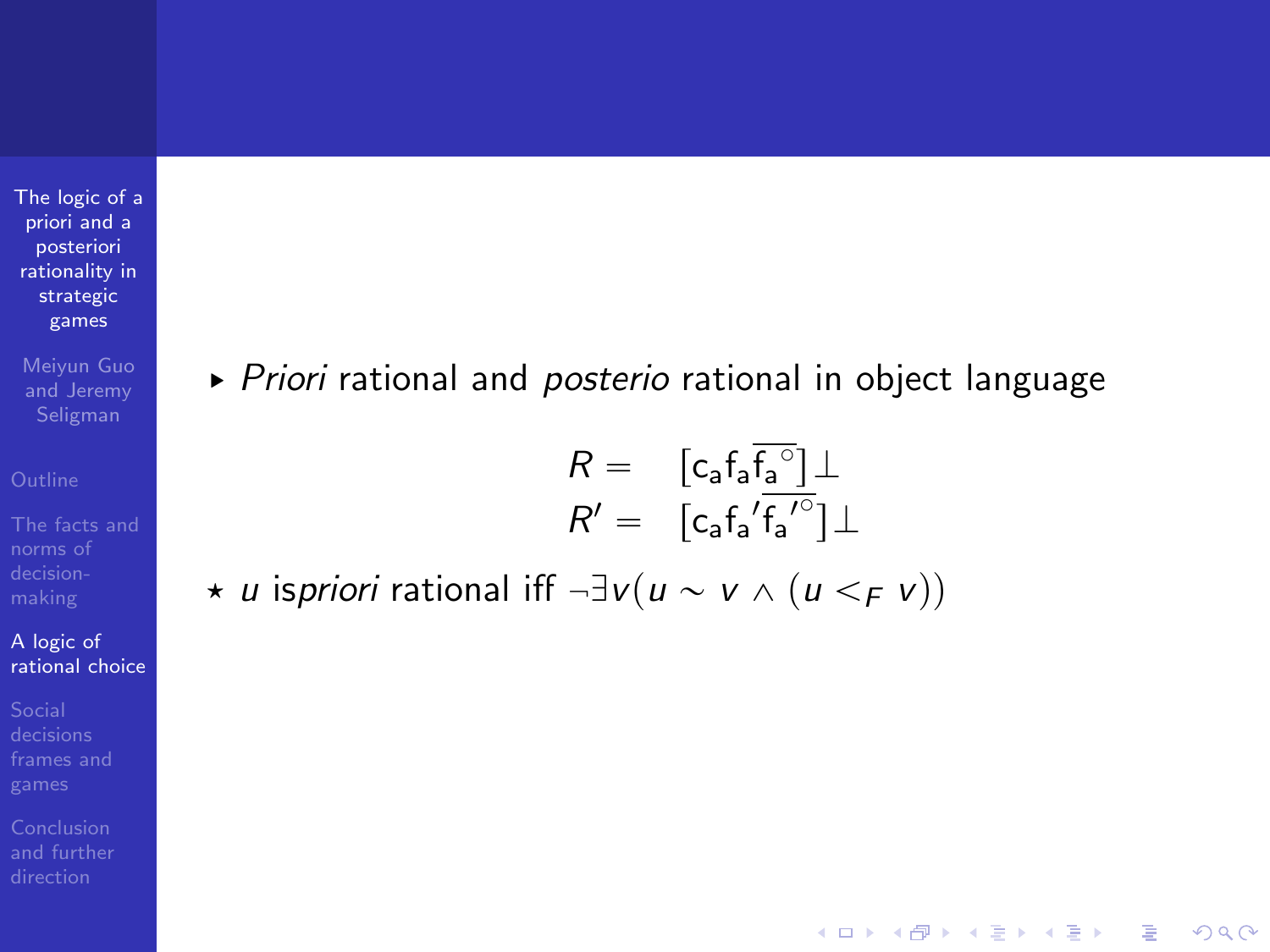Meiyun Guo and Jeremy

norms of

#### A logic of [rational choice](#page-30-0)

[frames and](#page-44-0)

<span id="page-43-0"></span>[and further](#page-82-0)

▶ Priori rational and posterio rational in object language

$$
R = \begin{bmatrix} c_a f_a \overline{f_a}^{\circ} \end{bmatrix} \perp
$$

$$
R' = \begin{bmatrix} c_a f_a' \overline{f_a'}^{\circ} \end{bmatrix} \perp
$$

**KORK STRAIN A BAR SHOP** 

\* u ispriori rational iff  $\neg \exists v (u \sim v \land (u \leq_F v))$ \* u is posterio rational iff  $\neg \exists v (u \sim v \land (u \lt F \lor v))$ .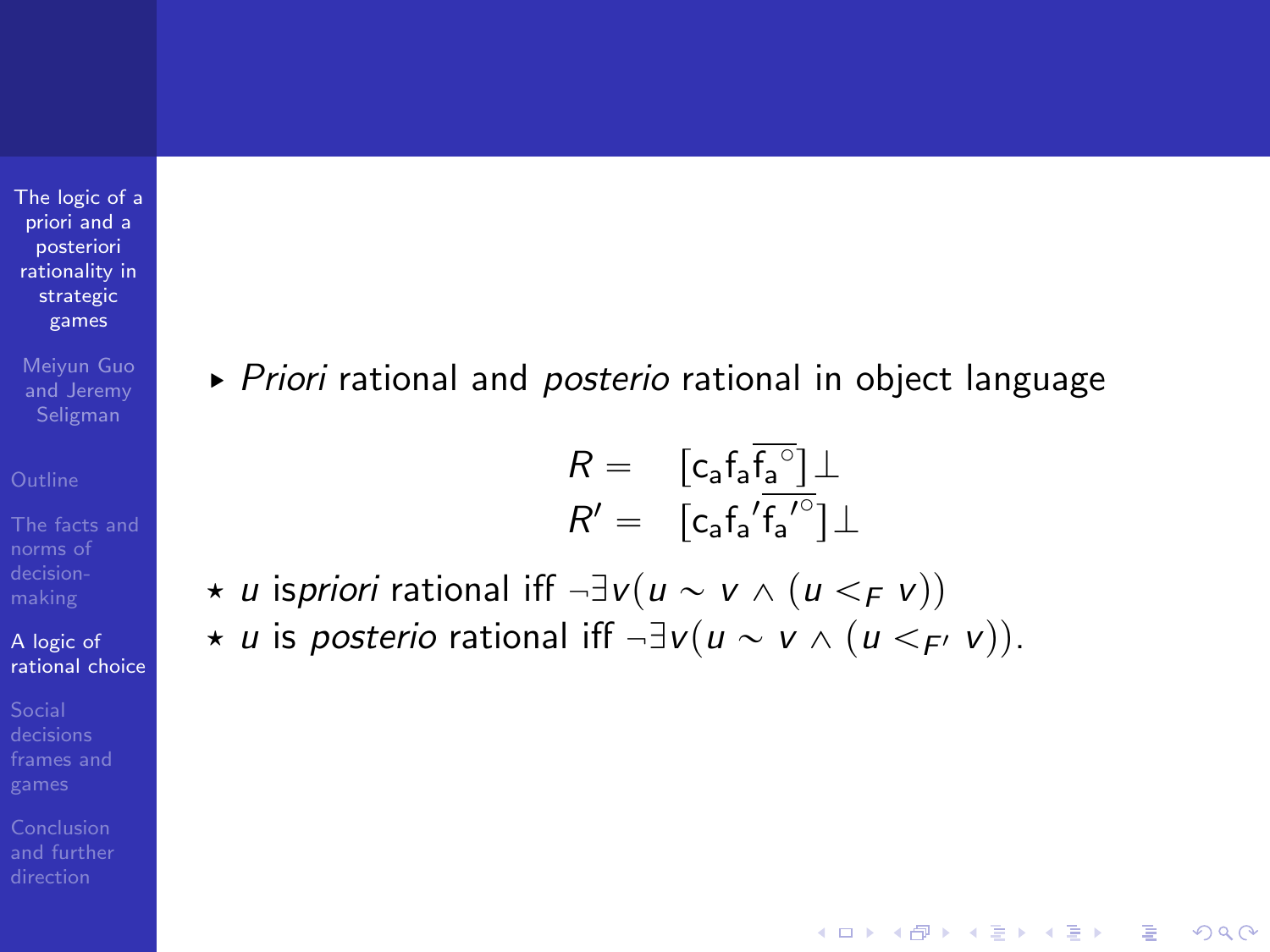[The logic of a](#page-0-0) priori and a posteriori rationality in strategic games

Meiyun Guo and Jeremy

norms of

Social decisions [frames and](#page-44-0) games

<span id="page-44-0"></span>

Define a social decision frame to be a structure:  $F_a = \langle W, \sim_a, \approx_a, \leq_a \rangle$ .

**KORK STRATER STRAKER**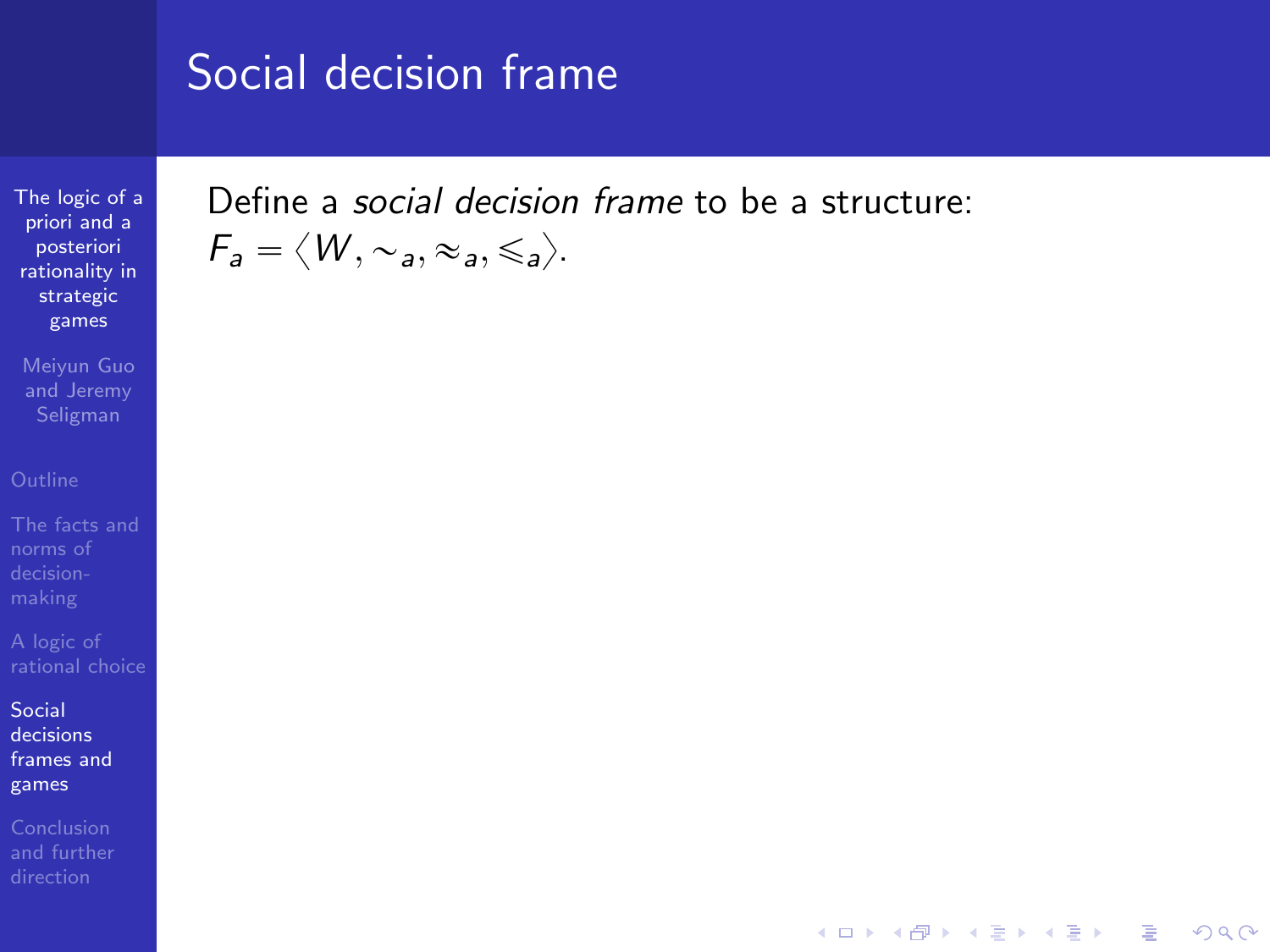[The logic of a](#page-0-0) priori and a posteriori rationality in strategic games

Meiyun Guo and Jeremy

norms of

Social decisions [frames and](#page-44-0) games

[and further](#page-82-0)

Define a social decision frame to be a structure:

$$
\mathsf{F}_a = \langle W, \sim_a, \approx_a, \leq_a \rangle.
$$

Write  $|u|_a$  for the  $\approx_a$  equivalence class of u and  $(u)_a$  for its  $\sim_a$ equivalence class.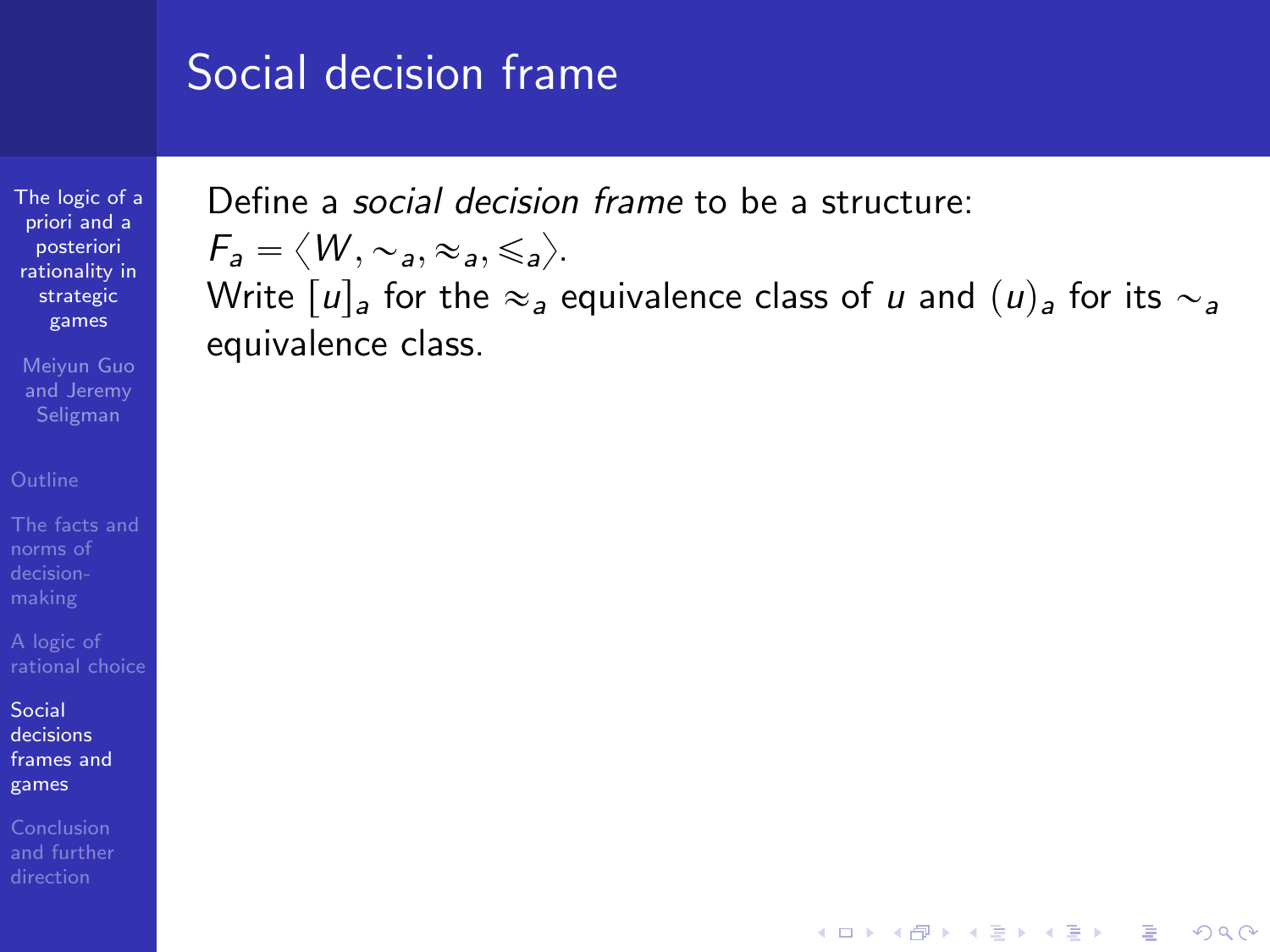[The logic of a](#page-0-0) priori and a posteriori rationality in strategic games

Meiyun Guo and Jeremy

norms of

Social decisions [frames and](#page-44-0) games

Define a social decision frame to be a structure:

$$
\mathcal{F}_a = \langle W, \sim_a, \approx_a, \leq_a \rangle.
$$

Write  $|u|_a$  for the  $\approx_a$  equivalence class of u and  $(u)_a$  for its  $\sim_a$ equivalence class.

**KOD KARD KED KED E YORA** 

We also write  $\overline{a}$  for  $A\setminus\{a\}$ , the set of agents other than a.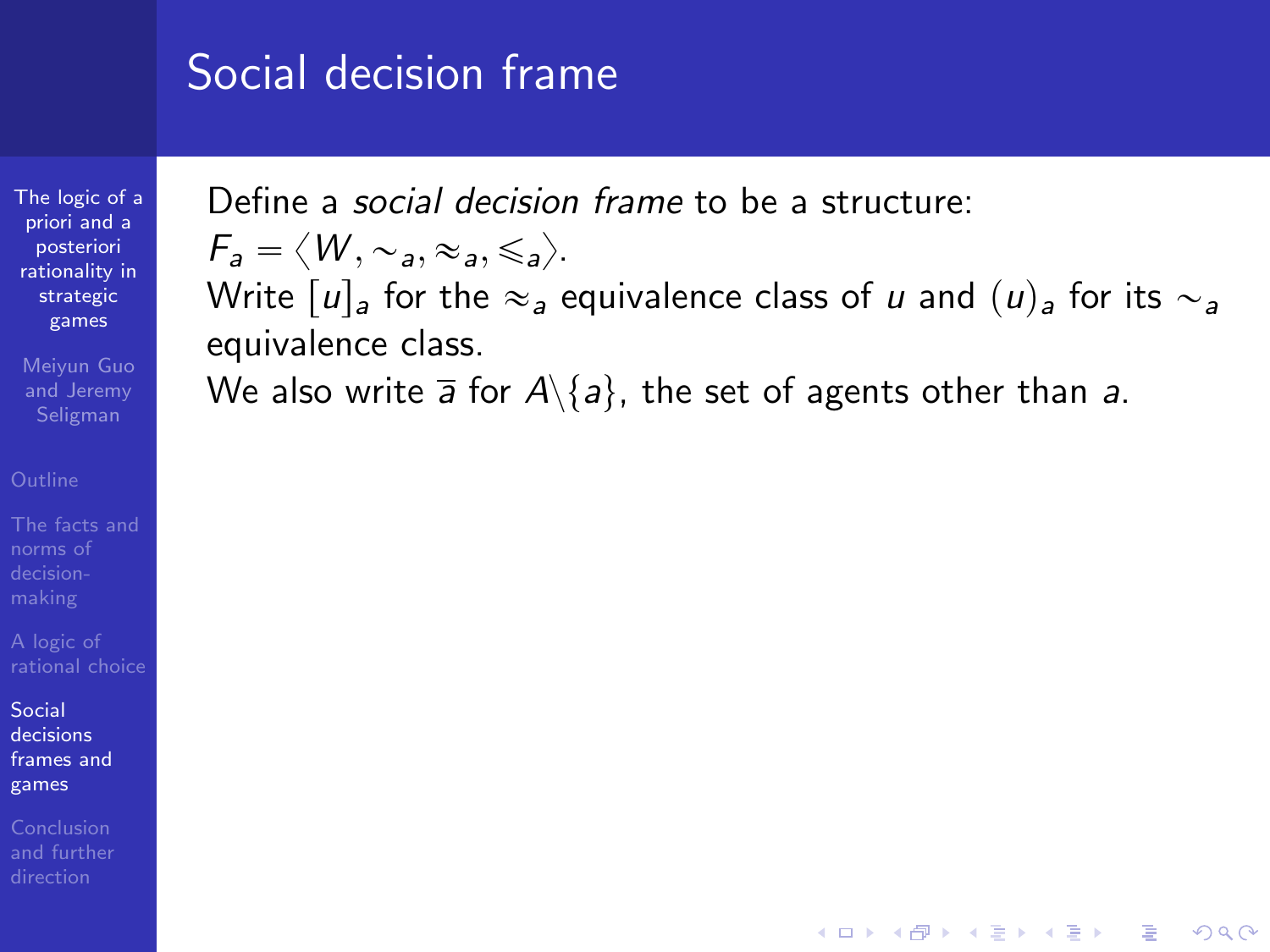[The logic of a](#page-0-0) priori and a posteriori rationality in strategic games

Meiyun Guo and Jeremy

norms of

Social decisions [frames and](#page-44-0) games

Conclusion

Define a social decision frame to be a structure:

$$
\mathcal{F}_a = \langle W, \sim_a, \approx_a, \leq_a \rangle.
$$

Write  $|u|_a$  for the  $\approx_a$  equivalence class of u and  $(u)_a$  for its  $\sim_a$ equivalence class.

We also write  $\overline{a}$  for  $A\backslash\{a\}$ , the set of agents other than a. Common knowledge of a group of agents  $G \subseteq A$  is defined by

$$
\approx_G = \big[\bigcup_{a \in G} \approx_a\big]^*
$$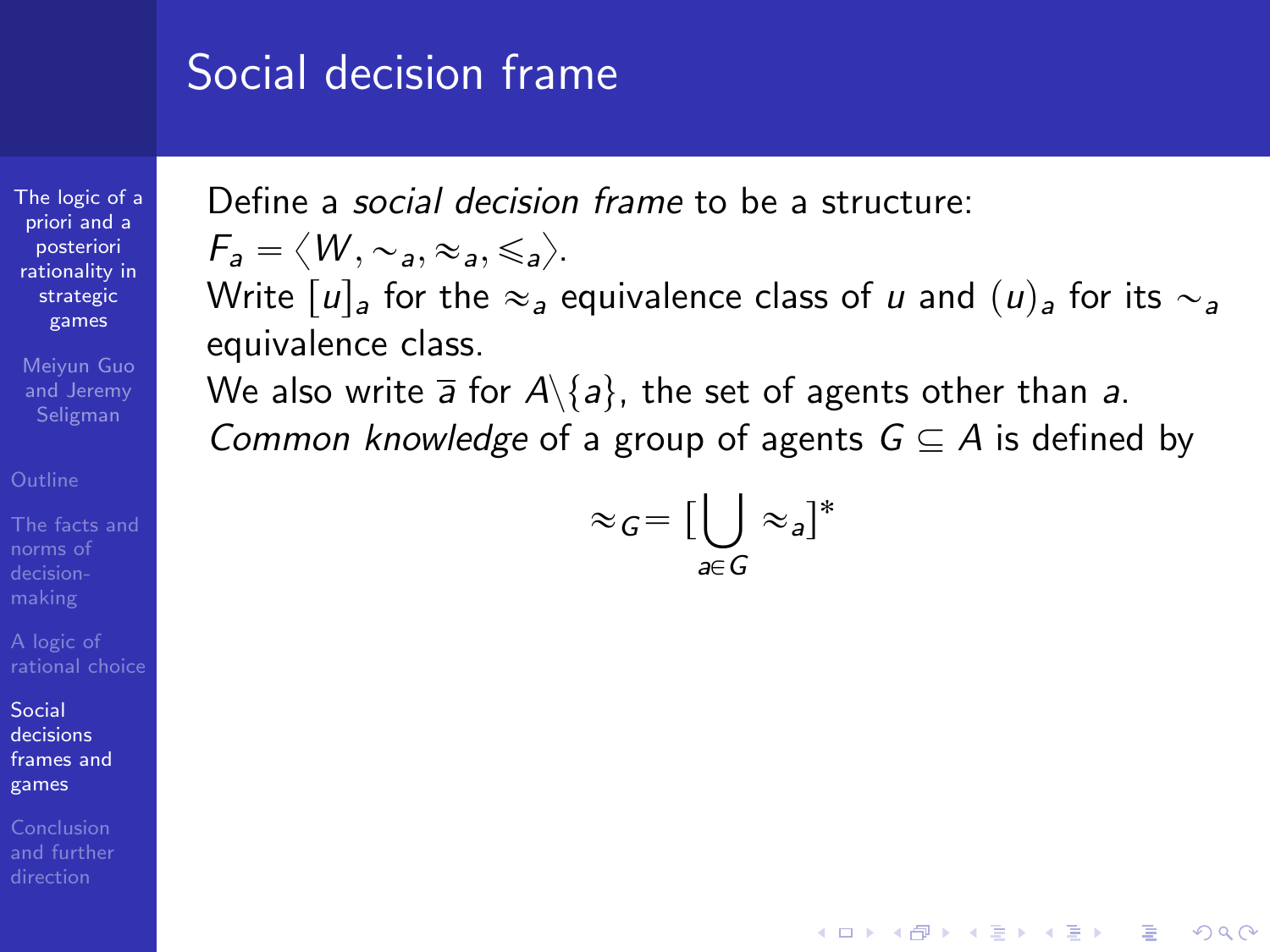[The logic of a](#page-0-0) priori and a posteriori rationality in strategic games

Meiyun Guo and Jeremy Seligman

norms of

Social decisions [frames and](#page-44-0) games

<span id="page-48-0"></span>Conclusion

Define a social decision frame to be a structure:

$$
\mathsf{F}_a = \langle W, \sim_a, \approx_a, \leq_a \rangle.
$$

Write  $|u|_a$  for the  $\approx_a$  equivalence class of u and  $(u)_a$  for its  $\sim_a$ equivalence class.

We also write  $\overline{a}$  for  $A\backslash\{a\}$ , the set of agents other than a. Common knowledge of a group of agents  $G \subseteq A$  is defined by

$$
\approx_G = \big[\bigcup_{a \in G} \approx_a\big]^*
$$

Analogously, the *joint freedom* of the group is represented by the relation

$$
\sim_G = \big[\bigcup_{a \in G} \sim_a\big]^*
$$

**KORK ERKER ADE YOUR**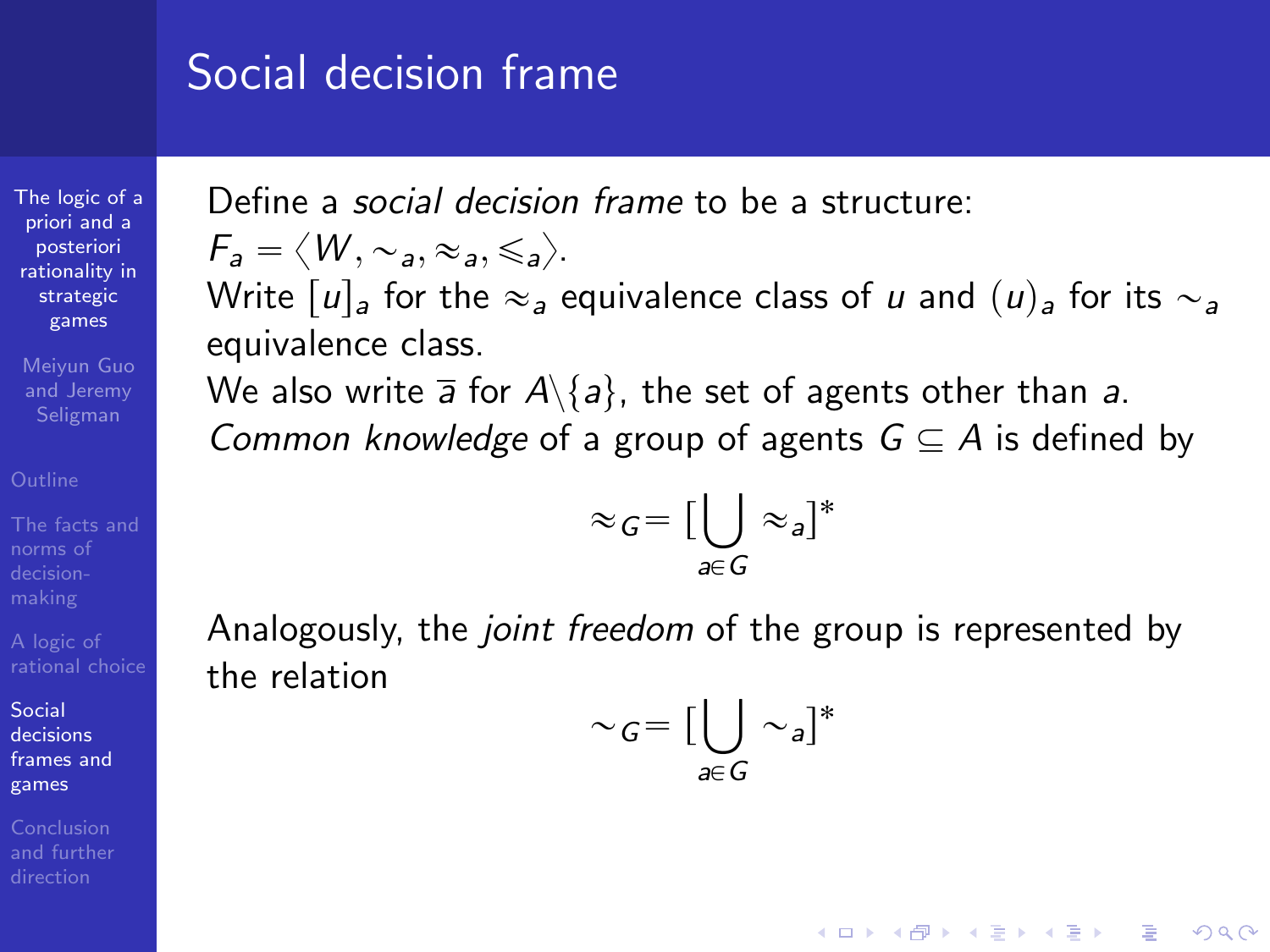[The logic of a](#page-0-0) priori and a posteriori rationality in strategic games

Meiyun Guo and Jeremy Seligman

norms of

Social decisions [frames and](#page-44-0) games

<span id="page-49-0"></span>

Define a social decision frame to be a structure:

$$
\mathsf{F}_a = \langle W, \sim_a, \approx_a, \leq_a \rangle.
$$

Write  $|u|_a$  for the  $\approx_a$  equivalence class of u and  $(u)_a$  for its  $\sim_a$ equivalence class.

We also write  $\overline{a}$  for  $A\backslash\{a\}$ , the set of agents other than a. Common knowledge of a group of agents  $G \subseteq A$  is defined by

$$
\approx_G = \big[\bigcup_{a \in G} \approx_a\big]^*
$$

Analogously, the *joint freedom* of the group is represented by the relation

$$
\sim_G = \big[\bigcup_{a \in G} \sim_a\big]^*
$$

We write  $(u)_{G}$  for the  $\sim_{G}$ -equivalence class of u, which is the the set of situations  $v$  that could have occurred, given the capacities of all [th](#page-48-0)e agents in G, had th[ey](#page-50-0) [c](#page-43-0)[h](#page-44-0)[o](#page-49-0)[s](#page-50-0)[e](#page-44-0)[n](#page-44-0) [o](#page-82-0)[th](#page-43-0)e[r](#page-81-0)[w](#page-82-0)[is](#page-0-0)[e.](#page-90-0)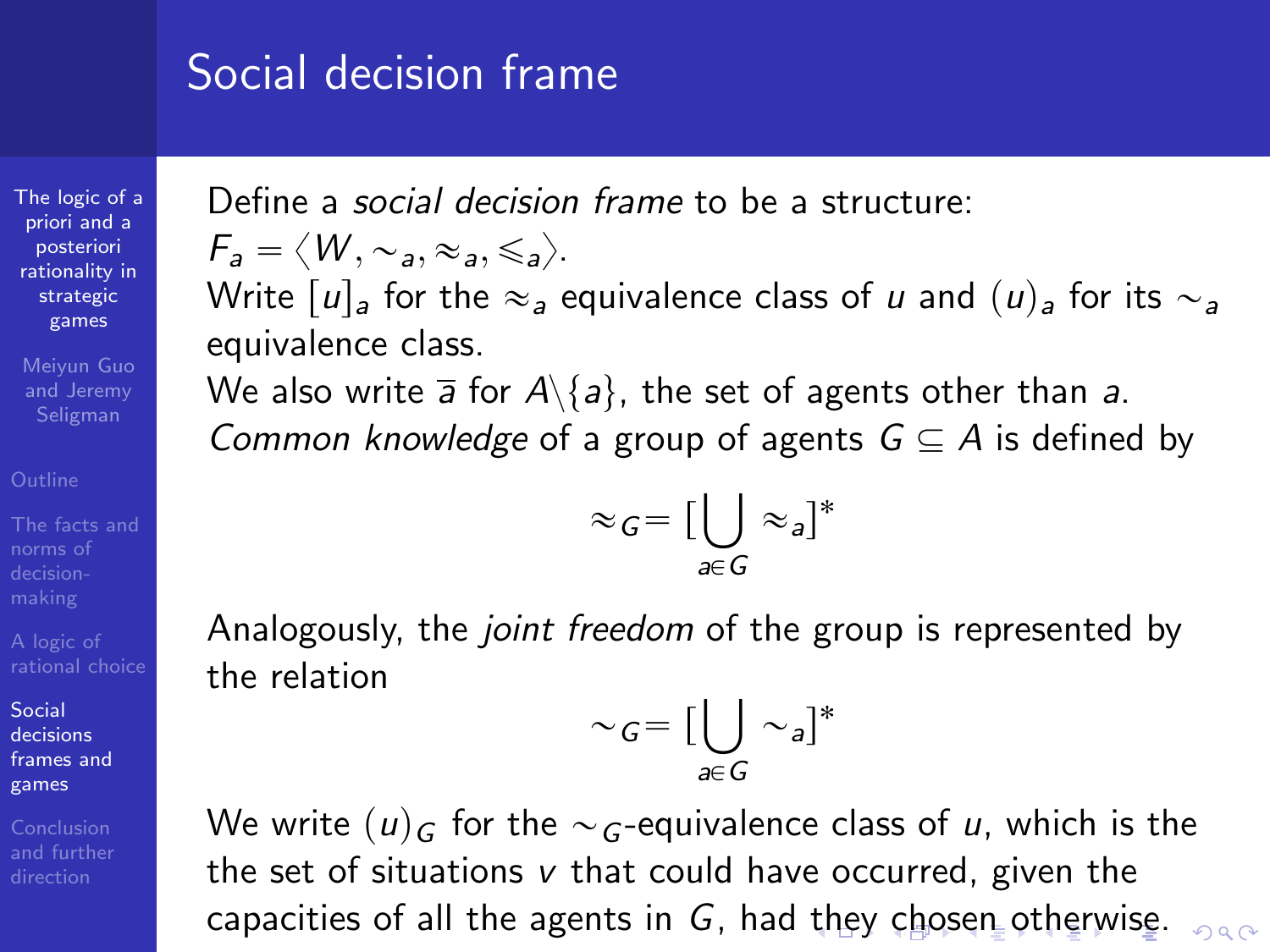

 $\mathbf{E} = \mathbf{A} \oplus \mathbf{A} + \mathbf{A} \oplus \mathbf{A} + \mathbf{A} \oplus \mathbf{A} + \mathbf{A} \oplus \mathbf{A} + \mathbf{A} \oplus \mathbf{A} + \mathbf{A} \oplus \mathbf{A} + \mathbf{A} \oplus \mathbf{A} + \mathbf{A} \oplus \mathbf{A} + \mathbf{A} \oplus \mathbf{A} + \mathbf{A} \oplus \mathbf{A} + \mathbf{A} \oplus \mathbf{A} + \mathbf{A} \oplus \mathbf{A} + \mathbf{A} \oplus \mathbf{A} + \mathbf{A$ 

 $QQ$ 

Social decisions [frames and](#page-44-0) games

<span id="page-50-0"></span>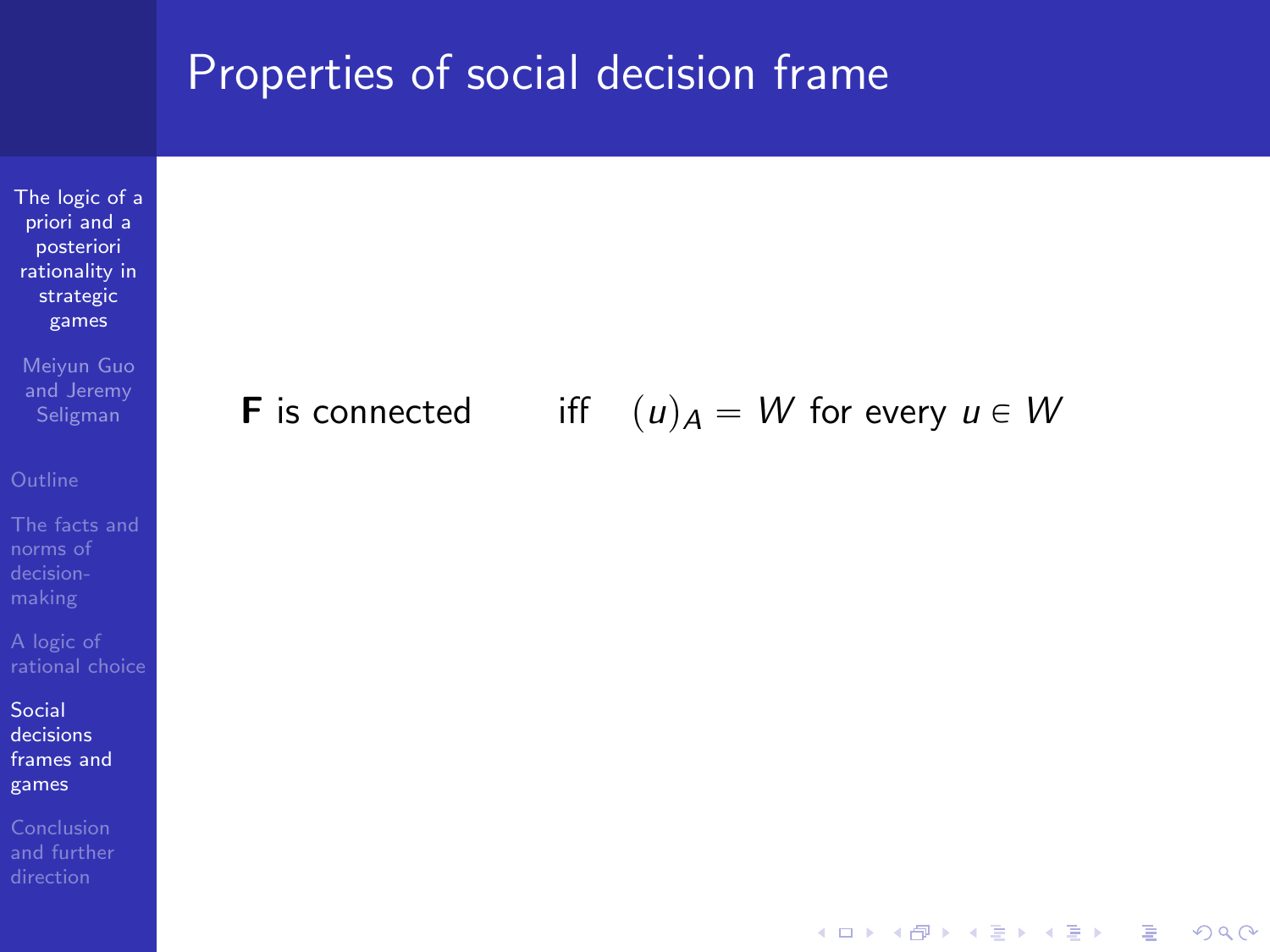[The logic of a](#page-0-0) priori and a posteriori rationality in strategic games

Meiyun Guo and Jeremy

norms of

Social decisions [frames and](#page-44-0) games

**F** is connected iff  $(u)_A = W$  for every  $u \in W$ **F** is isolated iff every  $a \in A$ ,  $(u)_{A \setminus \{a\}} \subseteq [u]_a$ 

 $\mathbf{E} = \mathbf{A} \oplus \mathbf{A} + \mathbf{A} \oplus \mathbf{A} + \mathbf{A} \oplus \mathbf{A} + \mathbf{A} \oplus \mathbf{A} + \mathbf{A} \oplus \mathbf{A} + \mathbf{A} \oplus \mathbf{A} + \mathbf{A} \oplus \mathbf{A} + \mathbf{A} \oplus \mathbf{A} + \mathbf{A} \oplus \mathbf{A} + \mathbf{A} \oplus \mathbf{A} + \mathbf{A} \oplus \mathbf{A} + \mathbf{A} \oplus \mathbf{A} + \mathbf{A} \oplus \mathbf{A} + \mathbf{A$ 

 $2Q$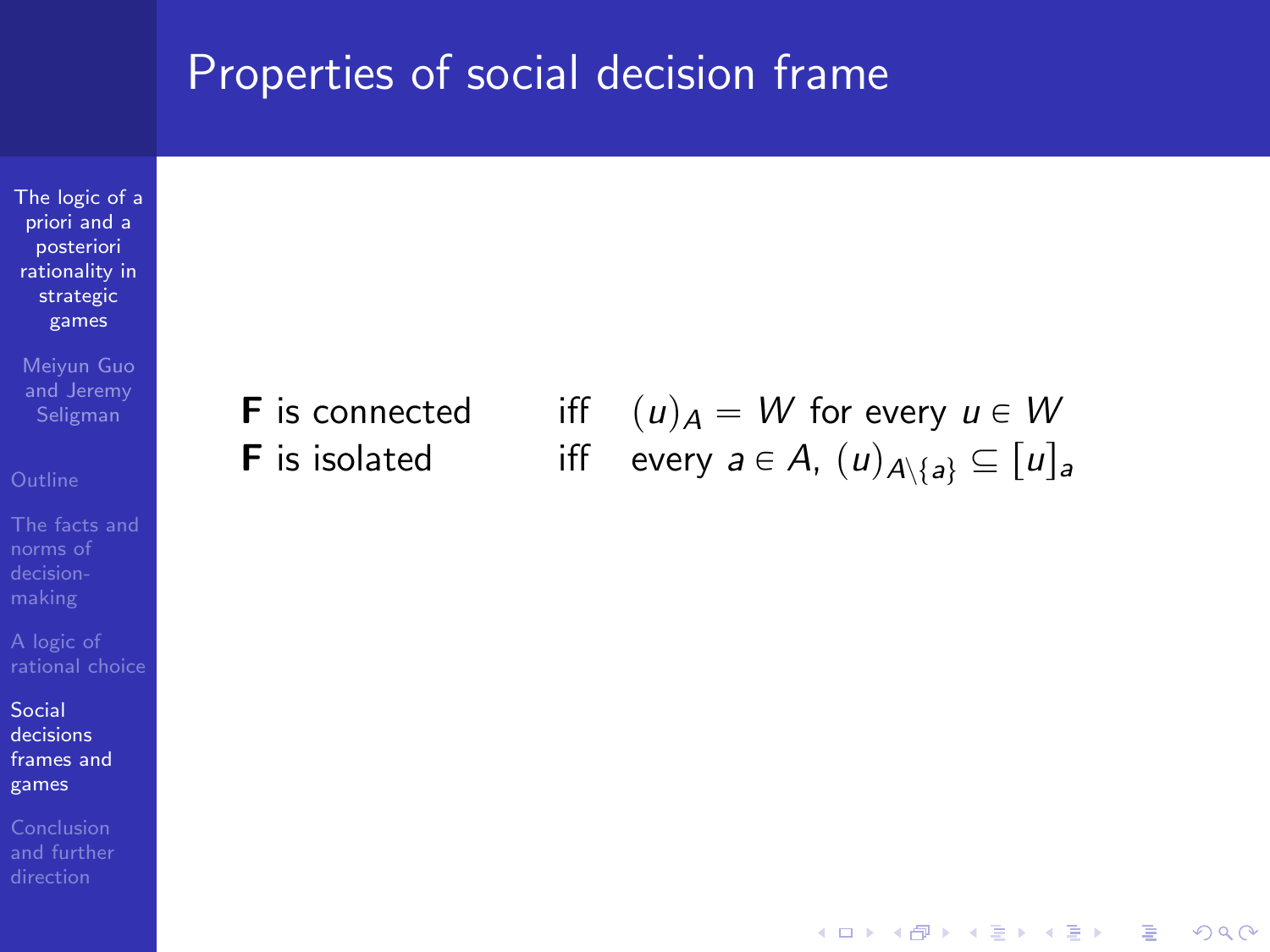[The logic of a](#page-0-0) priori and a posteriori rationality in strategic games

Meiyun Guo and Jeremy

norms of

Social decisions [frames and](#page-44-0) games

- 
- **F** is connected iff  $(u)_A = W$  for every  $u \in W$ **F** is isolated iff every  $a \in A$ ,  $(u)_{A \setminus \{a\}} \subseteq [u]_a$ **F** is unordered iff  $\sim_{a}$ ;  $\sim_{b}=\sim_{b}$ ;  $\sim_{a}$  for every  $a, b \in A$

 $2Q$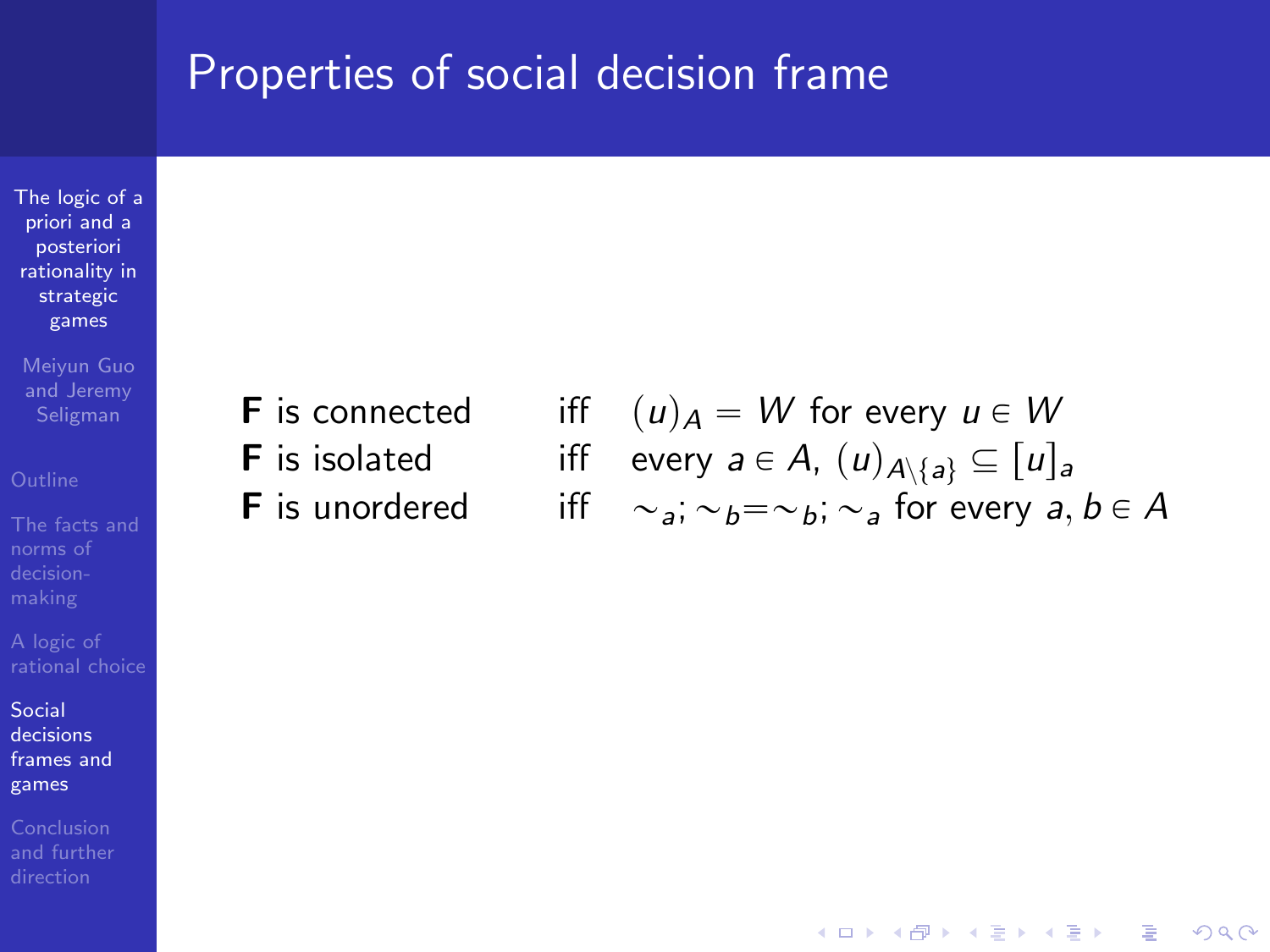[The logic of a](#page-0-0) priori and a posteriori rationality in strategic games

Meiyun Guo and Jeremy

Social decisions [frames and](#page-44-0) games

Conclusion

- 
- 
- 
- 

**F** is connected iff  $(u)_A = W$  for every  $u \in W$ **F** is isolated iff every  $a \in A$ ,  $(u)_{A \setminus \{a\}} \subseteq [u]_a$ **F** is unordered iff  $\sim_a$ ;  $\sim_b = \sim_b$ ;  $\sim_a$  for every  $a, b \in A$ **F** is deterministic iff  $(u)[u] = {u}$  for every  $u \in W$ 

 $\mathbf{E} = \mathbf{A} \oplus \mathbf{A} + \mathbf{A} \oplus \mathbf{A} + \mathbf{A} \oplus \mathbf{A} + \mathbf{A} \oplus \mathbf{A} + \mathbf{A} \oplus \mathbf{A} + \mathbf{A} \oplus \mathbf{A} + \mathbf{A} \oplus \mathbf{A} + \mathbf{A} \oplus \mathbf{A} + \mathbf{A} \oplus \mathbf{A} + \mathbf{A} \oplus \mathbf{A} + \mathbf{A} \oplus \mathbf{A} + \mathbf{A} \oplus \mathbf{A} + \mathbf{A} \oplus \mathbf{A} + \mathbf{A$ 

 $\Omega$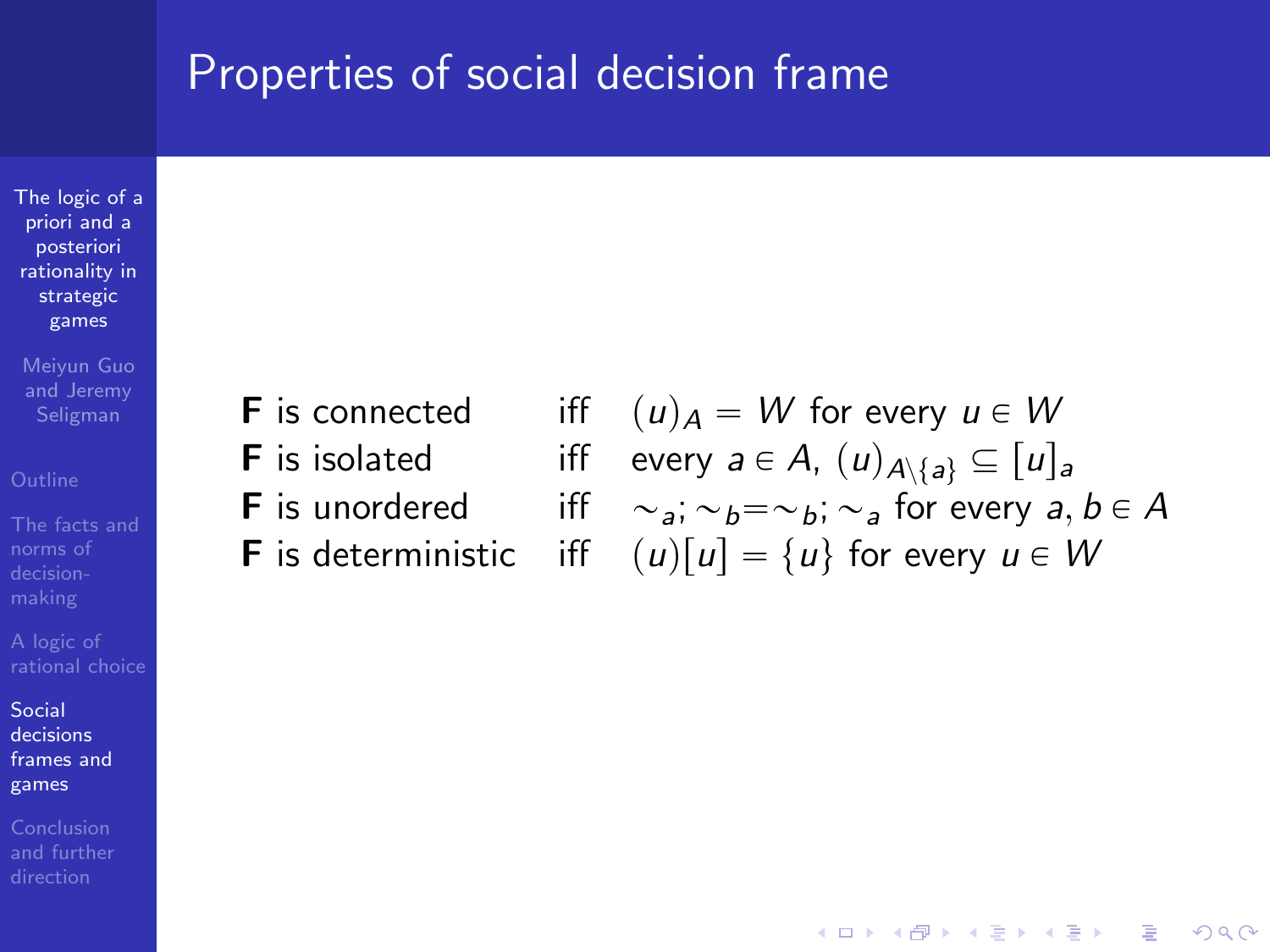[The logic of a](#page-0-0) priori and a posteriori rationality in strategic games

Meiyun Guo and Jeremy

Social decisions [frames and](#page-44-0) games

Conclusion

- 
- 
- 
- 
- 

**F** is connected iff  $(u)_A = W$  for every  $u \in W$ **F** is isolated iff every  $a \in A$ ,  $(u)_{A \setminus \{a\}} \subseteq [u]_a$ **F** is unordered iff  $\sim_a$ ;  $\sim_b = \sim_b$ ;  $\sim_a$  for every  $a, b \in A$ **F** is deterministic iff  $(u)[u] = \{u\}$  for every  $u \in W$ **F** is linear iff  $\leq$  is reflexive, transitive, and total.

 $\mathbf{E} = \mathbf{A} \oplus \mathbf{A} + \mathbf{A} \oplus \mathbf{A} + \mathbf{A} \oplus \mathbf{A} + \mathbf{A} \oplus \mathbf{A} + \mathbf{A} \oplus \mathbf{A} + \mathbf{A} \oplus \mathbf{A} + \mathbf{A} \oplus \mathbf{A} + \mathbf{A} \oplus \mathbf{A} + \mathbf{A} \oplus \mathbf{A} + \mathbf{A} \oplus \mathbf{A} + \mathbf{A} \oplus \mathbf{A} + \mathbf{A} \oplus \mathbf{A} + \mathbf{A} \oplus \mathbf{A} + \mathbf{A$ 

 $\Omega$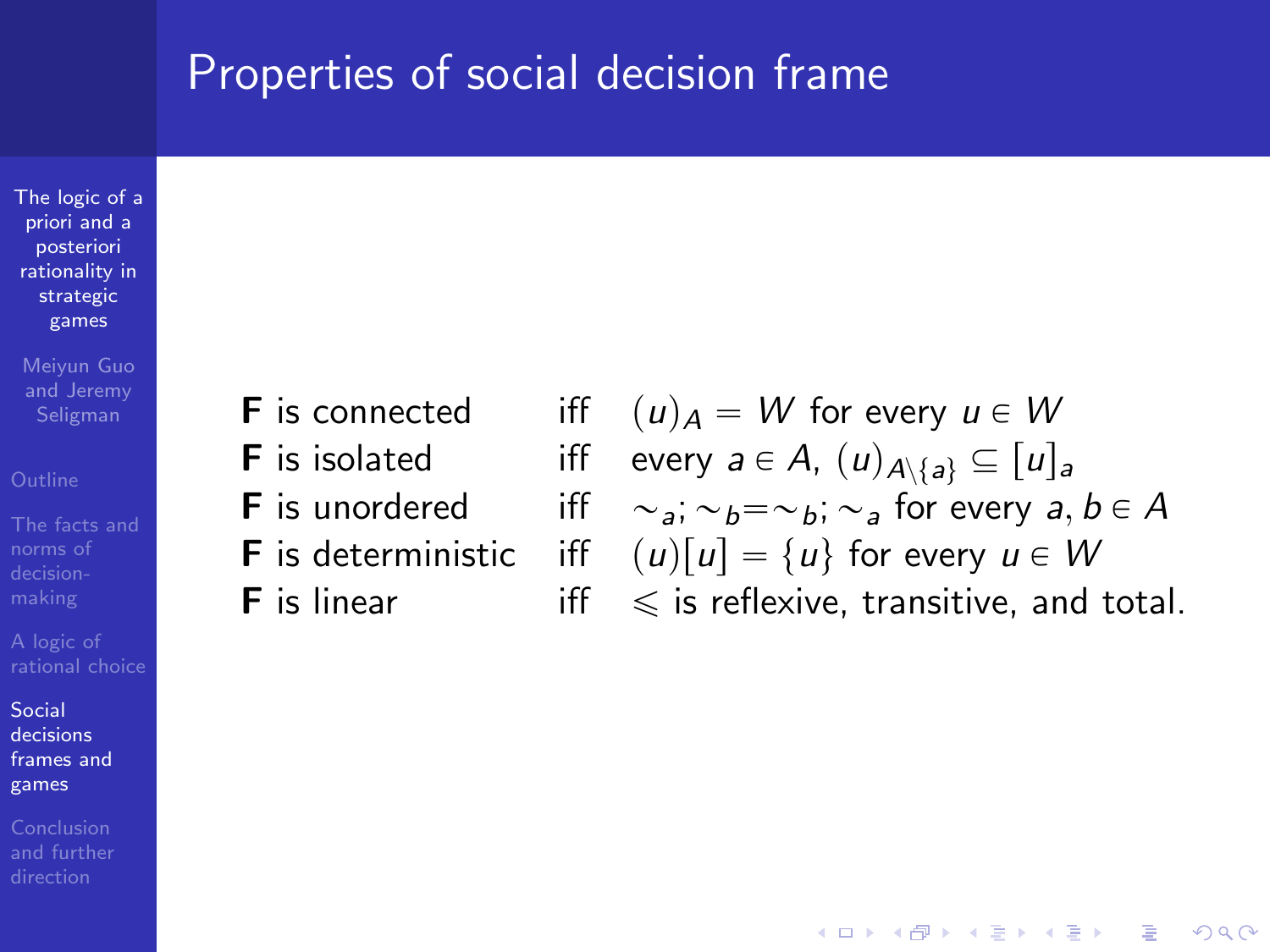[The logic of a](#page-0-0) priori and a posteriori rationality in strategic games

Meiyun Guo and Jeremy

norms of

Social decisions [frames and](#page-44-0) games

### Definition

Given a set A of agents, sets  $D_a$  of strategies (for each  $a \in A$ ), and utility functions

> $U_a\colon \prod D_a \to \mathbb{R}$ ź  $a \in A$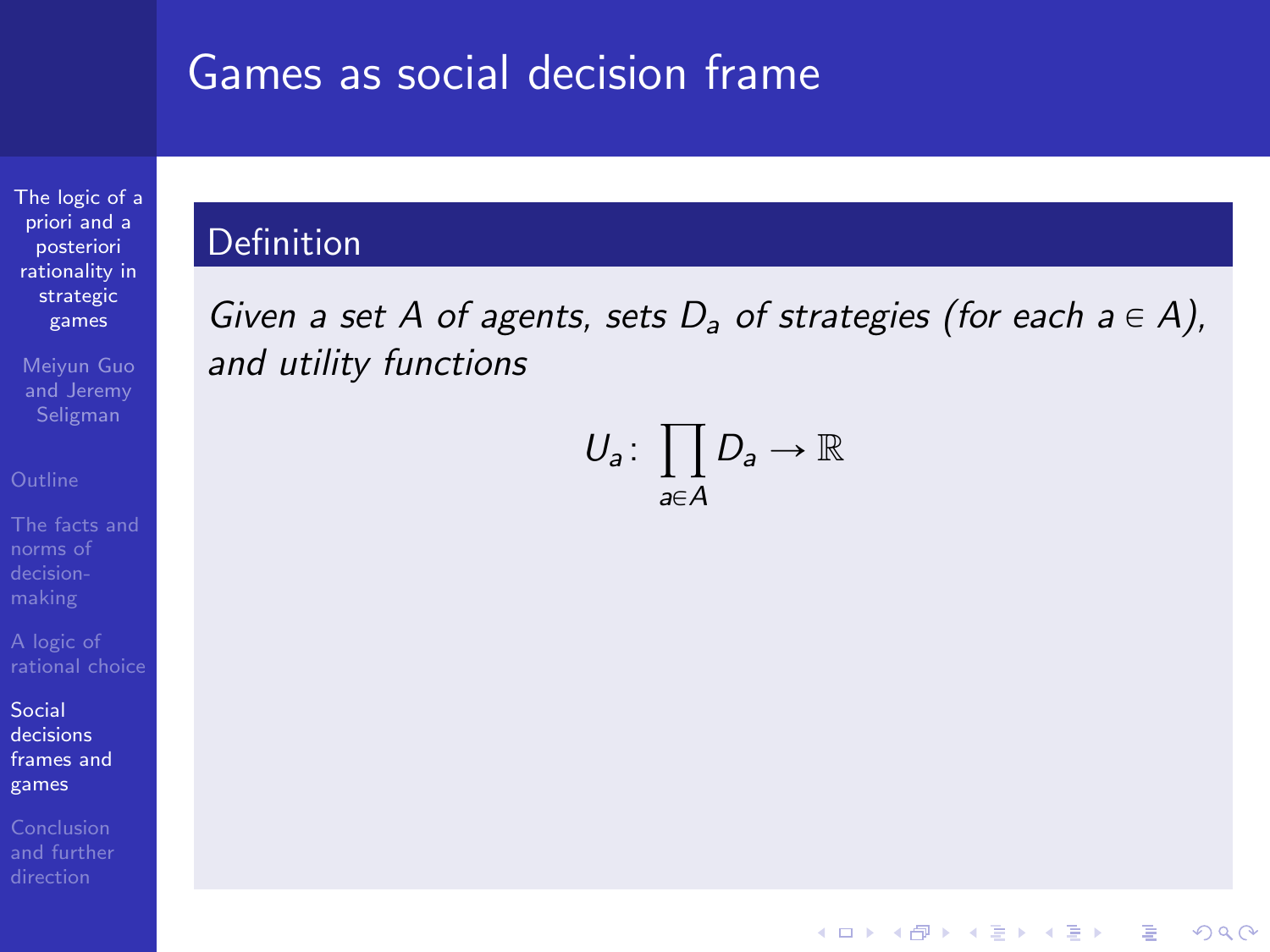[The logic of a](#page-0-0) priori and a posteriori rationality in strategic games

Meiyun Guo and Jeremy

norms of

Social decisions [frames and](#page-44-0) games

Conclusion [and further](#page-82-0)

### Definition

Given a set A of agents, sets  $D_a$  of strategies (for each  $a \in A$ ), and utility functions

$$
U_a\colon \prod_{a\in A} D_a \to \mathbb{R}
$$

**KOD KARD KED KED E YORA** 

$$
W=\prod_{a\in A}D_a
$$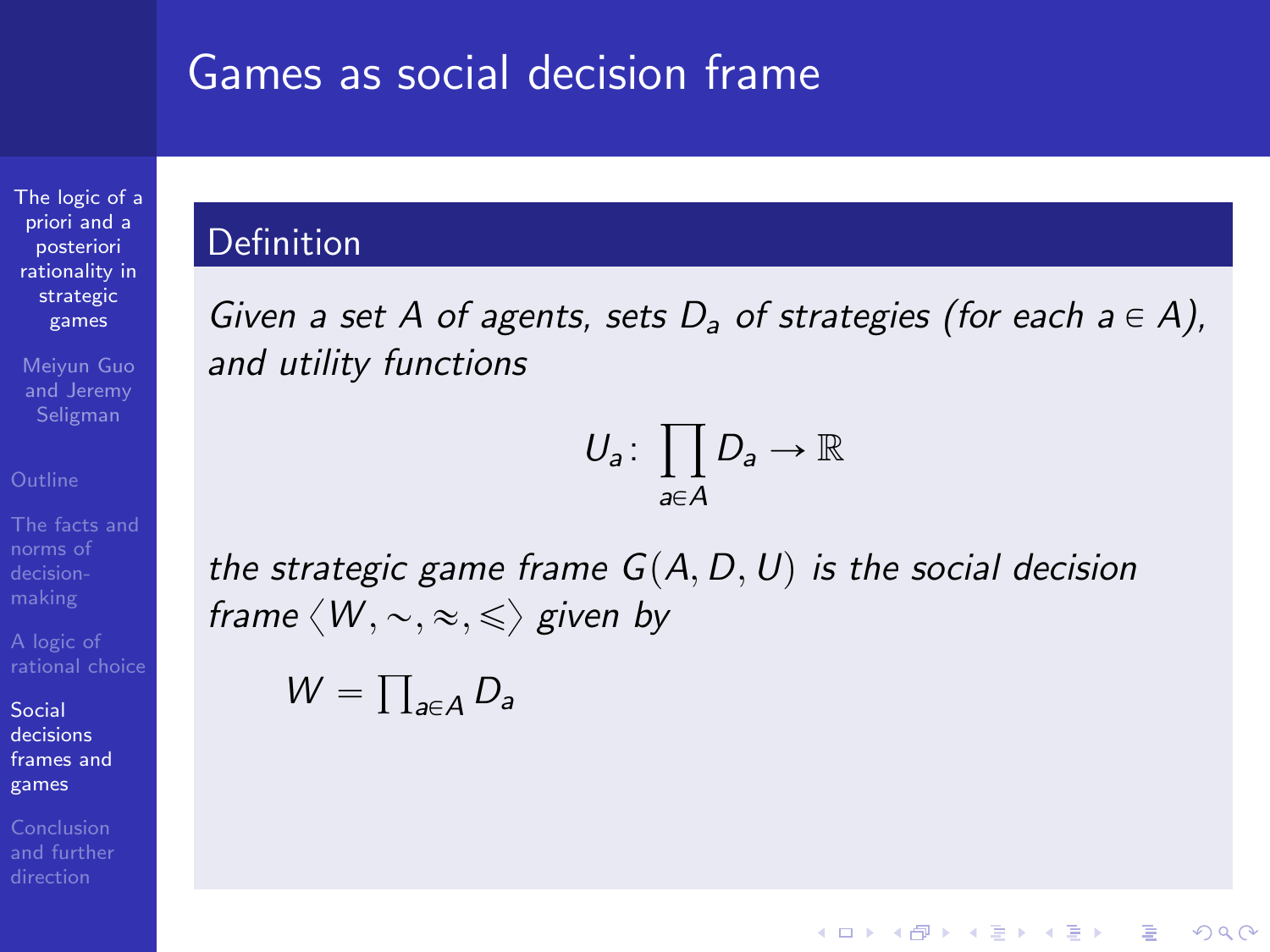[The logic of a](#page-0-0) priori and a posteriori rationality in strategic games

Meiyun Guo and Jeremy

norms of

Social decisions [frames and](#page-44-0) games

Conclusion [and further](#page-82-0)

### Definition

Given a set A of agents, sets  $D_a$  of strategies (for each  $a \in A$ ), and utility functions

$$
U_a\colon \prod_{a\in A} D_a \to \mathbb{R}
$$

**KOD KARD KED KED E YORA** 

$$
W = \prod_{a \in A} D_a
$$
  
 
$$
w \sim_a v \text{ iff } w_b = v_b \text{ for all } b \neq a \text{ in } A
$$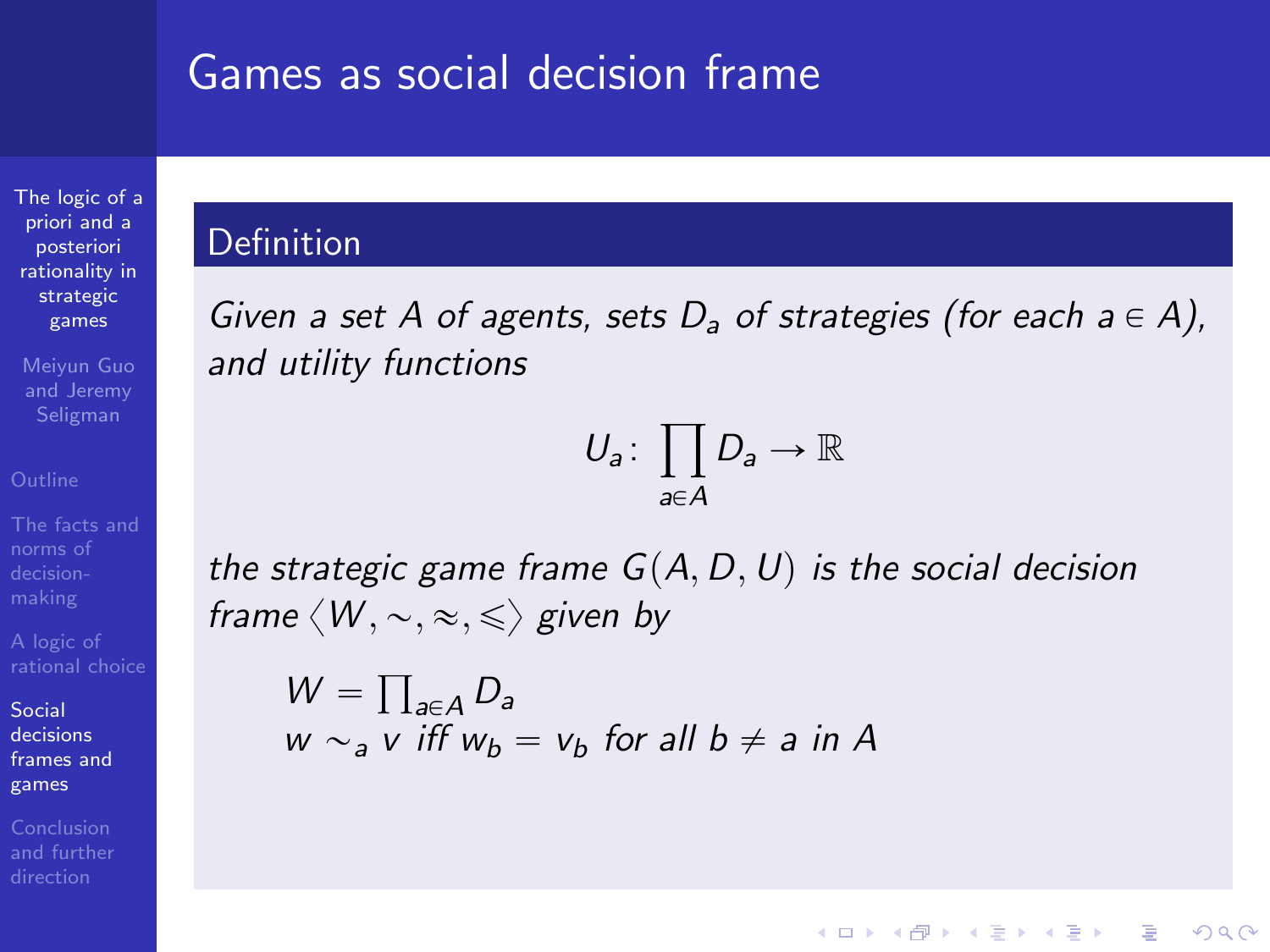[The logic of a](#page-0-0) priori and a posteriori rationality in strategic games

Meiyun Guo and Jeremy

norms of

Social decisions [frames and](#page-44-0) games

[and further](#page-82-0)

### Definition

Given a set A of agents, sets  $D_a$  of strategies (for each  $a \in A$ ), and utility functions

$$
U_a\colon \prod_{a\in A} D_a \to \mathbb{R}
$$

**KOD KARD KED KED E YORA** 

$$
W = \prod_{a \in A} D_a
$$
  
 
$$
w \sim_a v \text{ iff } w_b = v_b \text{ for all } b \neq a \text{ in } A
$$
  
 
$$
w \approx_a v \text{ iff } w_a = v_a
$$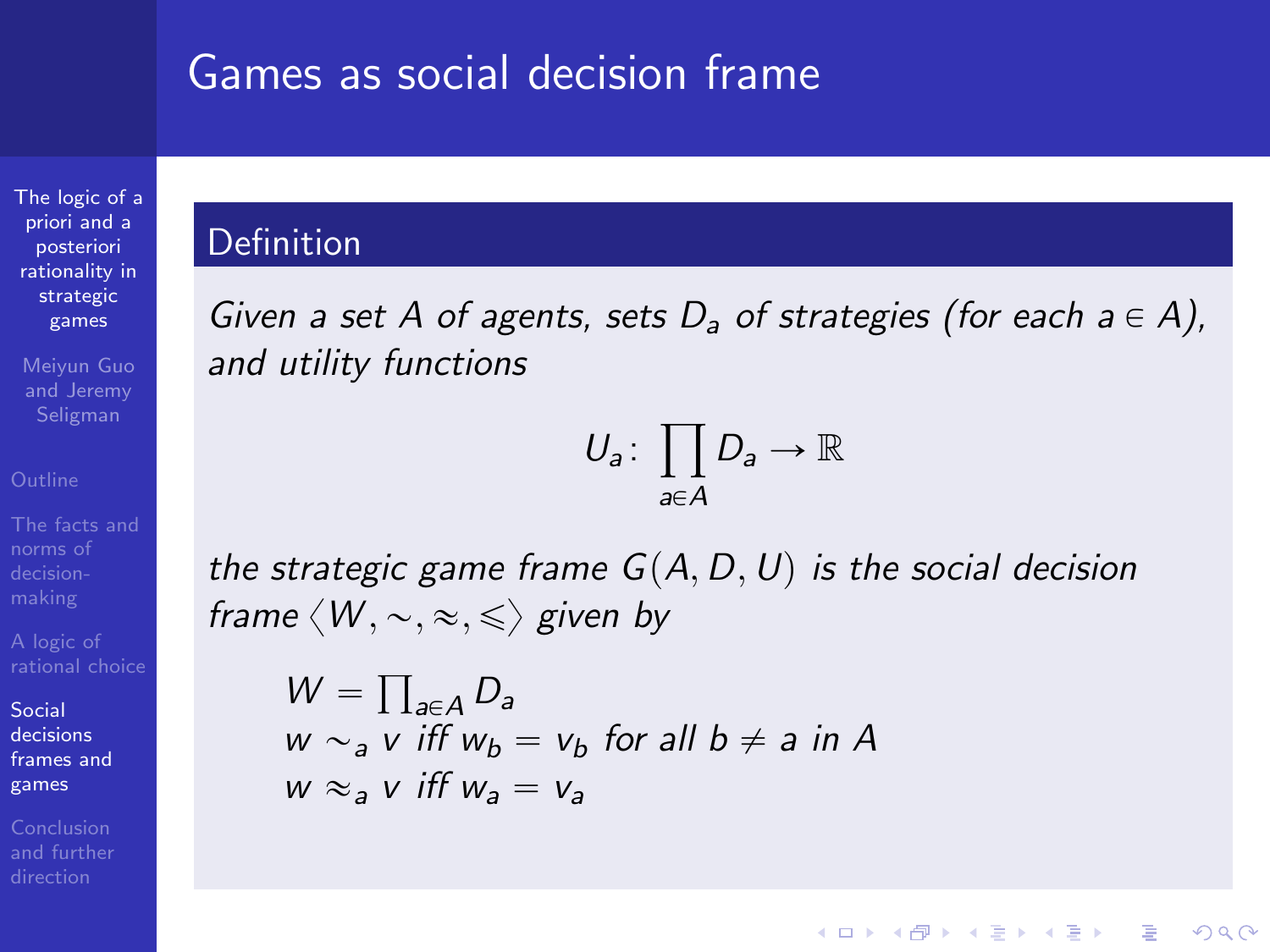[The logic of a](#page-0-0) priori and a posteriori rationality in strategic games

Meiyun Guo and Jeremy

norms of

Social decisions [frames and](#page-44-0) games

[and further](#page-82-0)

### Definition

Given a set A of agents, sets  $D_a$  of strategies (for each  $a \in A$ ), and utility functions

$$
U_a\colon \prod_{a\in A} D_a \to \mathbb{R}
$$

**KOD KARD KED KED E YORA** 

$$
W = \prod_{a \in A} D_a
$$
  
\n
$$
w \sim_a v \text{ iff } w_b = v_b \text{ for all } b \neq a \text{ in } A
$$
  
\n
$$
w \approx_a v \text{ iff } w_a = v_a
$$
  
\n
$$
w \leq_a v \text{ iff } U_a(w) \leq U_a(v)
$$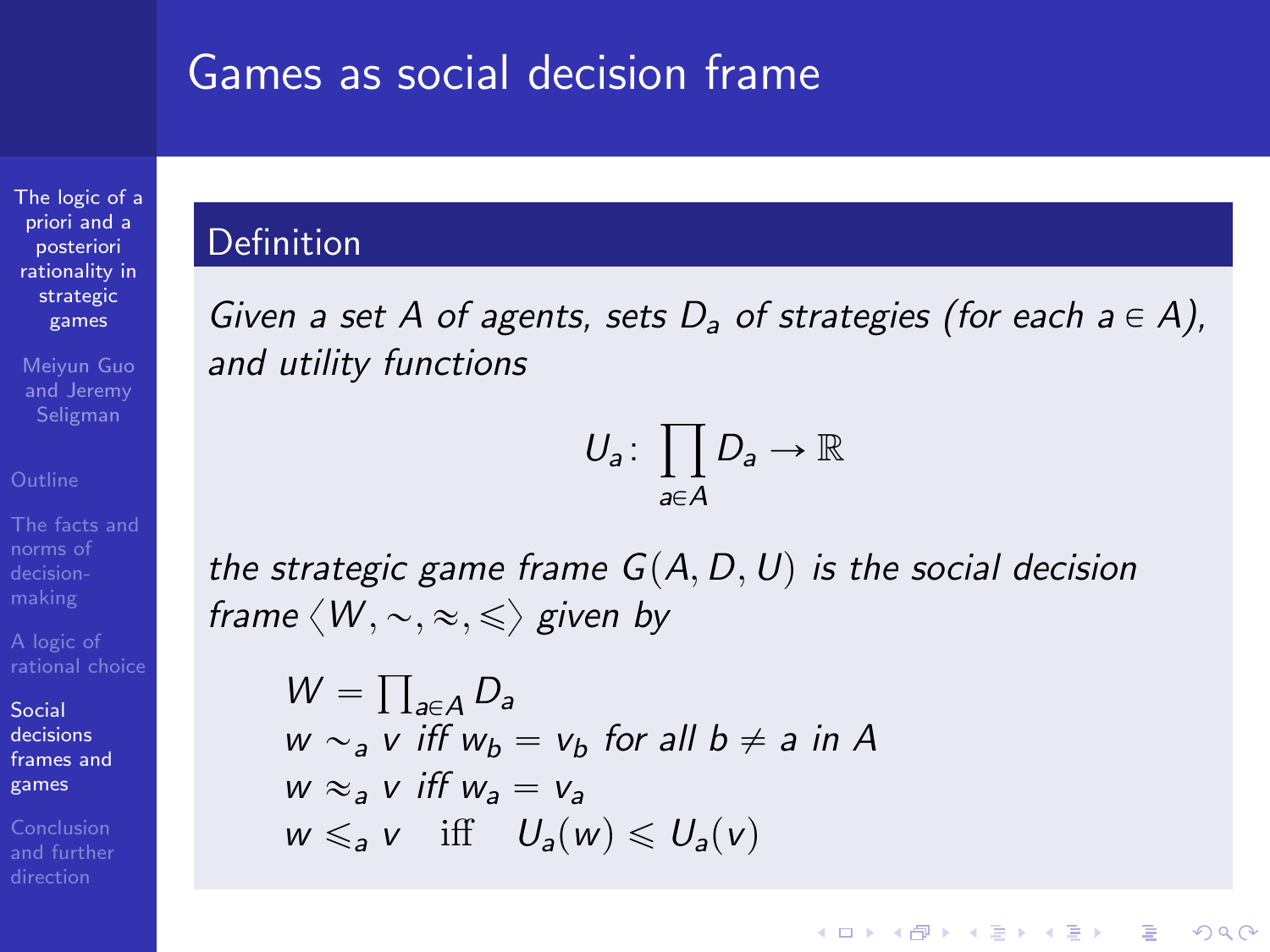## Representation theorem

[The logic of a](#page-0-0) priori and a posteriori rationality in strategic games

Meiyun Guo and Jeremy

[The facts and](#page-5-0) norms of

.

Social decisions [frames and](#page-44-0) games

#### Theorem

A social decision frame is isomorphic to a strategic game frame iff it is connected, isolated, unordered, deterministic, linear, with a value size  $\leq 2^{\aleph_0}$  and a finite number of agents.

$$
\bowtie_a (u) = \{ v \in W \mid u \bowtie_a v \} \quad \text{Value}
$$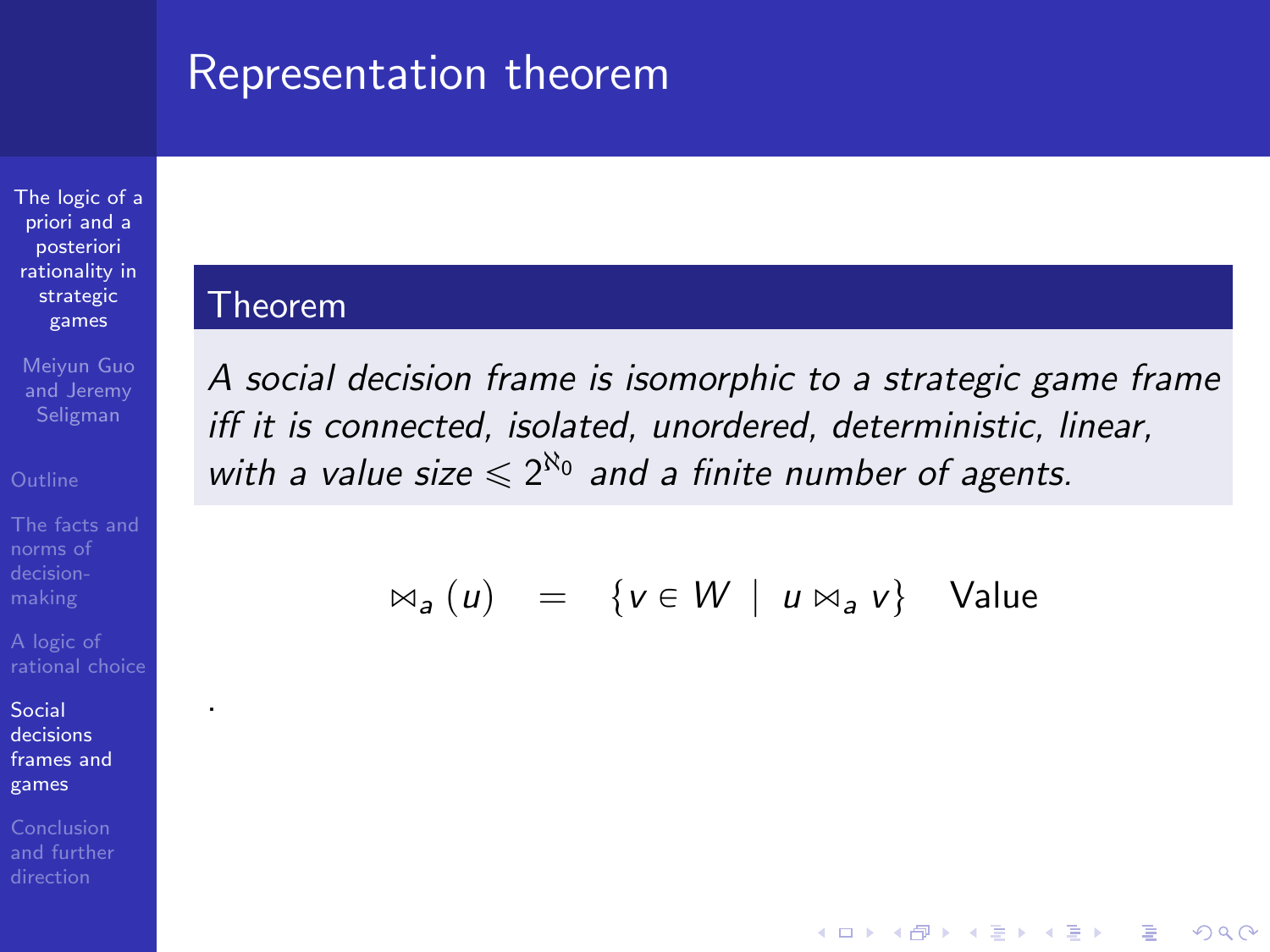## Representation theorem

[The logic of a](#page-0-0) priori and a posteriori rationality in strategic games

Meiyun Guo and Jeremy Seligman

.

Social decisions [frames and](#page-44-0) games

<span id="page-61-0"></span>

#### Theorem

A social decision frame is isomorphic to a strategic game frame iff it is connected, isolated, unordered, deterministic, linear, with a value size  $\leq 2^{\aleph_0}$  and a finite number of agents.

$$
\bowtie_a (u) = \{ v \in W \mid u \bowtie_a v \} \quad \text{Value}
$$

The value size of a social decision frame is the cardinality of the set of its values.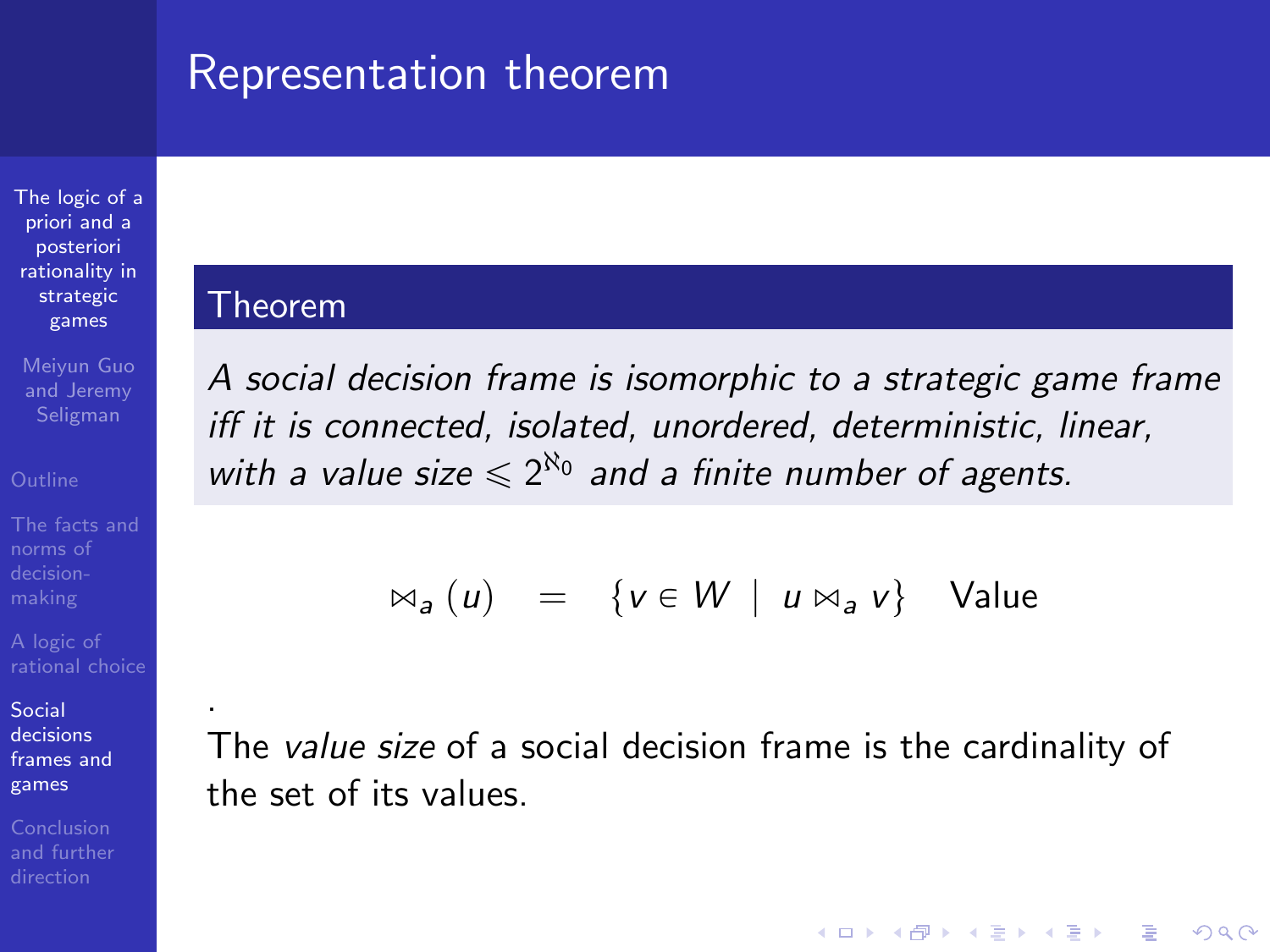## **Completeness**

## Theorem (Areces and ten Cate,2006)

games Meiyun Guo and Jeremy Seligman

[The logic of a](#page-0-0) priori and a posteriori rationality in strategic

A logic of

Social decisions [frames and](#page-44-0) games

<span id="page-62-0"></span>

There is an axiomatisation  $K$  of CPDL which is sound and such that for every extension KΓ of K with pure formulas Γ as axioms, if a formula is consistent in KΓ then it has a countable model on a frame in which all the formulas in Γ are valid. The system KΓ is therefore also complete for that class of frame.

**KORK STRATER STRAKER**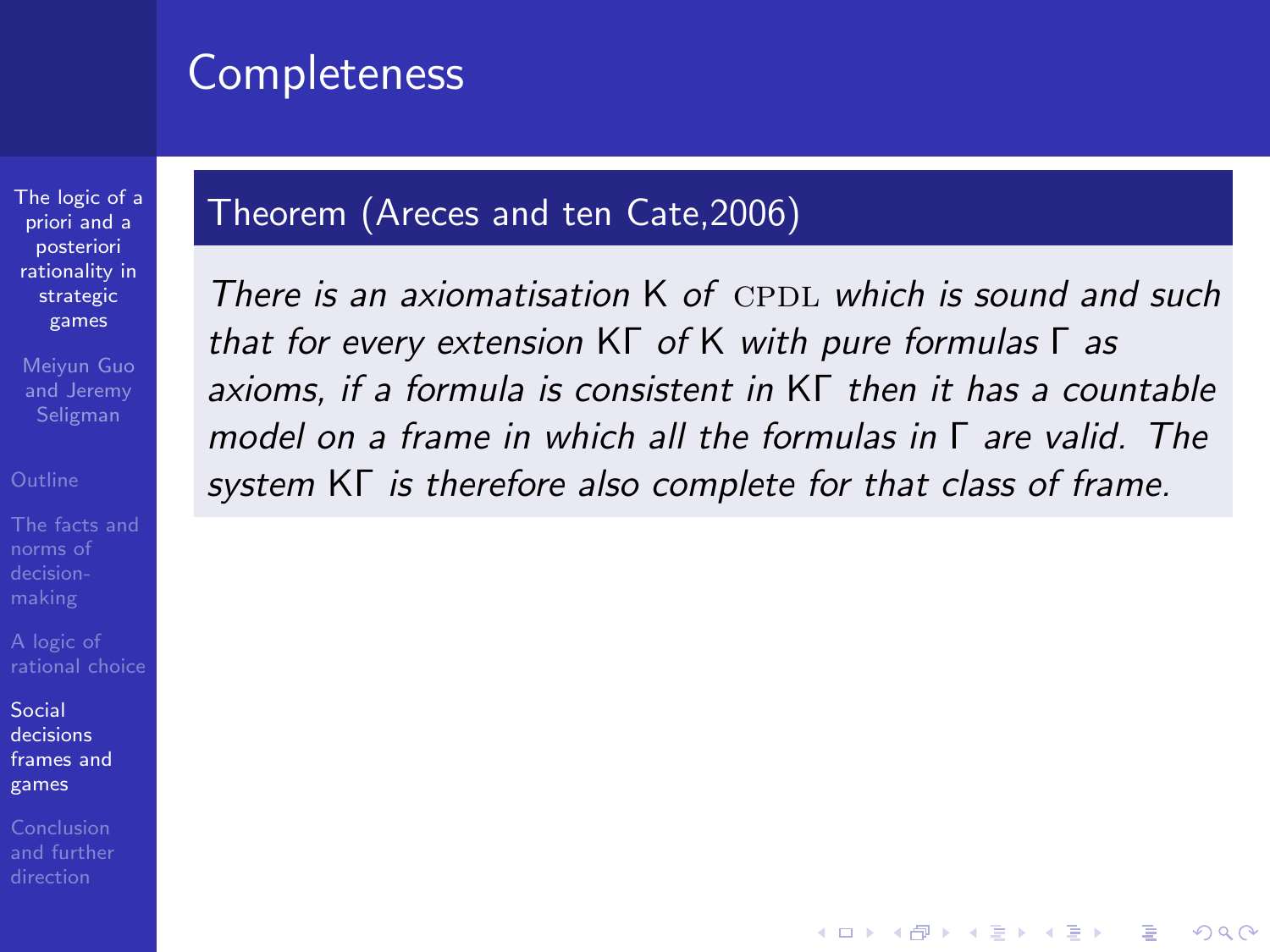## **Completeness**

## Theorem (Areces and ten Cate,2006)

strategic games Meiyun Guo and Jeremy

[The logic of a](#page-0-0) priori and a posteriori rationality in

norms of

A logic of

Social decisions [frames and](#page-44-0) games

<span id="page-63-0"></span>Conclusion [and further](#page-82-0)

There is an axiomatisation  $K$  of CPDL which is sound and such that for every extension KΓ of K with pure formulas Γ as axioms, if a formula is consistent in KΓ then it has a countable model on a frame in which all the formulas in Γ are valid. The system KΓ is therefore also complete for that class of frame.

#### Theorem

A frame is a decision frame iff the following pure formulas D are valid on  $F^+$ 

 $\neg \mathbb{Q}_i K - i$   $\neg \mathbb{Q}_i C - i$  (reflexivity of  $\approx$  and  $\sim$ )  $p(AK - i \wedge K - i)$   $p(C-C - i \wedge C - i)$  (transitivity of  $\approx$  and  $\sim$ )  $\mathbb{Q}_i K - j \to \mathbb{Q}_i K - j$  $\mathbb{Q}_i K - j \to \mathbb{Q}_i K - j$  $\mathbb{Q}_i K - j \to \mathbb{Q}_i K - j$   $\mathbb{Q}_i C - j \to \mathbb{Q}_i C - j$  [\(](#page-62-0)[sy](#page-64-0)mm[e](#page-64-0)[tr](#page-43-0)[y](#page-44-0) [o](#page-82-0)[f](#page-43-0)  $\approx$  [an](#page-0-0)[d](#page-90-0)  $\sim$ )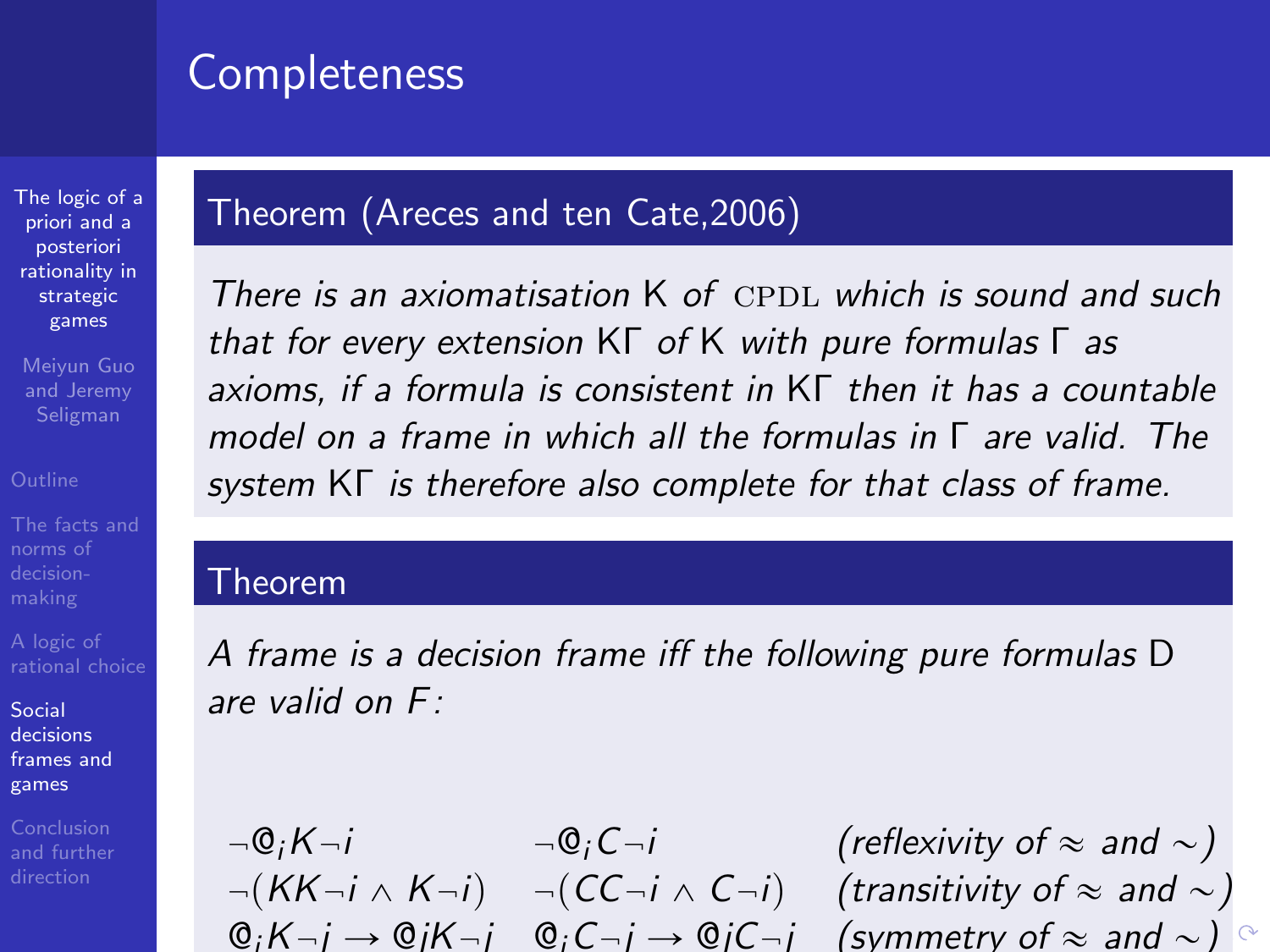# Completeness(cntn.)

[The logic of a](#page-0-0) priori and a posteriori rationality in strategic games

Meiyun Guo and Jeremy

norms of

Social decisions [frames and](#page-44-0) games

<span id="page-64-0"></span>

### **Corollary**

The system KD is a complete axiomatisation of the formulas valid in decision frames.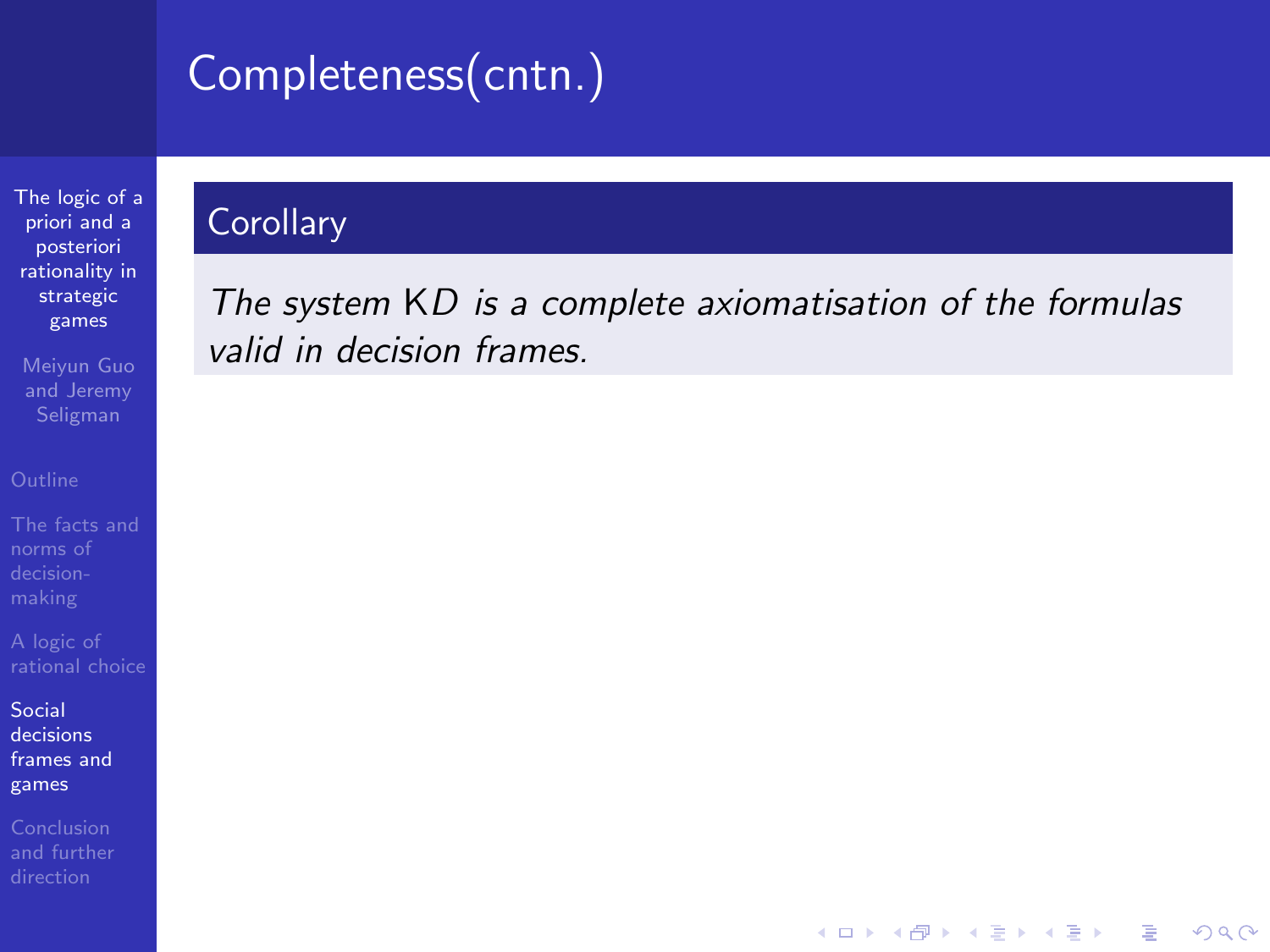# Completeness(cntn.)

[The logic of a](#page-0-0) priori and a posteriori rationality in strategic games

Meiyun Guo and Jeremy Seligman

norms of

A logic of

Social decisions [frames and](#page-44-0) games

Conclusion

## **Corollary**

The system KD is a complete axiomatisation of the formulas valid in decision frames.

#### Theorem

The extension KG of KDA with the following axioms is complete for the class of strategic game frames:

 $G_1 + U \subset c_A$  (connected)  $G_2 \vdash c_3 \subset k_a$  (isolated)  $G_3 \vdash (c_a; c_b) \subset (c_b; c_a)$  (unordered)  $G_4 \vdash (c_a \cap k_a) \subset \top$ ? (deterministic)  $\mathsf{G}_5 \;\;\vdash ((p^*_a \subset p_a) \wedge (U \subset p_a \cup p_a)$ 

(linear)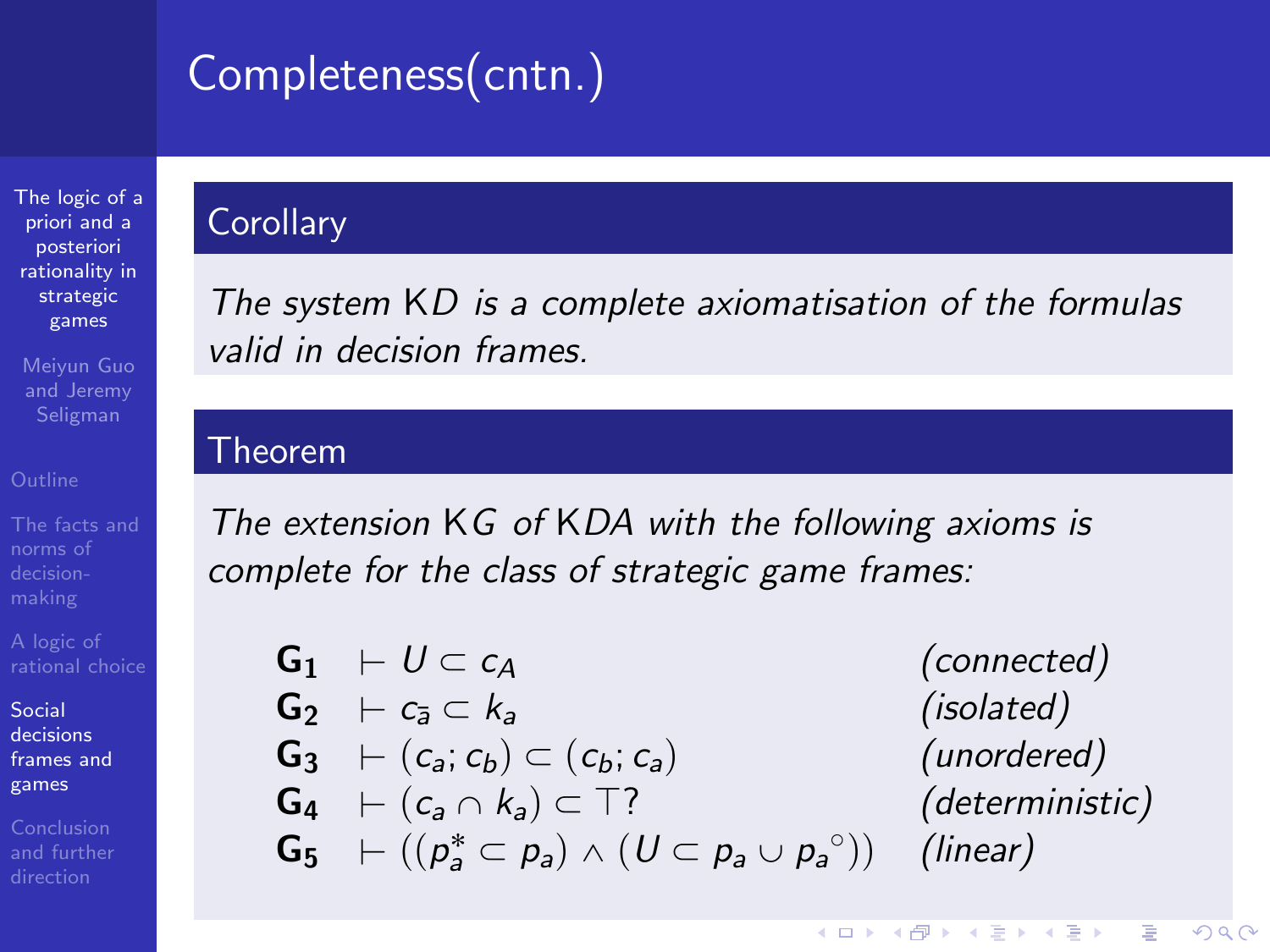## Weakly dominated strategy

[The logic of a](#page-0-0) priori and a posteriori rationality in strategic games

Meiyun Guo and Jeremy Seligman

[The facts and](#page-5-0) norms of

Social decisions [frames and](#page-44-0) games

#### Definition

Given a strategic game frame  $G(A, D, U)$ , agent a's strategy  $d \in D_a$  is (weakly) dominated by another strategy  $d' \in D_a$  iff

**1** d' is sure to be at least as good as d:  $w[\frac{a}{d'}] \geq a w[\frac{a}{d}]$  for all  $w \in W(A, D)$ , and

**KORK STRAIN A BAR SHOP** 

 $2^{\text{-}}$  d' may be better than d $: \ w{\small [}^{\mathsf{a}}_{d'}] >_{\mathsf{a}} \! w{\small [}^{\mathsf{a}}_{d} \text{]}$  for some  $w \in W(A, D)$ .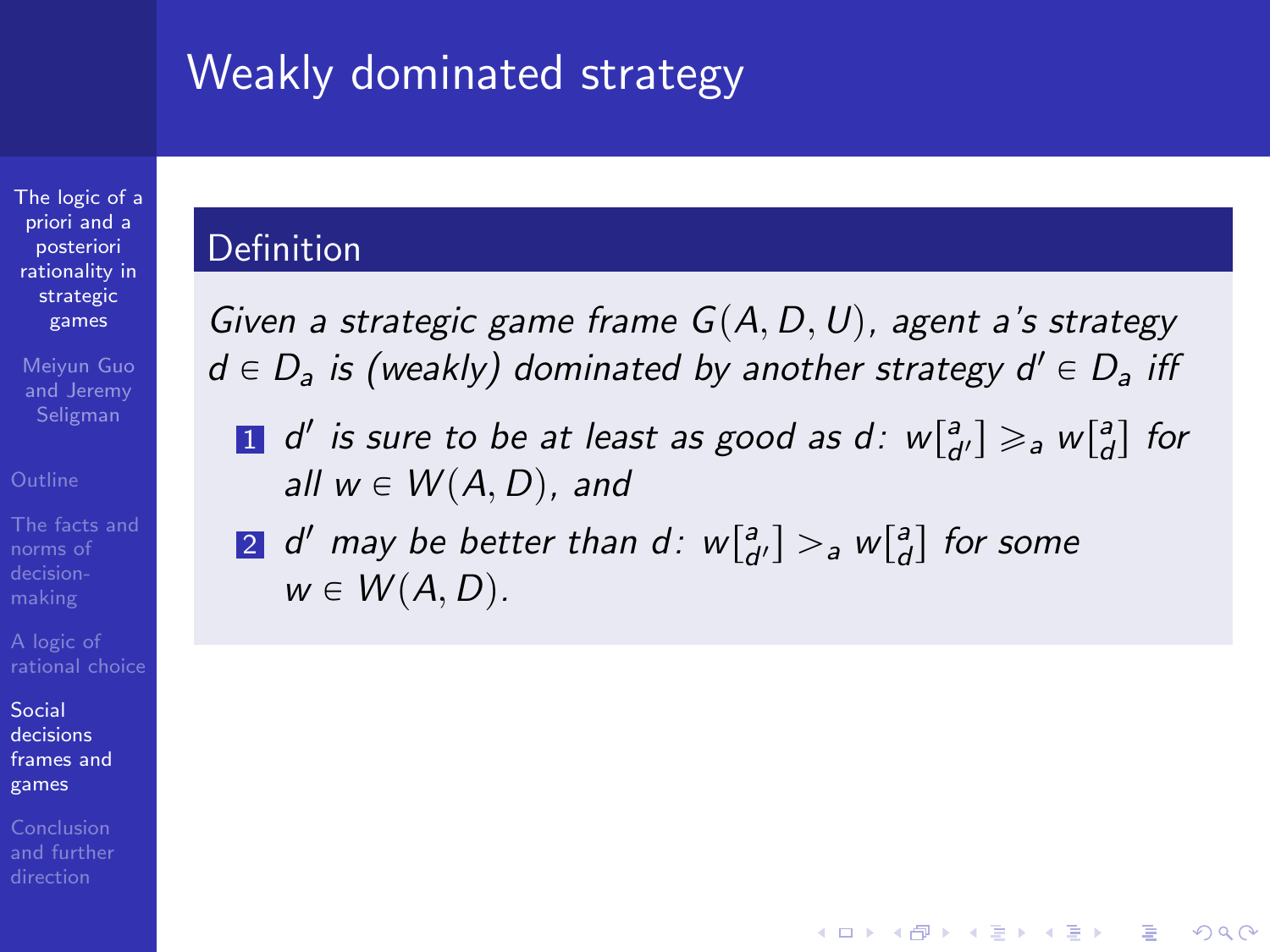## Weakly dominated strategy

[The logic of a](#page-0-0) priori and a posteriori rationality in strategic games

Meiyun Guo and Jeremy Seligman

norms of

Social decisions [frames and](#page-44-0) games

Conclusion

#### Definition

Given a strategic game frame  $G(A, D, U)$ , agent a's strategy  $d \in D_a$  is (weakly) dominated by another strategy  $d' \in D_a$  iff

**1** d' is sure to be at least as good as d:  $w[\frac{a}{d'}] \geq a w[\frac{a}{d}]$  for all  $w \in W(A, D)$ , and

 $2^{\text{-}}$  d' may be better than d $: \ w{\small [}^{\mathsf{a}}_{d'}] >_{\mathsf{a}} \! w{\small [}^{\mathsf{a}}_{d} \text{]}$  for some  $w \in W(A, D)$ .

 $w_d^a$  is the strategy profile obtained by replacing a's strategy in w by  $d$ , i.e.

$$
w_d^a(b) = \begin{cases} d & \text{if } b = a \\ w_b & \text{otherwise} \end{cases}
$$

**KORK STRAIN A BAR SHOP**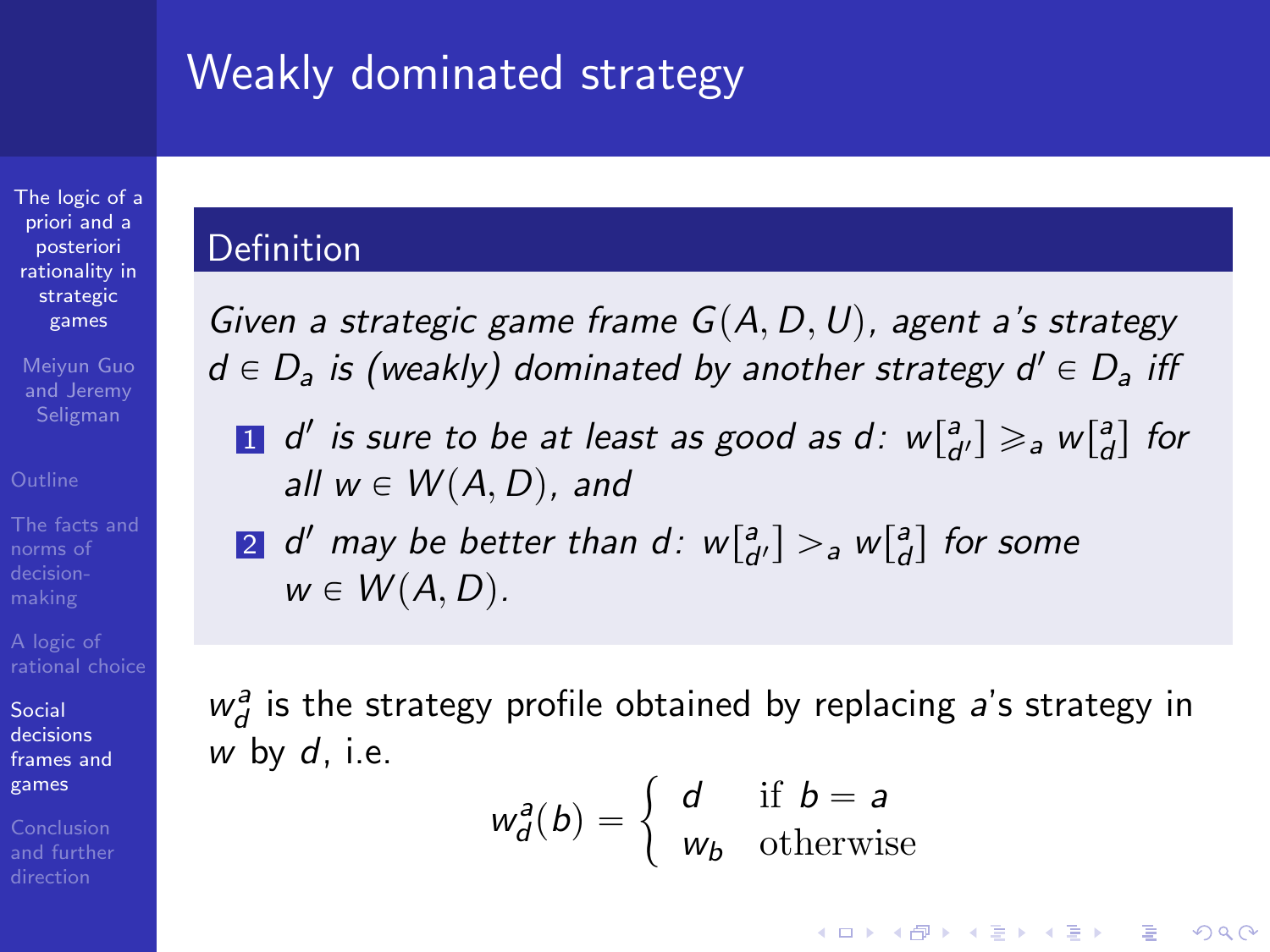## Weakly dominated strategy and *priori rational*

| The logic of a  |
|-----------------|
| priori and a    |
| posteriori      |
| rationality in  |
| strategic       |
| games           |
|                 |
| Meiyun Guo      |
| and Jeremy      |
| Seligman        |
|                 |
|                 |
| Outline         |
|                 |
| The facts and   |
| norms of        |
| decision-       |
| making          |
|                 |
| A logic of      |
| rational choice |
|                 |
| Social          |
| decisions       |
| frames and      |
| games           |
| Conclusion      |
| and further     |
| direction       |
|                 |
|                 |
|                 |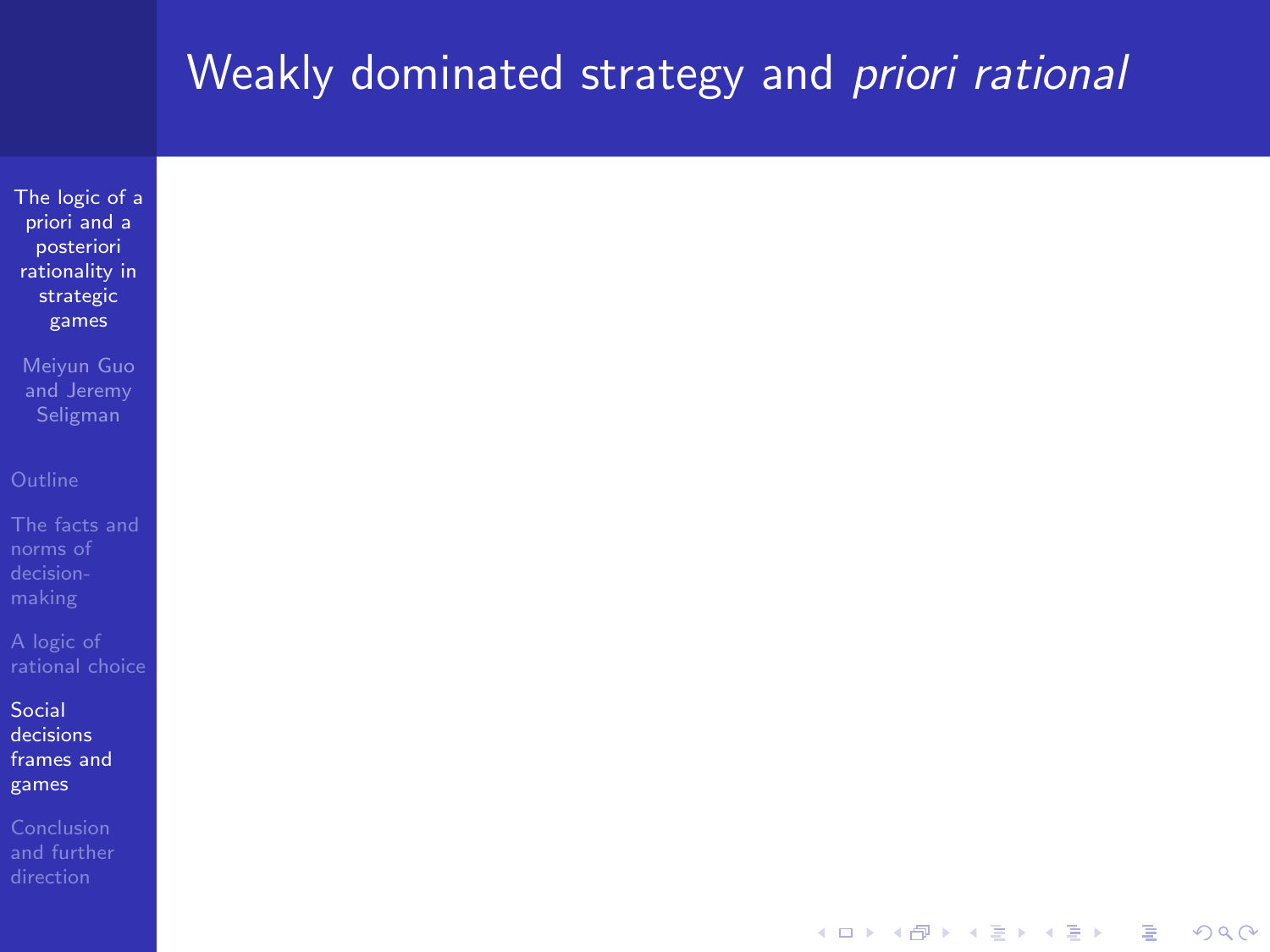## Weakly dominated strategy and *priori rational*

 $\mathbf{E} = \mathbf{A} \oplus \mathbf{A} + \mathbf{A} \oplus \mathbf{A} + \mathbf{A} \oplus \mathbf{A} + \mathbf{A} \oplus \mathbf{A} + \mathbf{A} \oplus \mathbf{A} + \mathbf{A} \oplus \mathbf{A} + \mathbf{A} \oplus \mathbf{A} + \mathbf{A} \oplus \mathbf{A} + \mathbf{A} \oplus \mathbf{A} + \mathbf{A} \oplus \mathbf{A} + \mathbf{A} \oplus \mathbf{A} + \mathbf{A} \oplus \mathbf{A} + \mathbf{A} \oplus \mathbf{A} + \mathbf{A$ 

 $QQ$ 

[The logic of a](#page-0-0) priori and a posteriori rationality in strategic games

Meiyun Guo and Jeremy

norms of

Social decisions [frames and](#page-44-0) games

### Example(see the blackboard)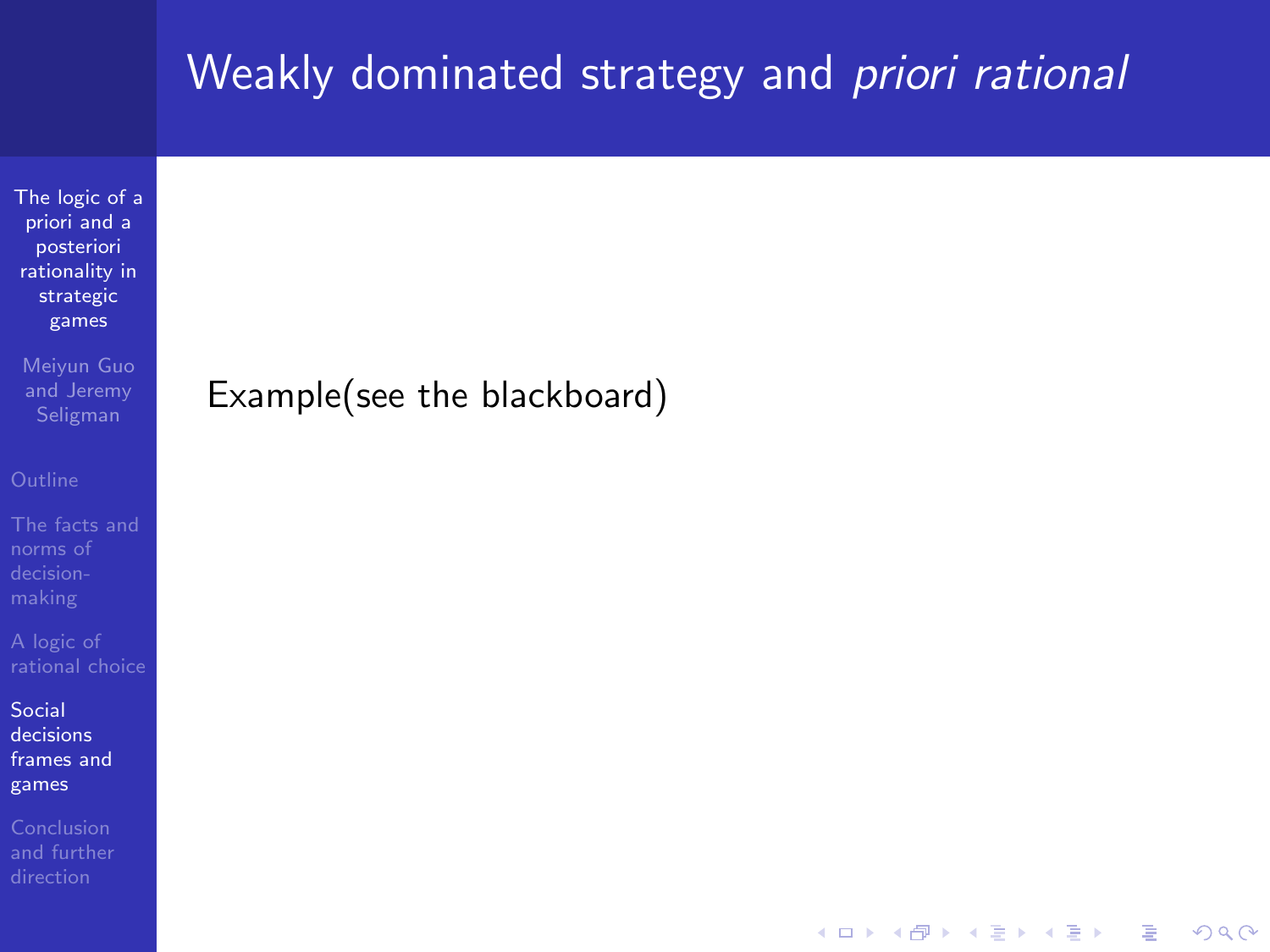## Weakly dominated strategy and *priori rational*

[The logic of a](#page-0-0) priori and a posteriori rationality in strategic games

Meiyun Guo and Jeremy Seligman

norms of

Social decisions [frames and](#page-44-0) games

## Example(see the blackboard)

#### Theorem

In a model M based on a strategic game frame  $G(D, U, A)$ , a strategy  $w_a$  is dominated iff M,  $w \models \neg R_a$ .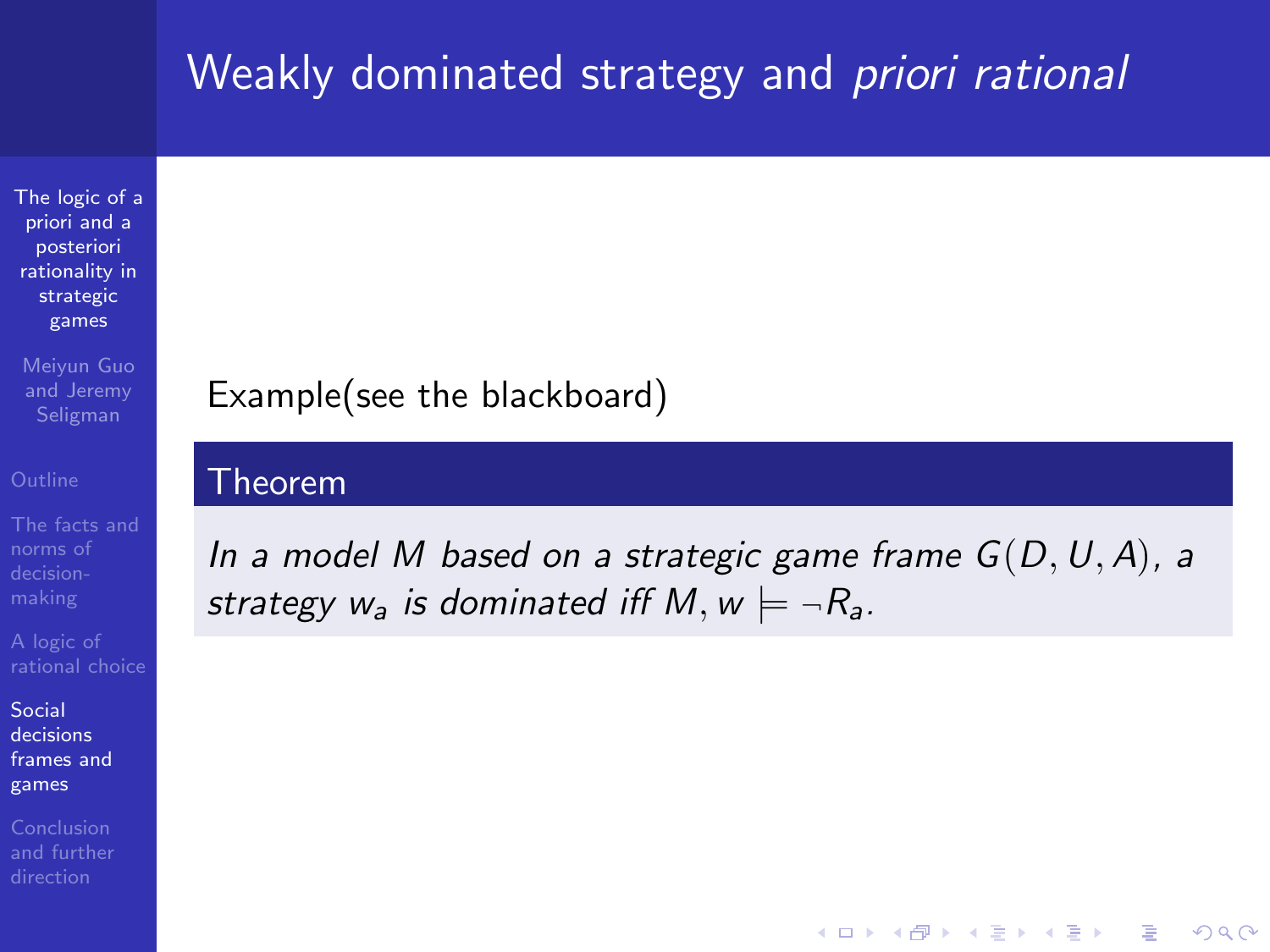## Best response and posterio rational

[The logic of a](#page-0-0) priori and a posteriori rationality in strategic games

Meiyun Guo and Jeremy

norms of

Social decisions [frames and](#page-44-0) games

#### Definition

A decision situation w in a strategic game frame  $G(A, D, U)$  is a best response for agent a iff there is no strategy  $d \in D_a$  such that  $w <_a w\begin{bmatrix} a \\ d \end{bmatrix}$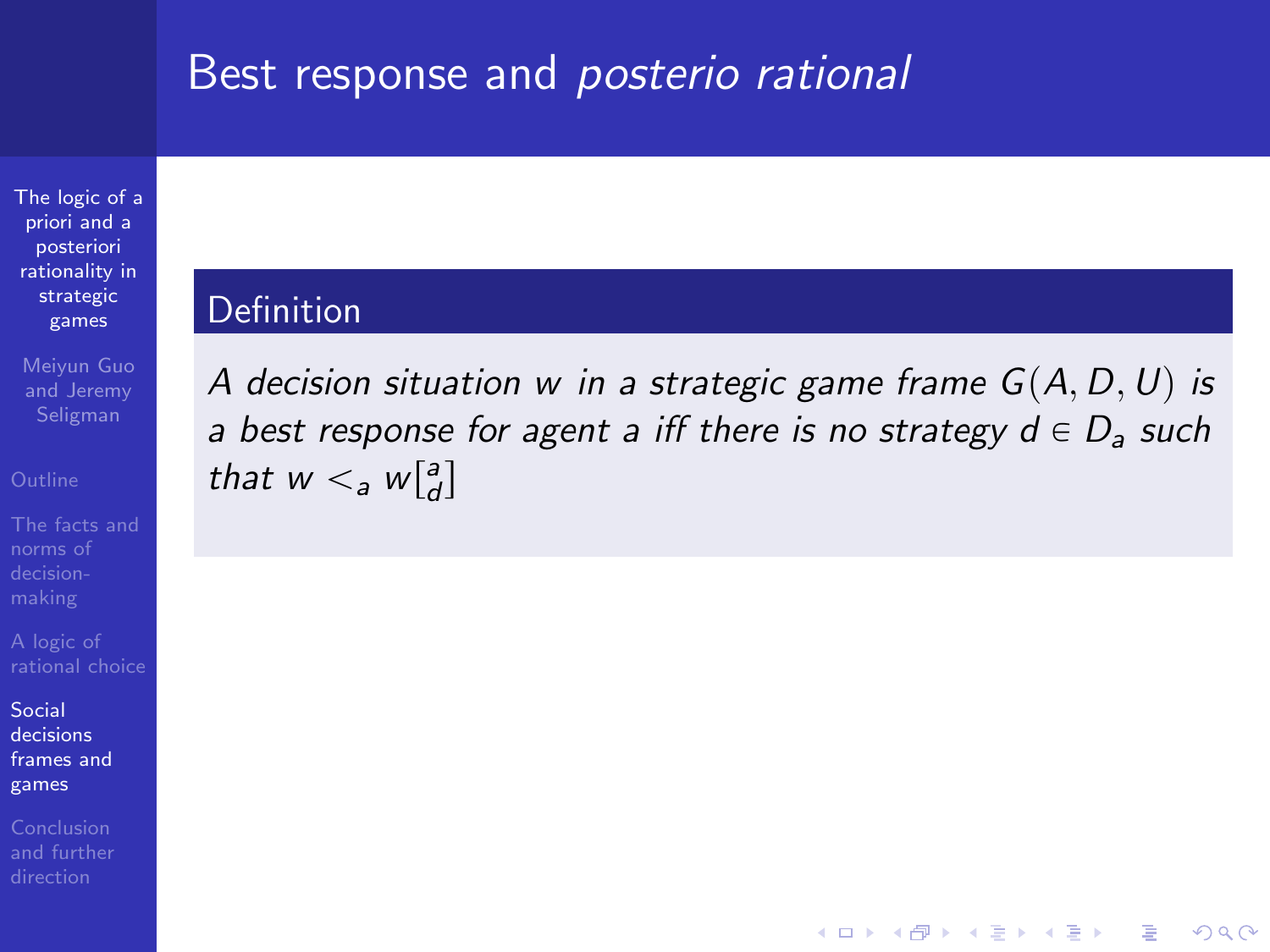### Best response and posterio rational

[The logic of a](#page-0-0) priori and a posteriori rationality in strategic games

Meiyun Guo and Jeremy

norms of

Social decisions [frames and](#page-44-0) games

Conclusion

### Definition

A decision situation w in a strategic game frame  $G(A, D, U)$  is a best response for agent a iff there is no strategy  $d \in D_a$  such that  $w <_a w\begin{bmatrix} a \\ d \end{bmatrix}$ 

It is a Nash equilibrium iff it is a best response for all agents.

**KOD KARD KED KED E YORA**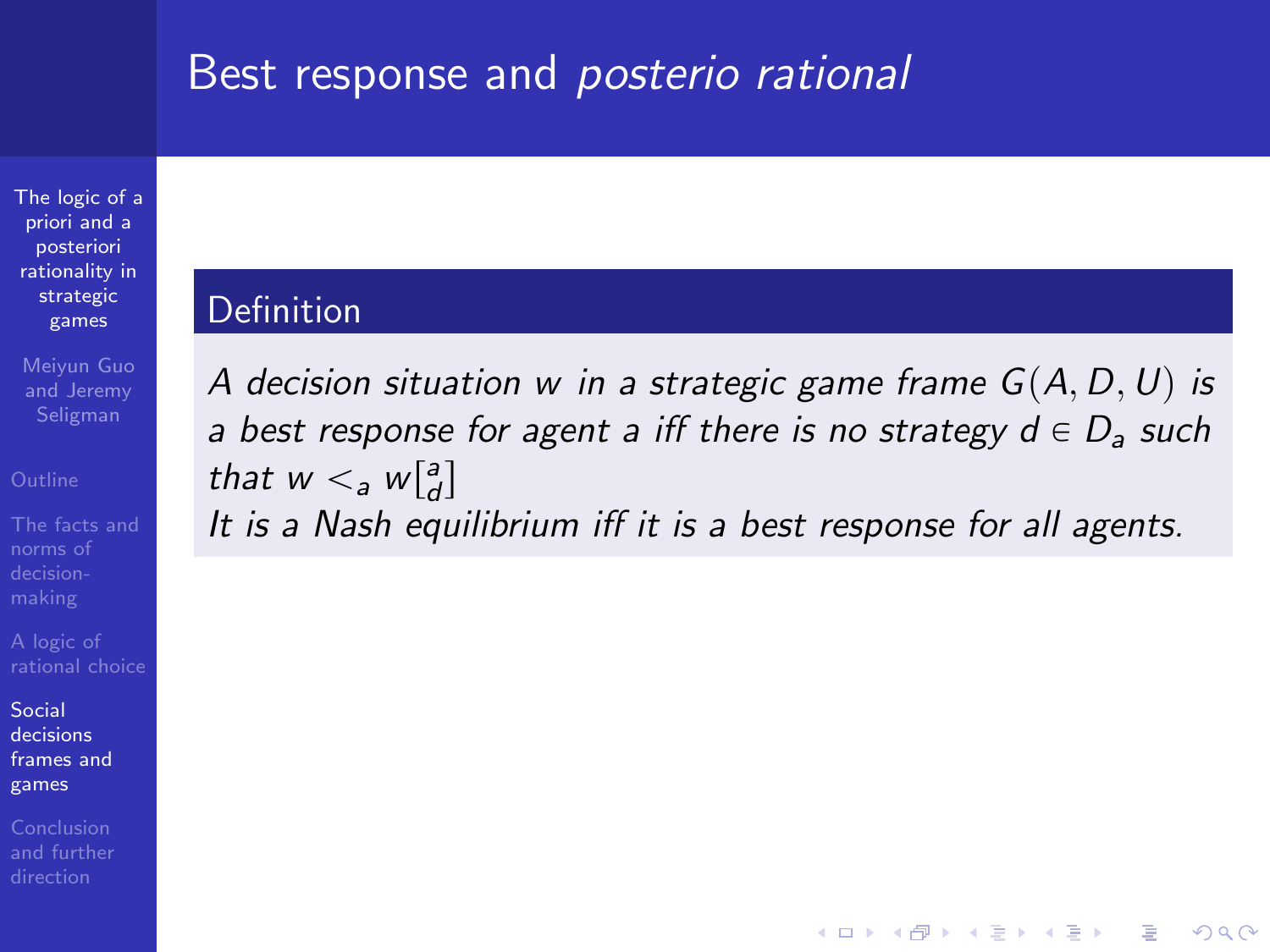### Best response and posterio rational

[The logic of a](#page-0-0) priori and a posteriori rationality in strategic games

Meiyun Guo and Jeremy Seligman

norms of

Social decisions [frames and](#page-44-0) games

Conclusion

### Definition

A decision situation w in a strategic game frame  $G(A, D, U)$  is a best response for agent a iff there is no strategy  $d \in D_a$  such that  $w <_a w\begin{bmatrix} a \\ d \end{bmatrix}$ 

It is a Nash equilibrium iff it is a best response for all agents.

### Theorem

In a model M based on a strategic game frame  $G(D, U, A)$ , a In a model M based on a strategic game frame G(D)<br>situation w is Nash equilibrium iff M, w  $\models \bigwedge_{a \in A} R'_a$ .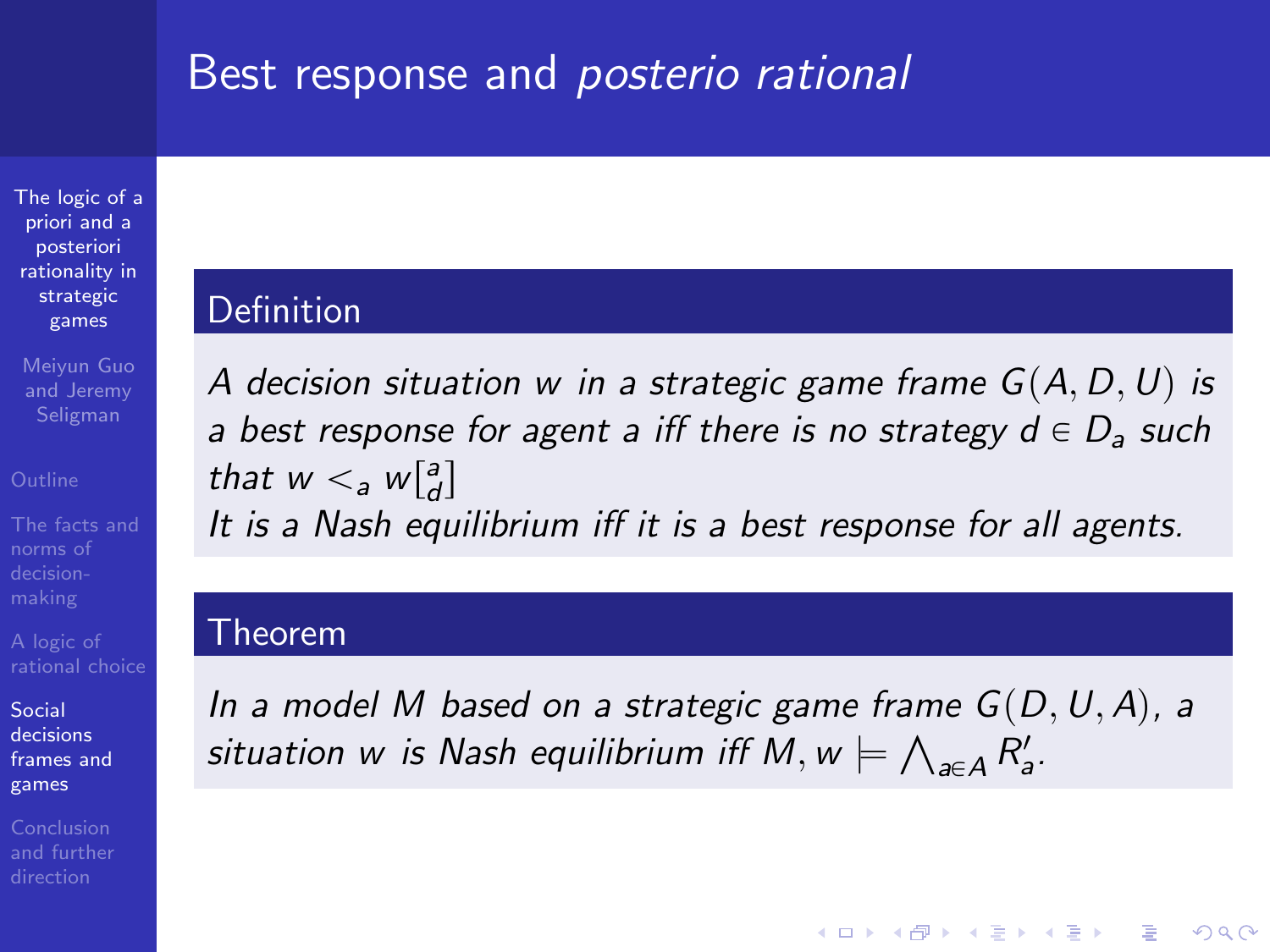### Extend to mixed strategic games

[The logic of a](#page-0-0) priori and a posteriori rationality in strategic games

Meiyun Guo and Jeremy Seligman

norms of

Social decisions [frames and](#page-44-0) games

Conclusion [and further](#page-82-0)

### Definition

Given a strategic game frame  $G(A, D, U)$  with finite D, the mixed-strategy extension of G is the strategic game frame  $G^*(A, D^*, U^*)$  in which  $D^*_a$  is the set of probability functions  $\delta\colon D_{\mathsf{a}}\to [0,1]$  and for each  $\delta\in D^*$ ,

$$
U_a^*(\delta) = \sum_{s \in \prod_{b \in A} D_b} u_a(s) \prod_{b \in A} \delta_b(s_b)
$$

**KORK STRAIN A BAR SHOP**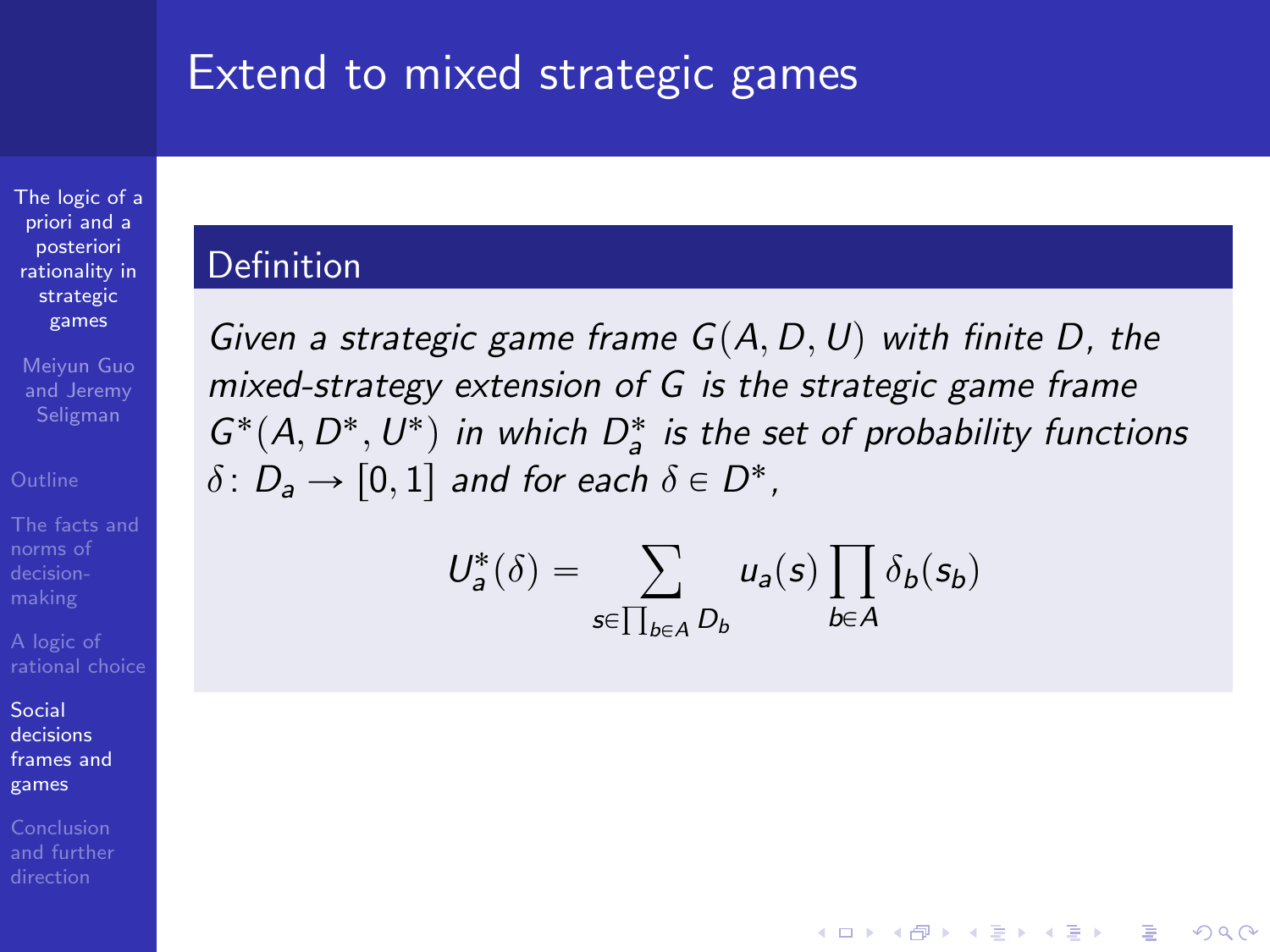### Extend to mixed strategic games

[The logic of a](#page-0-0) priori and a posteriori rationality in strategic games

Meiyun Guo and Jeremy Seligman

norms of

Social decisions [frames and](#page-44-0) games

### Definition

Given a strategic game frame  $G(A, D, U)$  with finite D, the mixed-strategy extension of G is the strategic game frame  $G^*(A, D^*, U^*)$  in which  $D^*_a$  is the set of probability functions  $\delta\colon D_{\mathsf{a}}\to [0,1]$  and for each  $\delta\in D^*$ ,

$$
U_a^*(\delta) = \sum_{s \in \prod_{b \in A} D_b} u_a(s) \prod_{b \in A} \delta_b(s_b)
$$

The restriction to finite  $D$  is essential, because  $U^*$  is calculated as a finite sum. This restriction prevent us from forming  $G^{**}$ because  $D^*$  is always infinite.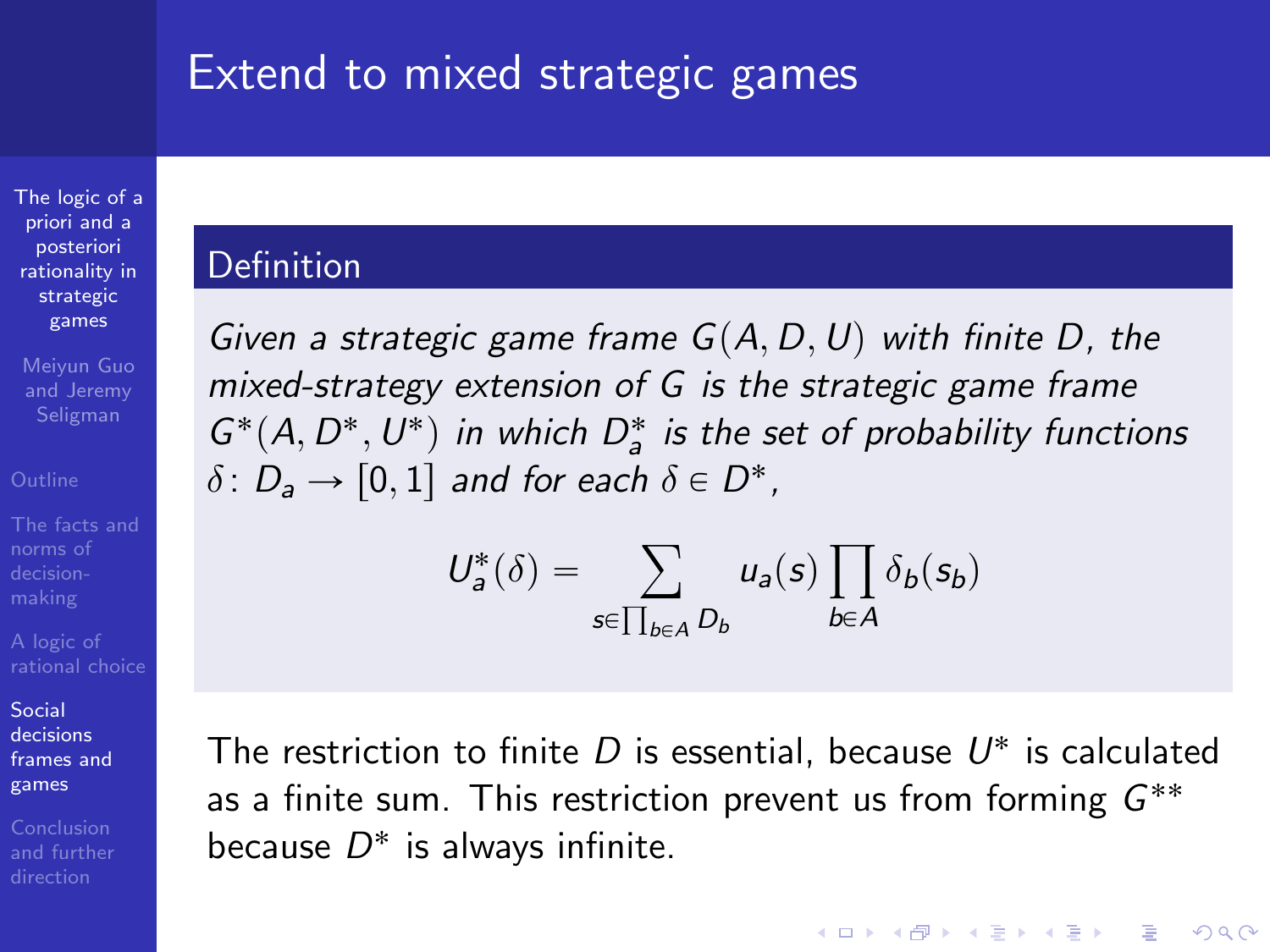[The logic of a](#page-0-0) priori and a posteriori rationality in strategic games

Meiyun Guo and Jeremy

norms of

Social decisions [frames and](#page-44-0) games

A frame is a mixed-strategy game frame iff it is isomorphic to G ˚ for some strategic game frame G.

**KOD KARD KED KED E YORA**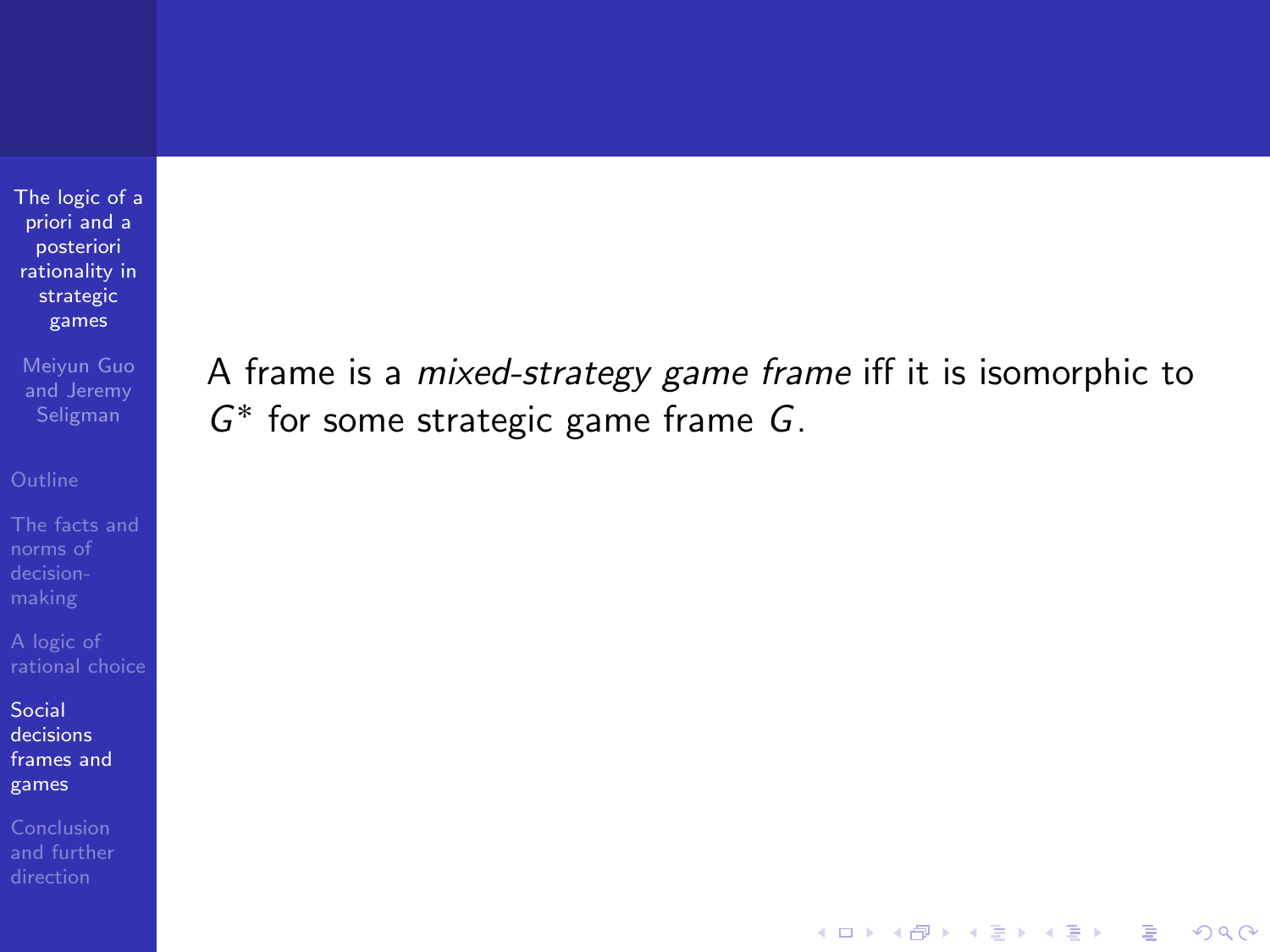[The logic of a](#page-0-0) priori and a posteriori rationality in strategic games

Meiyun Guo and Jeremy

norms of

Social decisions [frames and](#page-44-0) games

Conclusion

A frame is a mixed-strategy game frame iff it is isomorphic to G ˚ for some strategic game frame G.

**KORK STRATER STRAKER** 

### Theorem

KG  $\nvdash\langle E\rangle$ Ź  $_{a\in A}\,R^\prime_a$  but this formula is valid on all mixed-strategy strategic game frames.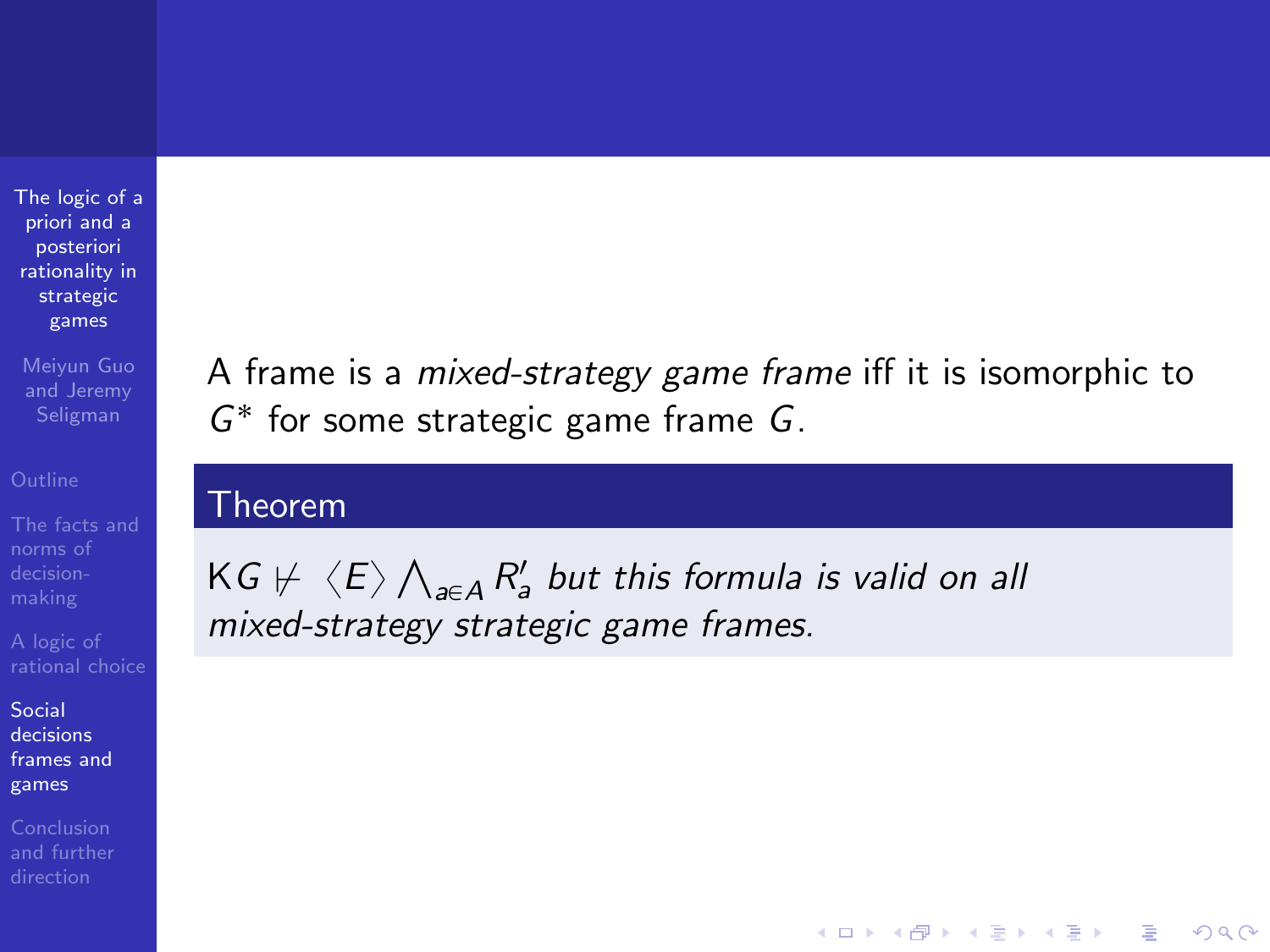[The logic of a](#page-0-0) priori and a posteriori rationality in strategic games

Meiyun Guo and Jeremy

norms of

Social decisions [frames and](#page-44-0) games

### Although the validity problem for  $\text{CPDL}$  is known to be highly undecidable.

K ロ ▶ K @ ▶ K 할 > K 할 > 1 할 > 1 이익어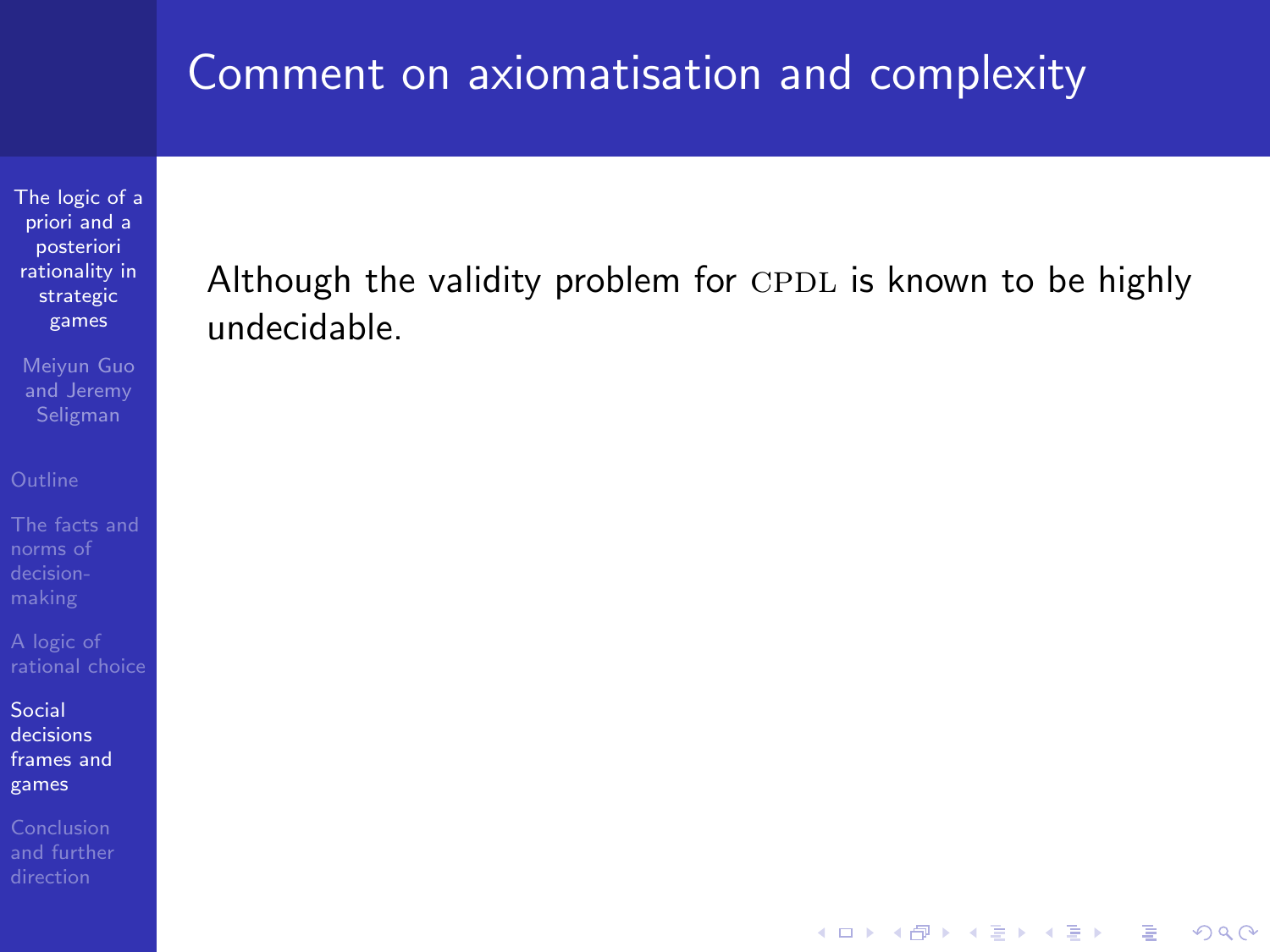[The logic of a](#page-0-0) priori and a posteriori rationality in strategic games

Meiyun Guo and Jeremy Seligman

Social decisions [frames and](#page-44-0) games

Conclusion

Although the validity problem for  $\text{CPDL}$  is known to be highly undecidable.

► It has a number of well-known decidable fragments, include <code>PDL</code> itself and its extension to allow  $^{\circ}$  and either  $\cap$  or  $\overline{\mathsf{a}},$  i.e., restricted to atomic programs, but not both.

**KORK STRATER STRAKER**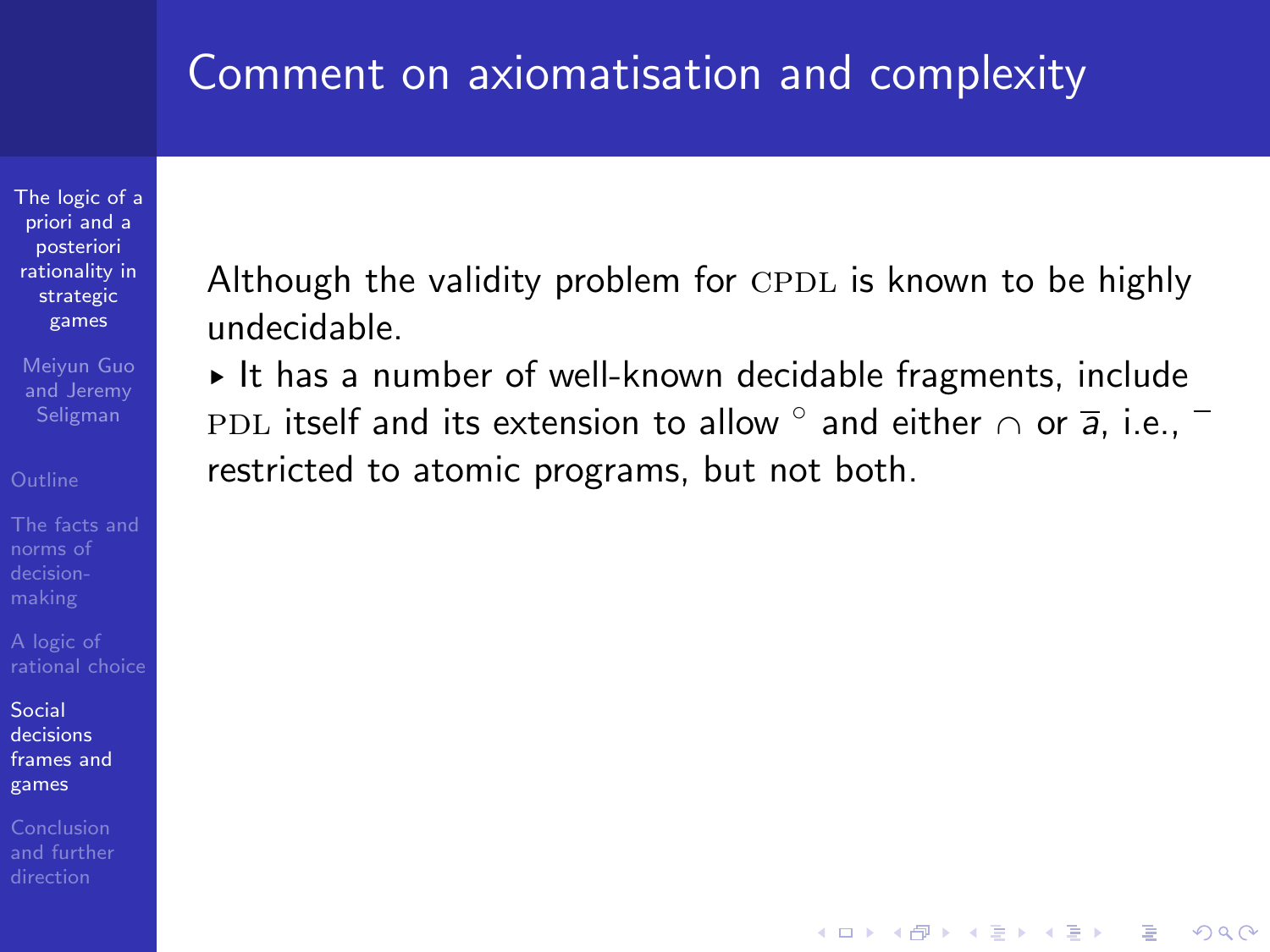[The logic of a](#page-0-0) priori and a posteriori rationality in strategic games

Meiyun Guo and Jeremy Seligman

Social decisions [frames and](#page-44-0) games

Conclusion

Although the validity problem for  $\text{CPDL}$  is known to be highly undecidable.

§ It has a number of well-known decidable fragments, include <code>PDL</code> itself and its extension to allow  $^{\circ}$  and either  $\cap$  or  $\overline{\mathsf{a}},$  i.e., restricted to atomic programs, but not both.

 $\triangleright$  Hybrid PDL namely PDL with nominals is also decidable but even non-hybrid PDL with unrestricted  $\overline{\phantom{a}}$  is not.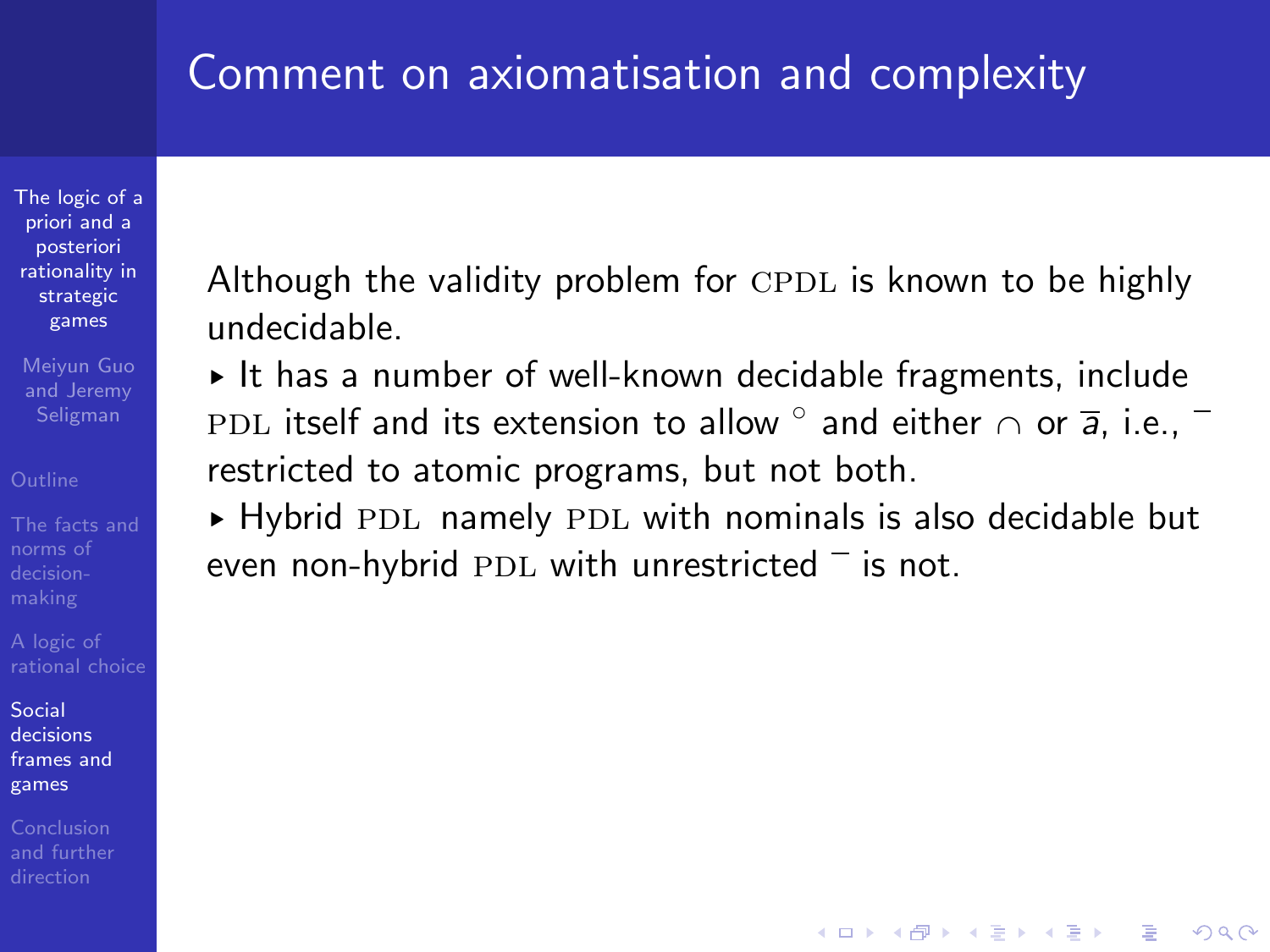[The logic of a](#page-0-0) priori and a posteriori rationality in strategic games

Meiyun Guo and Jeremy Seligman

Social decisions [frames and](#page-44-0) games

Although the validity problem for  $\text{CPDL}$  is known to be highly undecidable.

§ It has a number of well-known decidable fragments, include <code>PDL</code> itself and its extension to allow  $^{\circ}$  and either  $\cap$  or  $\overline{\mathsf{a}},$  i.e., restricted to atomic programs, but not both.

 $\triangleright$  Hybrid PDL namely PDL with nominals is also decidable but even non-hybrid PDL with unrestricted  $\overline{\phantom{a}}$  is not.

 $\triangleright$  Frame consequence is undecidable even for PDL with premises restricted to pure formulas, and so the decidability of validity for these fragments of CPDL cannot be automatically extended to specific classes of frames defined by pure formulas, despite the existence of a complete axiomatisation.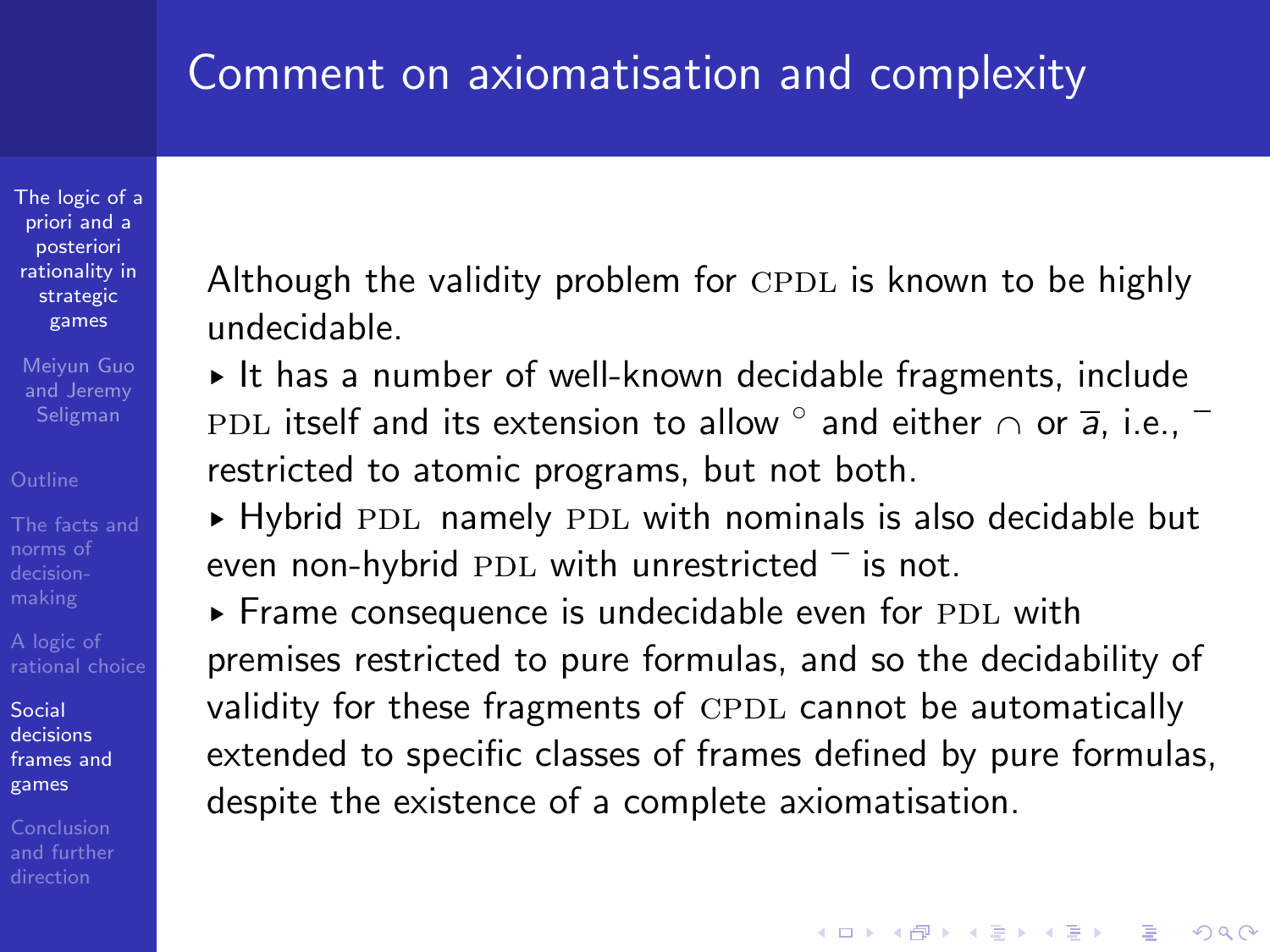[The logic of a](#page-0-0) priori and a posteriori rationality in strategic games

Meiyun Guo and Jeremy

norms of

<span id="page-82-0"></span>Conclusion [and further](#page-82-0) direction

► We propose a general account of decision making in social situations based on knowledge, preference and freedom of choice, which avoids the need for an explicit account of action.

**KORK ERKER ER AGA**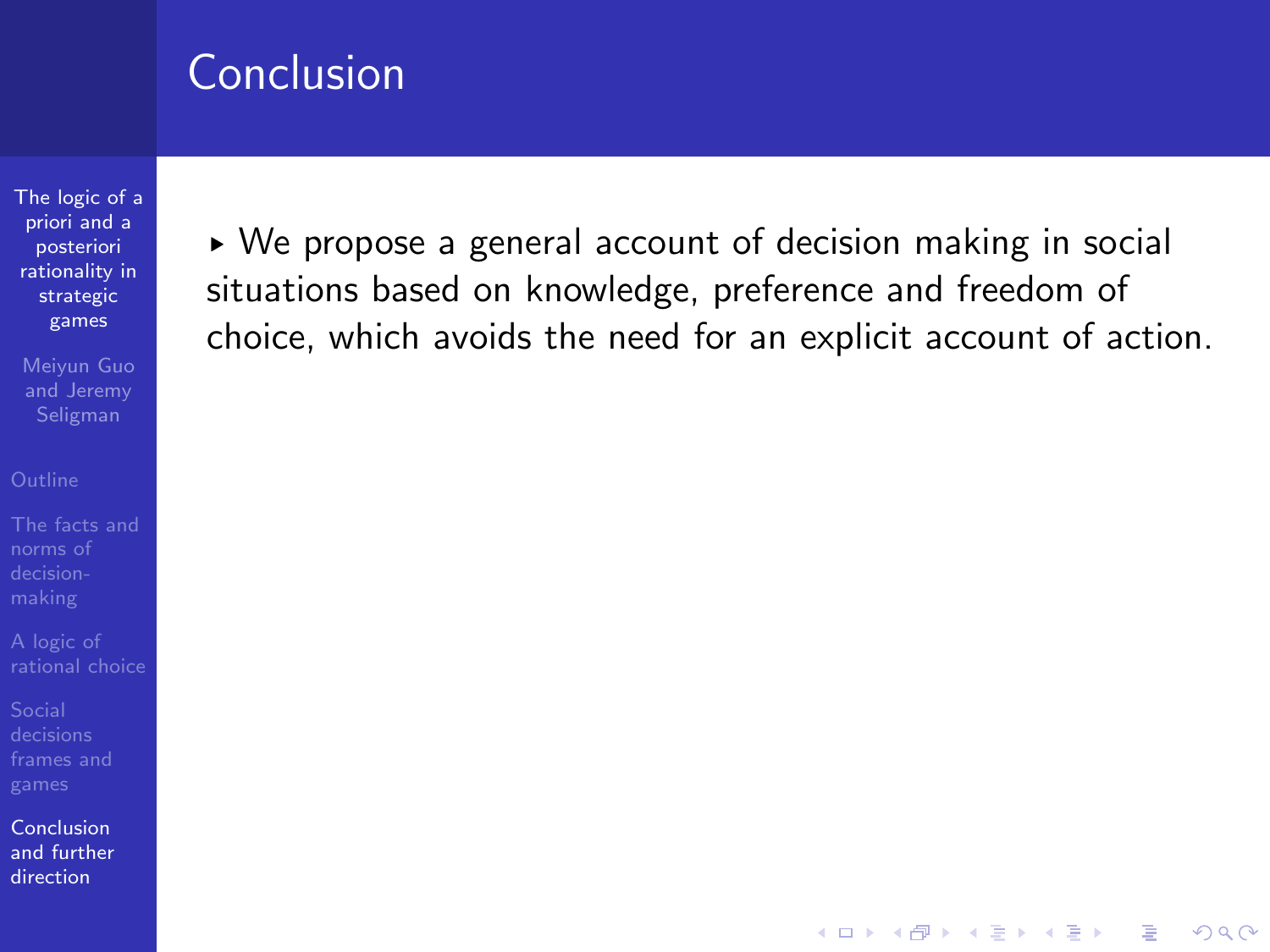[The logic of a](#page-0-0) priori and a posteriori rationality in strategic games

Meiyun Guo and Jeremy Seligman

Conclusion [and further](#page-82-0) direction

§ We propose a general account of decision making in social situations based on knowledge, preference and freedom of choice, which avoids the need for an explicit account of action. § To provide a sharp distinction between descriptive and normative aspects of decision making in both the individual and social settings, as is the distinction between a priori and a posteriori rationality.

**KORKA SERKER ORA**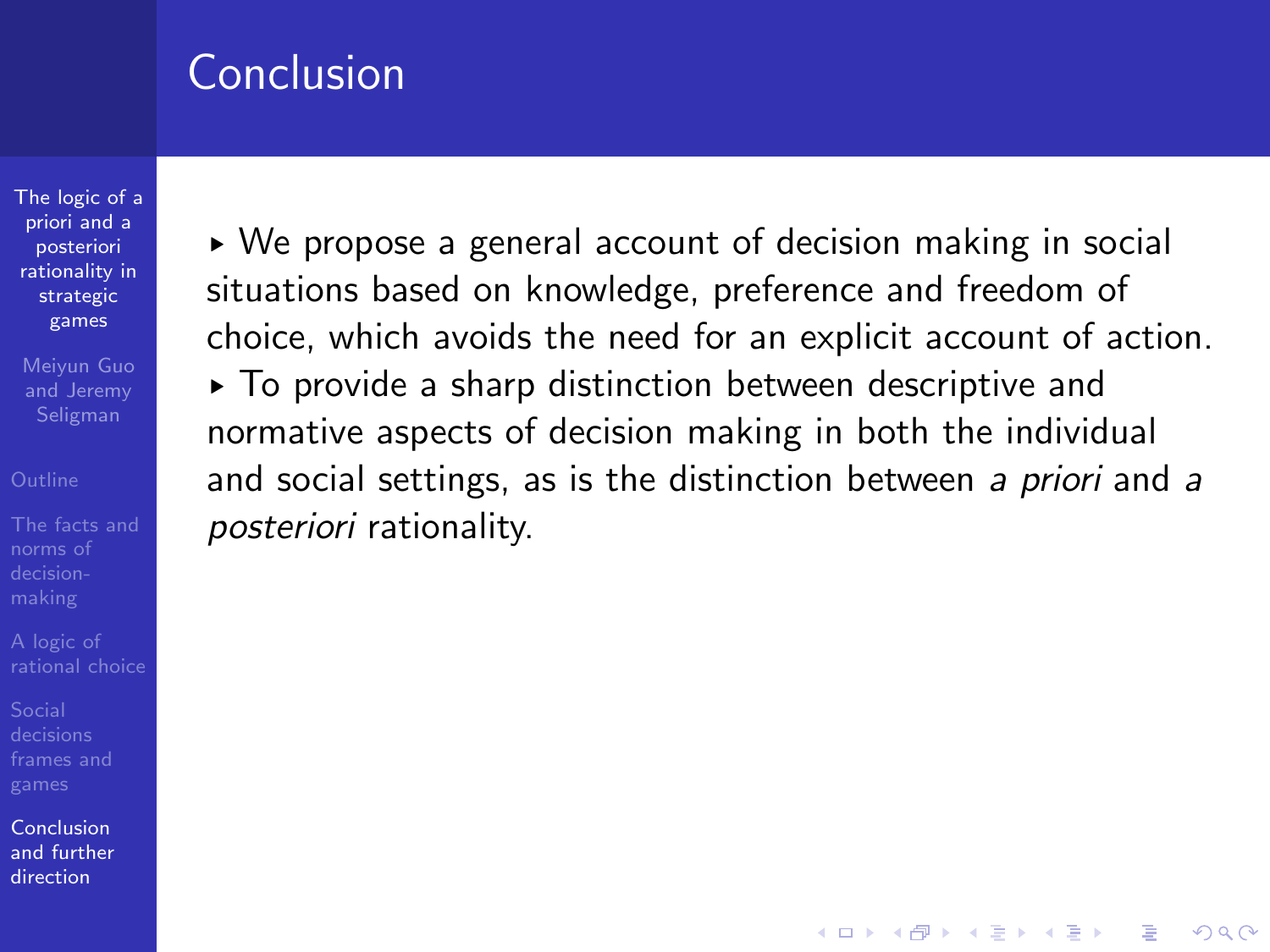[The logic of a](#page-0-0) priori and a posteriori rationality in strategic games

Meiyun Guo and Jeremy Seligman

Conclusion [and further](#page-82-0) direction

► We propose a general account of decision making in social situations based on knowledge, preference and freedom of choice, which avoids the need for an explicit account of action. § To provide a sharp distinction between descriptive and normative aspects of decision making in both the individual and social settings, as is the distinction between a priori and a posteriori rationality.

► We gives a useful characterisation of the assumptions of strategic game theory and presented a complete logic that formalises our approach to rational decision-making.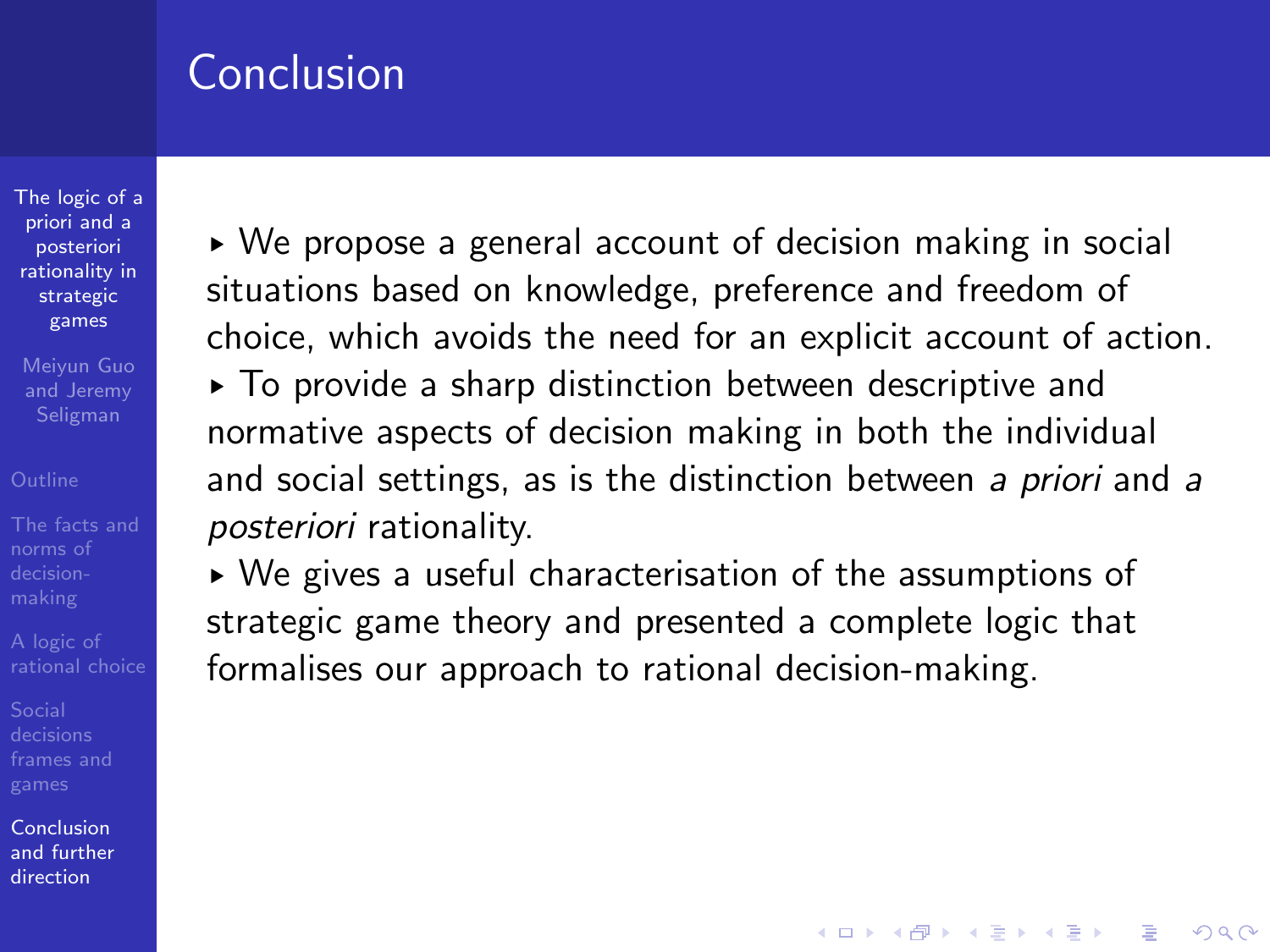[The logic of a](#page-0-0) priori and a posteriori rationality in strategic games

Meiyun Guo and Jeremy Seligman

norms of

Conclusion [and further](#page-82-0) direction

► We propose a general account of decision making in social situations based on knowledge, preference and freedom of choice, which avoids the need for an explicit account of action. § To provide a sharp distinction between descriptive and normative aspects of decision making in both the individual and social settings, as is the distinction between a priori and a posteriori rationality.

► We gives a useful characterisation of the assumptions of strategic game theory and presented a complete logic that formalises our approach to rational decision-making.

► We apply our account to the theory of strategic games with both pure and mixed (probabilistic) strategies, showing that the concept of a dominated strategy and Nash equilibrium are correctly predicted by more general norms.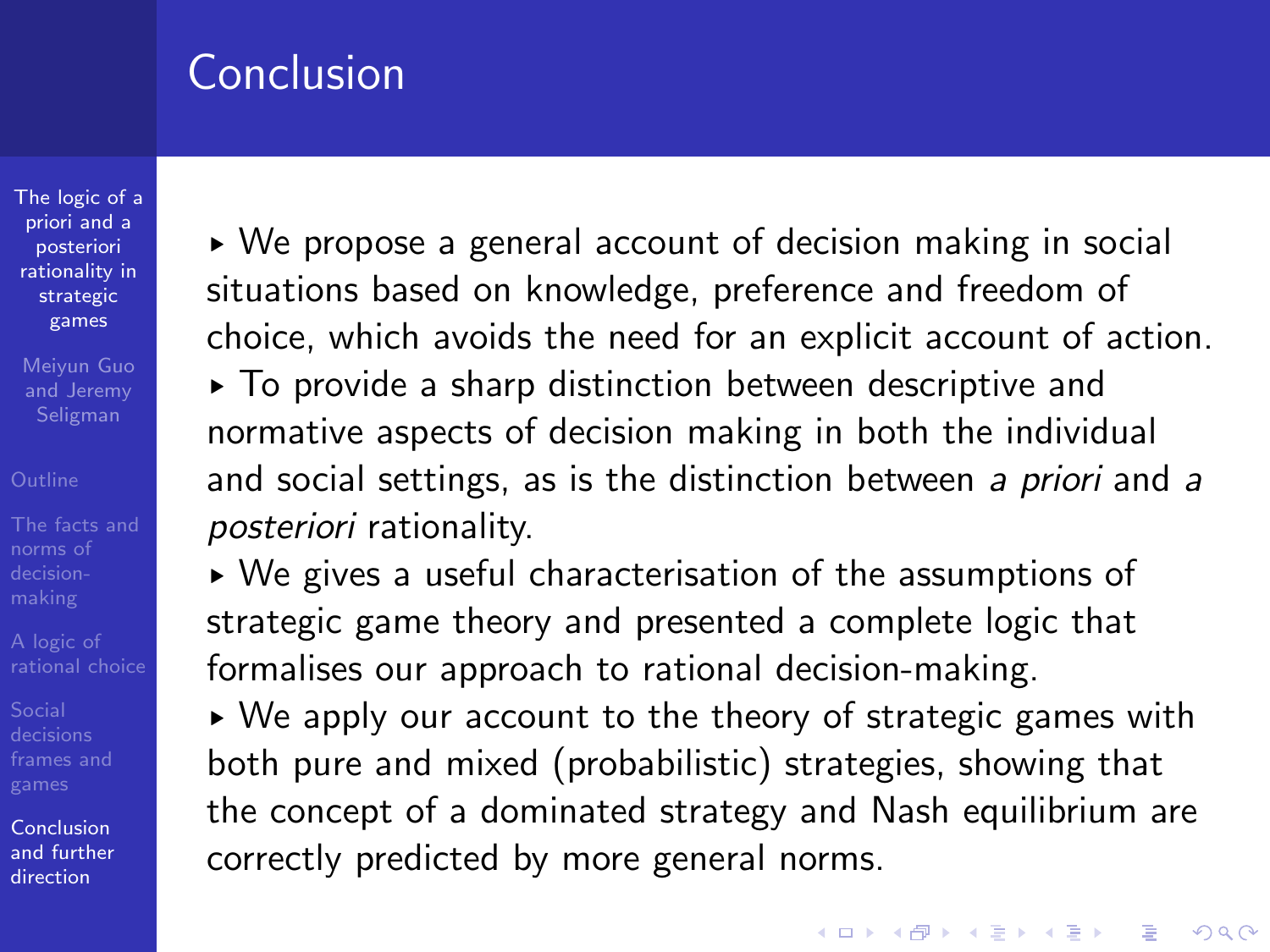[The logic of a](#page-0-0) priori and a posteriori rationality in strategic games

Meiyun Guo and Jeremy

norms of

[frames and](#page-44-0)

Conclusion [and further](#page-82-0) direction

 $\blacktriangleright$  Investigate other fragments of CPDL that are sufficient for use in game theory.

**KORKA SERKER ORA**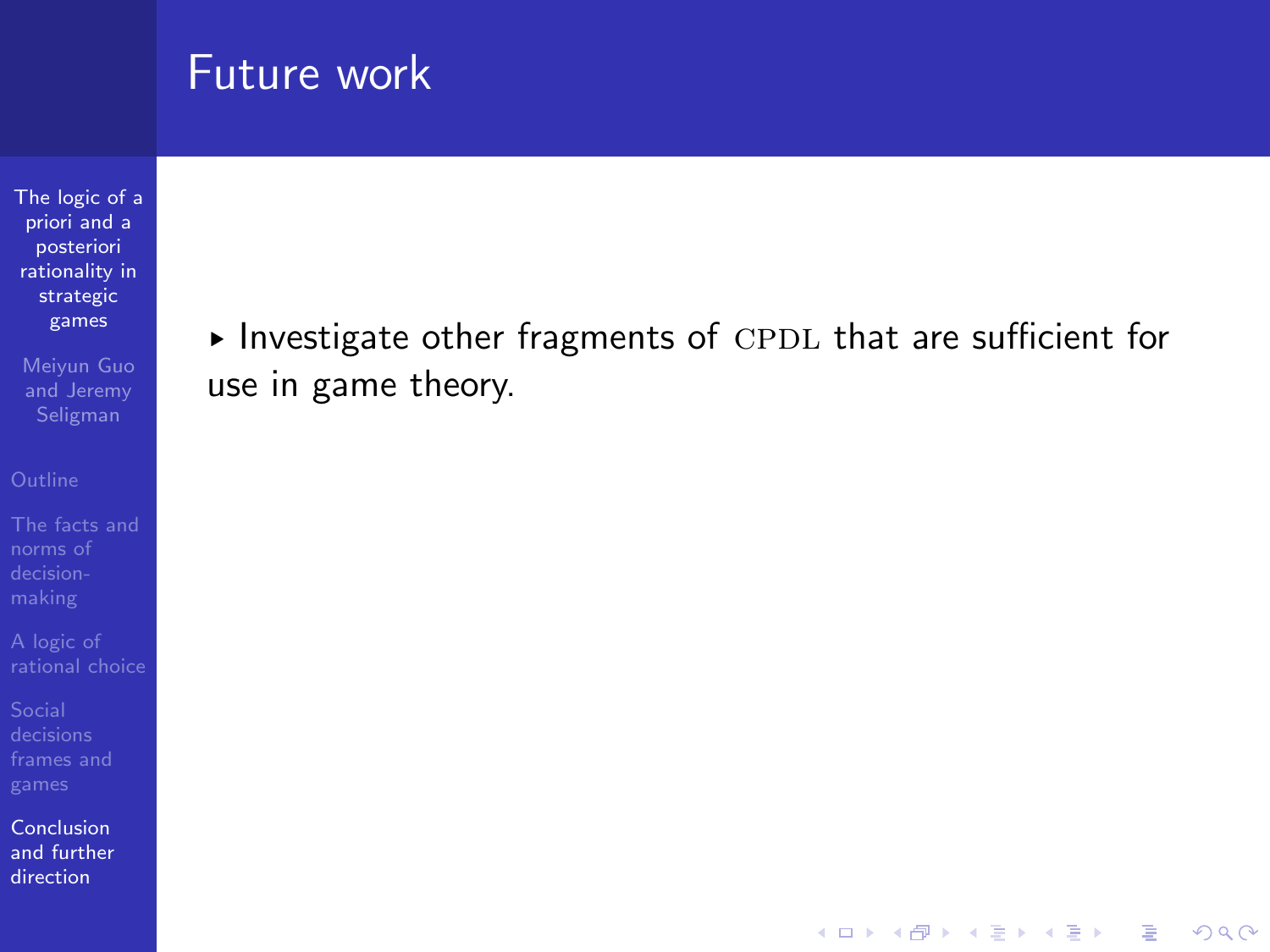[The logic of a](#page-0-0) priori and a posteriori rationality in strategic games

Meiyun Guo and Jeremy

norms of

Conclusion [and further](#page-82-0) direction

 $\blacktriangleright$  Investigate other fragments of CPDL that are sufficient for use in game theory.

 $\triangleright$  To characterize the procedure of finding game solution by public announcement of rationality .

**KORKA SERKER ORA**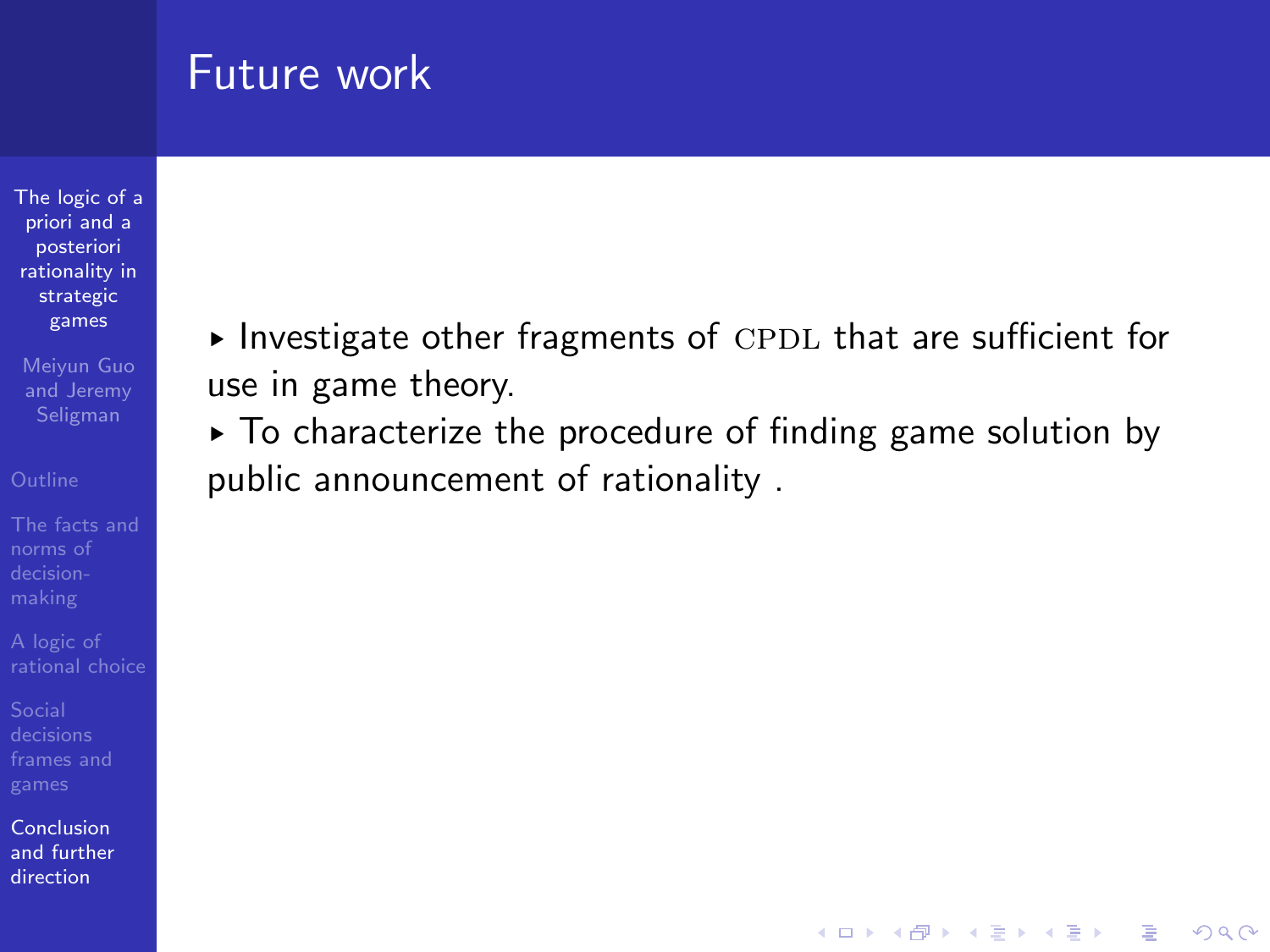[The logic of a](#page-0-0) priori and a posteriori rationality in strategic games

Meiyun Guo and Jeremy Seligman

norms of

Conclusion [and further](#page-82-0) direction

 $\blacktriangleright$  Investigate other fragments of CPDL that are sufficient for use in game theory.

 $\triangleright$  To characterize the procedure of finding game solution by public announcement of rationality .

**KORKA SERKER ORA** 

§ To axiomatise of the class of mixed-strategy games in probabilistic DEL.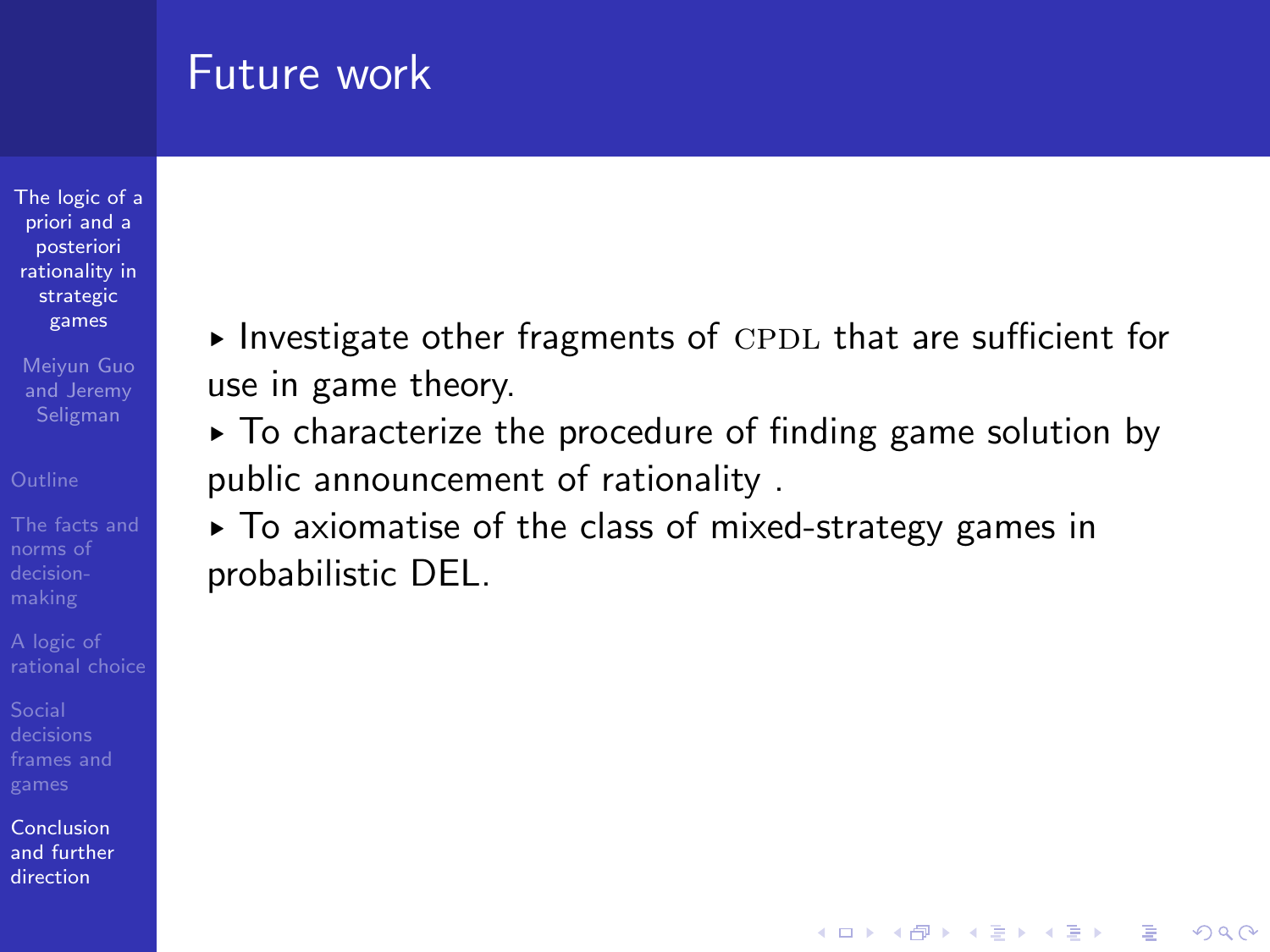[The logic of a](#page-0-0) priori and a posteriori rationality in strategic games

Meiyun Guo and Jeremy Seligman

norms of

Conclusion [and further](#page-82-0) direction

 $\blacktriangleright$  Investigate other fragments of CPDL that are sufficient for use in game theory.

 $\triangleright$  To characterize the procedure of finding game solution by public announcement of rationality .

§ To axiomatise of the class of mixed-strategy games in probabilistic DEL.

§ To use this framework to explore other concepts in game theory and other games, such as those of imperfect information, incomplete games, sequential games, etc.